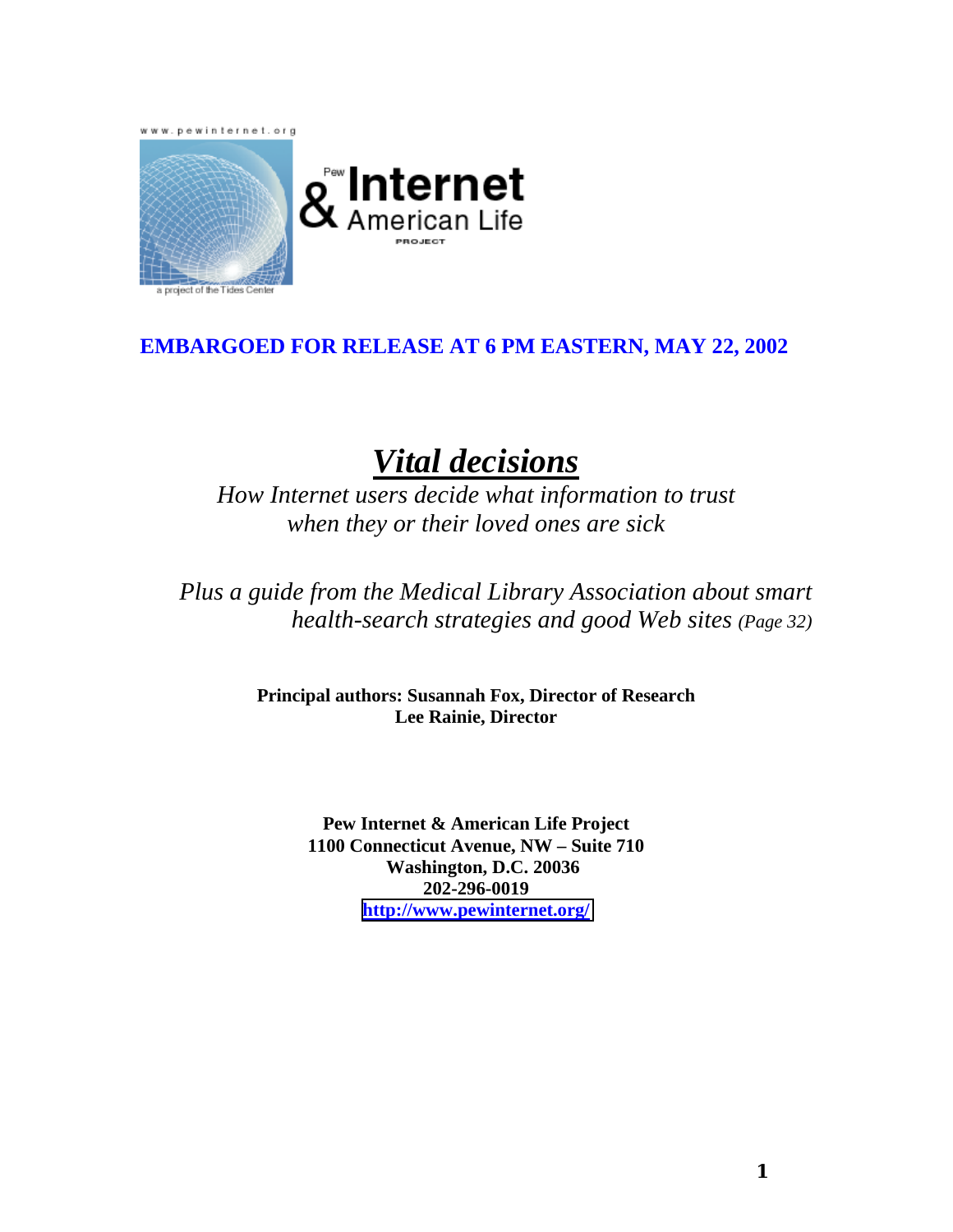## **Acknowledgment**

This report is built around the phone survey work of the Pew Internet & American Life Project done by our polling partner Princeton Survey Research Associates that focused on Internet users who look for health information online. The main survey for this report involved phone interviews with 500 "health seekers" in the summer of 2001. PSRA has done all the project's surveys since its inception in January 2000, and its executives and staff have been our creative collaborators in every step of the project's work.

This report also contains information and insights from two online focus groups that were put together by Harris Interactive. The Medical Library Association contacted us after the release of our first report about online health information in November 2000 and has been an invaluable resource since then. Dr. Tom Ferguson, a senior research fellow at the Pew Internet Project, helped us to focus even more closely on the consumer experience and contributed key insights at every stage of research.

#### About the Pew Internet & American Life Project

The Pew Internet & American Life Project creates and funds original, academic-quality research that explores the impact of the Internet on children, families, communities, the workplace, schools, health care, and civic and political life. The project is an independent, nonpartisan organization that aims to be an authoritative source for timely information on the Internet's growth and its impact on society. The project is fully funded by The Pew Charitable Trusts.

#### About Princeton Survey Research Associates

Princeton Survey Research Associates is an independent research company specializing in social and policy work. The firm designs, conducts, and analyzes surveys worldwide. Its expertise also includes qualitative research and content analysis. With offices in Princeton, New Jersey, and Washington, D.C., PSRA serves the needs of clients around the nation and the world. The firm can be reached at 911 Commons Way, Princeton, NJ 08540, by telephone at 609-924-9204, by fax at 609-924-7499, or by email at [ResearchNJ@PSRA.com](mailto:ResearchNJ@PSRA.com) 

#### About Harris Interactive

Harris Interactive (Nasdaq: HPOL) is a worldwide market research and consulting firm, best known for The Harris Poll and its pioneering use of the Internet to conduct scientifically accurate market research. Strengthened by its recent merger with Total Research Corporation, the company now combines the power of technology with international expertise in predictive, custom, strategic research. Headquartered in the United States, with offices in the United Kingdom, Japan and a global network of local market and opinion research firms, the company conducts international research with fluency in multiple languages. For more information about Harris Interactive, visit [http://www.harrisinteractive.com/.](http://www.harrisinteractive.com/)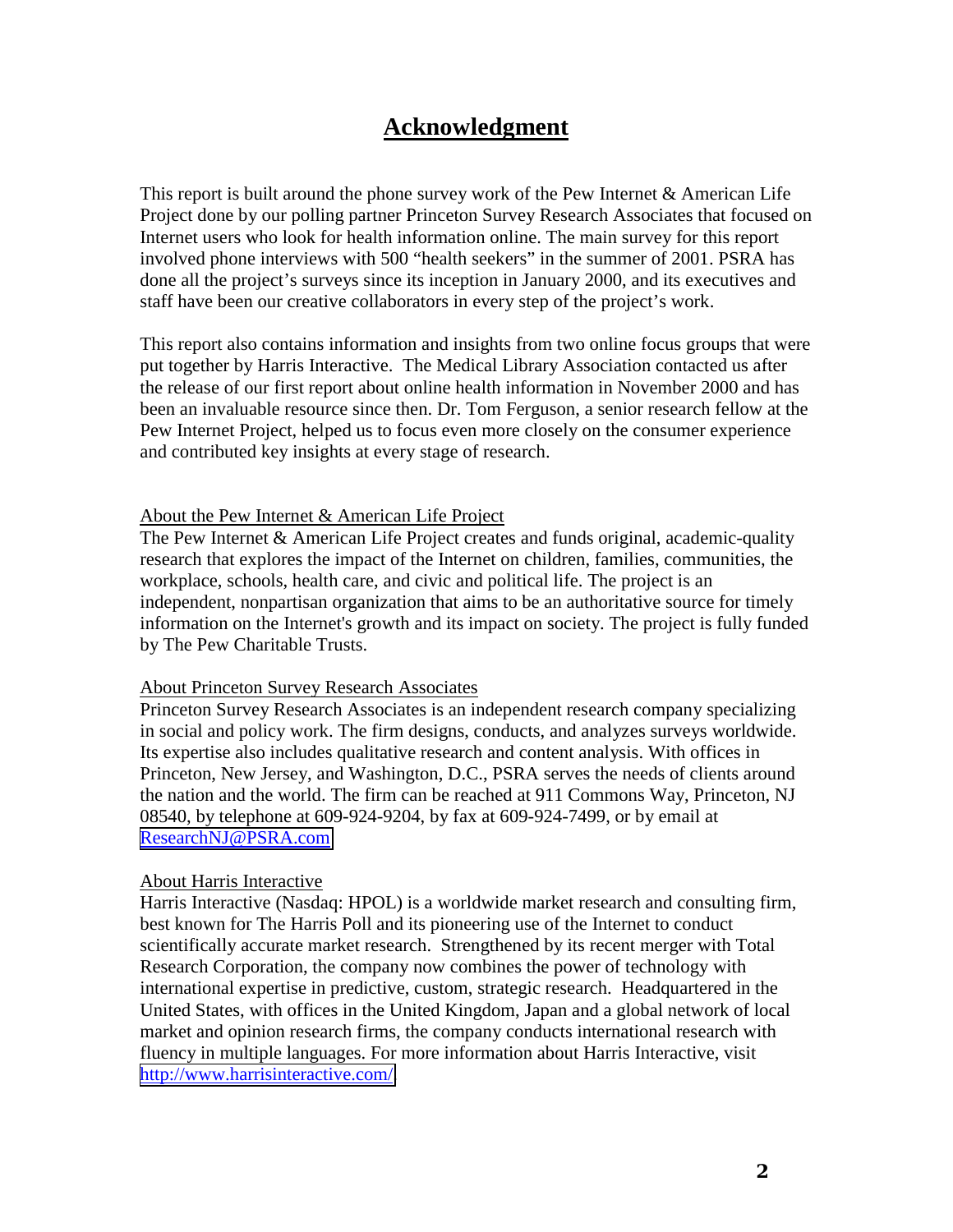#### About the Medical Library Association

The Medical Library Association is an educational organization of professionals, providing quality information for improved health. Founded in 1898, MLA represents more than 1,100 institutions and 3,800 individual members in the health sciences information field. For more than a century the Medical Library Association has served society through its members and programs, by providing quality information for better health care, the education of health professionals, the conduct of research, and the public's understanding of health care issues.

Address: Medical Library Association, 65 East Wacker Place, Suite 1900, Chicago, IL 60601-7298. Phone: 312-419-9094. Fax: 312-419-8950. Web site: [www.mlanet.org.](http://www.mlanet.org/) Email: [info@mlahq.org](mailto:info@mlahq.org)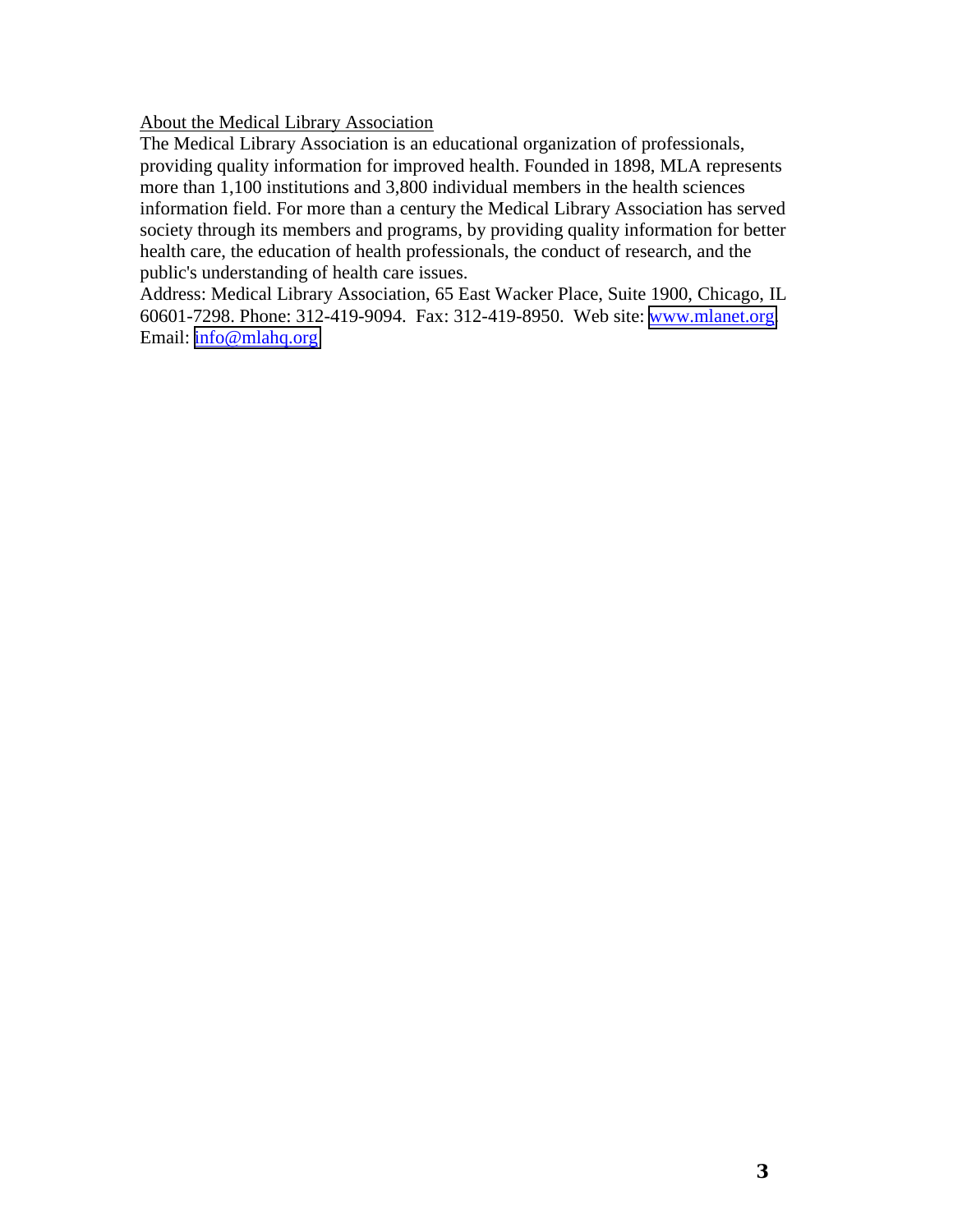## **Summary of Findings**

In November 2000, the Pew Internet & American Life Project reported that 52 million American adults relied on the Internet to make critical health decisions. We now find that 73 million American adults use the Internet to research prescription drugs, explore new ways to control their weight, and prepare for doctor's appointments, among other activities. Many say the Internet has helped them or someone they know and very few report harmful effects from acting on bad information they found online.

However, there has been a drumbeat of warnings about the quality of online health information and there is cause for concern about whether consumers are finding the very best advice online. While others have looked at online content and charted its deficiencies, the Pew Internet Project focused on users and asked them how they decide what information to believe and what advice to act on. If indeed there are problems with the quality of online health information, do consumers use sensible strategies to separate the good from the bad?

In a national survey conducted March 1-31, 2002, the Pew Internet Project found that 62% of Internet users, or 73 million people in the United States, have gone online in search of health information. For shorthand purposes, we call them "health seekers" throughout this report. About 6 million Americans go online for medical advice on a typical day. That means more people go online for medical advice on any given day than actually visit health professionals, according to figures provided by the American Medical Association.

Experts say that Internet users should check a health site's sponsor, check the date of the information, set aside ample time for a health search, and visit four to six sites. In reality, most health seekers go online without a definite research plan. The typical health seeker starts at a search site, not a medical site, and visits two to five sites during an average visit. She spends at least thirty minutes on a search. She feels reassured by advice that matches what she already knew about a condition and by statements that are repeated at more than one site. She is likely to turn away from sites that seem to be selling something or don't clearly identify the source of the information. And about one third of health seekers who find relevant information online bring it to their doctor for a final quality check.

Only about one quarter of health seekers follow the recommended protocol on thoroughly checking the source and timeliness of information and are vigilant about verifying a site's information every time they search for health information. Another quarter of health seekers check a site's information "most of the time." Half of all health seekers search for medical advice and "only sometimes," "hardly ever," or "never" check the source or date of the information they read online.

Health seekers seem to look for specific answers to targeted questions and are generally cautious about making decisions based on the information they find. They often use the information in making important decisions about interacting with their doctors, getting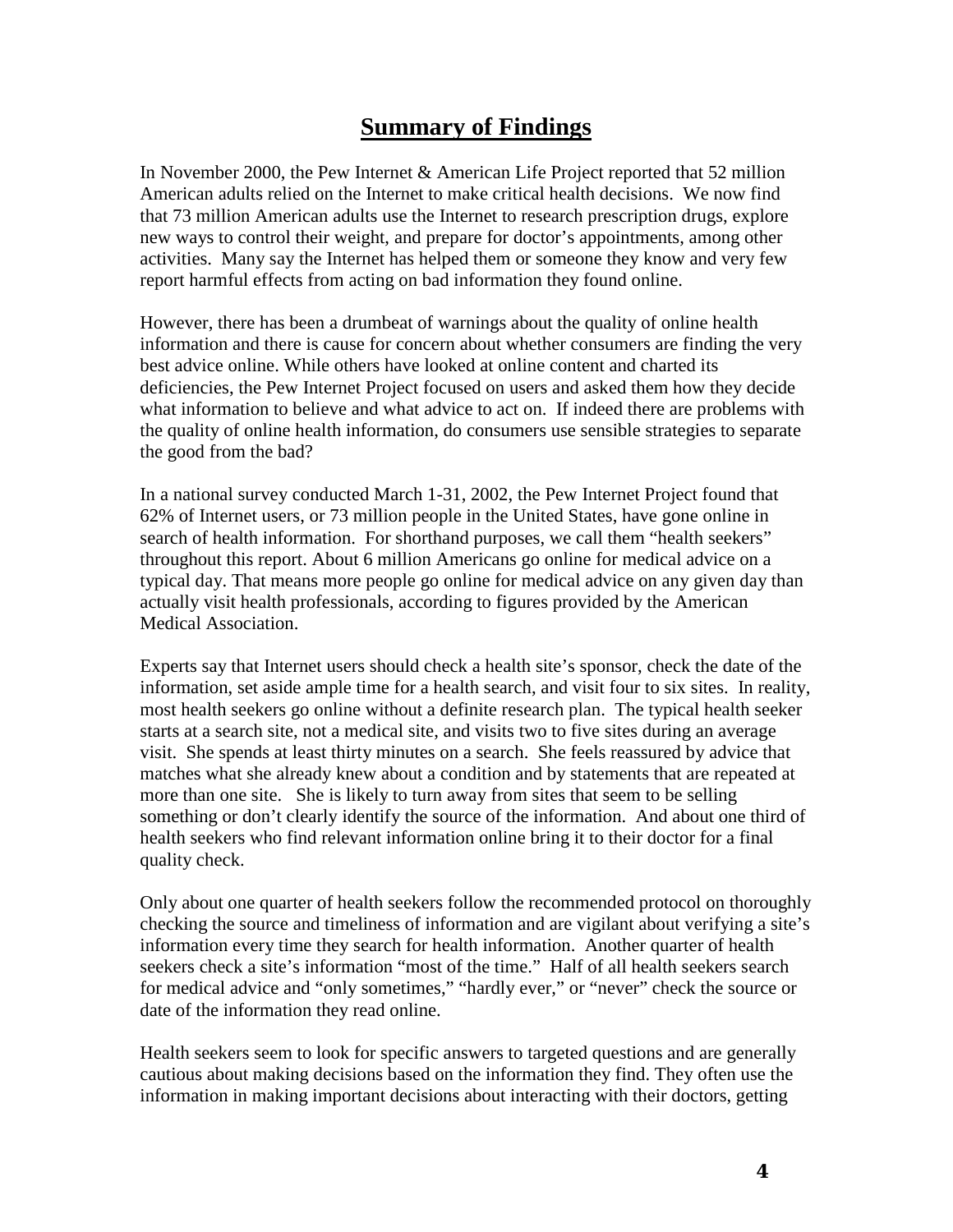diagnoses, and treatments. But the ease of using the Internet and the abundance of health information online are not changing their entire approach to health care.

Some 72% of online women have gone online for health information, compared with 51% of online men. And 71% of Internet users between 50 and 64 years old have gone online for health information, compared with 53% of those between 18 and 29. Those with more education and more Internet experience are more likely to search for medical advice online. There are no significant differences between whites, African Americans, and Hispanics when it comes to online health research.

In a special survey of 500 Internet users who go online for health care information, conducted June 19-August 6, 2001, we found the following:

#### *Disease information, material about weight control, and facts about prescription drugs top the list of interests for health seekers. We also see big increases in use of the Internet for mental health information and sensitive medical topics.*

The list below suggests the variety of things health seekers do online. We also asked for the first time about alternative medicine and saw that substantial numbers of Internet users go online for such material.

- 93% of health seekers have gone online to look for information about a particular illness or condition.
- 65% of health seekers have looked for information about nutrition, exercise, or weight control.
- 64% of health seekers have looked for information about prescription drugs.
- 55% of health seekers have gathered information before visiting a doctor.
- 48% of health seekers have looked for information about alternative or experimental treatments or medicines.
- 39% of health seekers have looked for information about a mental health issue such as depression or anxiety (up from 26% in August 2000).
- 33% of health seekers have looked for information about a sensitive health topic that is difficult to talk about (up from 16% in August 2000).
- 32% of health seekers have looked for information about a particular doctor or hospital.

## *A typical health seeker searches for medical information only occasionally, and she relies on search engines and multiple sites*

The typical health seeker is a sporadic user of online medical information. More than half of health seekers (58%) do health searches every few months or even less frequently. A typical seeker goes online to see what she can find without getting advice about where or how to search from anyone, including medical professionals or friends. She visits several sites during a typical search and does not have a favorite site.

### *Successful searches, varying impacts*

Even without any outside help, the typical health seeker feels it is quite easy to get the information she needs. Eighty-two percent say they find what they are looking for "most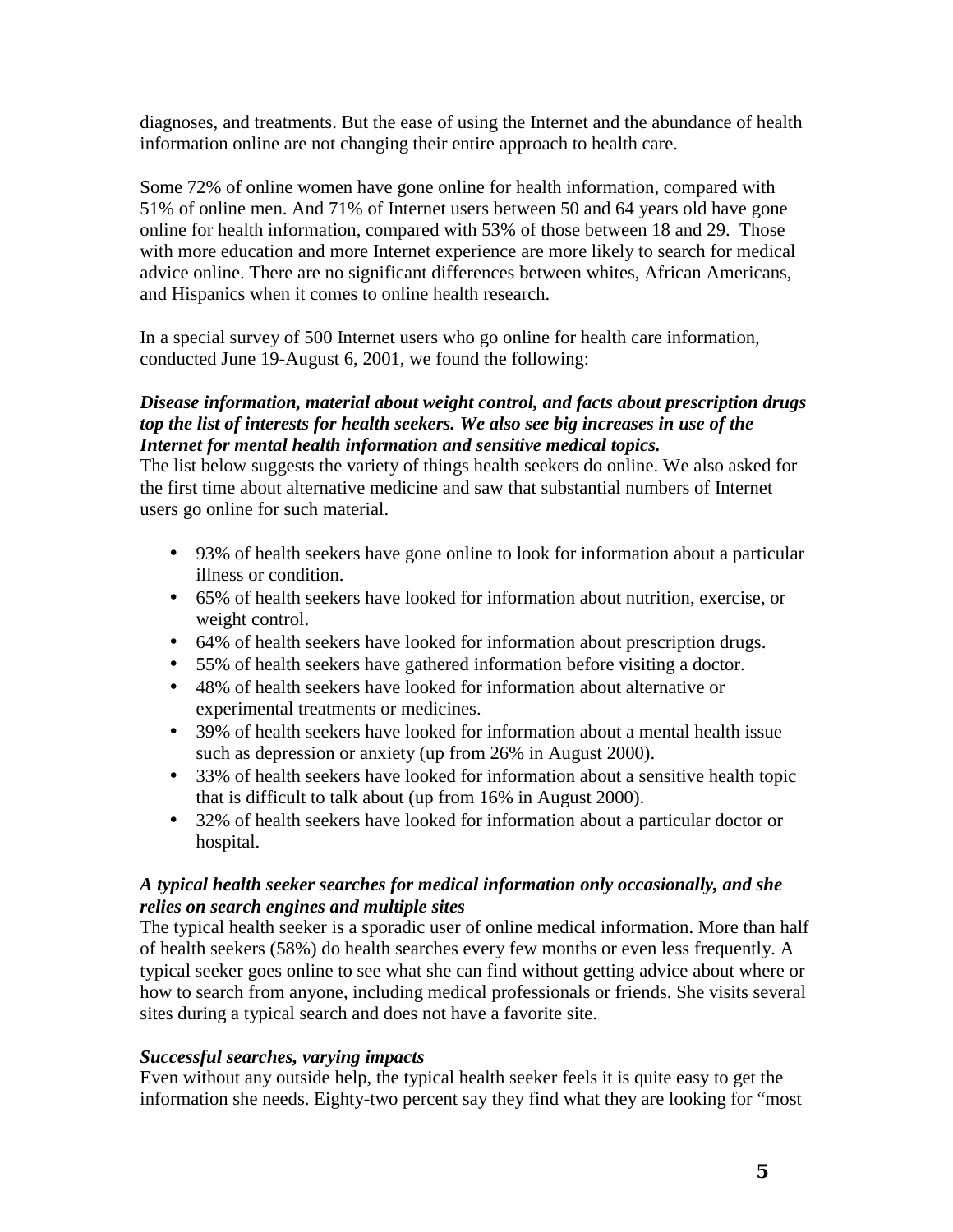of the time" or "always." Fully 61% of health seekers, or 45 million Americans, say the Internet has improved the way they take care of their health either "a lot" or "some." This is a significant increase from an August 2000 Pew Internet Project poll that found that 48% of health seekers, or 25 million Americans, said the Internet improved the way they take care of themselves.

One in three health seekers know someone who has been appreciably helped by following medical advice or health information they found on the Internet. Just 2% of health seekers know someone who has been seriously harmed by following medical advice or health information they found on the Internet.

#### *The impact of their online searches*

In most cases, the information they find online is helpful as they make decisions about how to take care of themselves or loved one. Overall, when we asked these health seekers about their most recent search for information, 68% said it had some impact on their decisions related to their own health care or a loved one's care. About 16% said it had a major impact on their own health care routine or the way they helped care for someone else; 52% said the information had a minor impact; 31% said it had no impact at all.

### *Different degrees of vigilance about the information health seekers find on the Web*

Respondents fall into three broad groups. About one quarter are vigilant about verifying a site's information, another quarter are concerned about the quality of the information they find but follow a more casual protocol, and half rely on their own common sense and rarely check the source of the information, the date when the information was posted, or a site's privacy policy.

Perhaps one of the reasons why health seekers are generally casual in their approach to verifying online information is that they trust the online environment. Fully 72% of health seekers say you can believe all or most of the health information online. Indeed, 69% of health seekers say they have not seen any wrong or misleading health info on the Web, while 28% of health seekers say they have seen bad information.

### *Credibility killers: Why health seekers turn away from Web sites*

Still, 73% of health seekers have at some point rejected information from a Web site during a health search for one reason or another. Here are the major reasons they cite for turning away from a site:

- 47% of health seekers have decided not to use information they found because the Web site is "too commercial and seemed more concerned with selling products" than providing accurate information."
- 42% of health seekers have turned away from a health Web site because they couldn't determine the source of the information.
- 37% of health seekers have turned away from a health Web site because they couldn't determine when the information was last updated.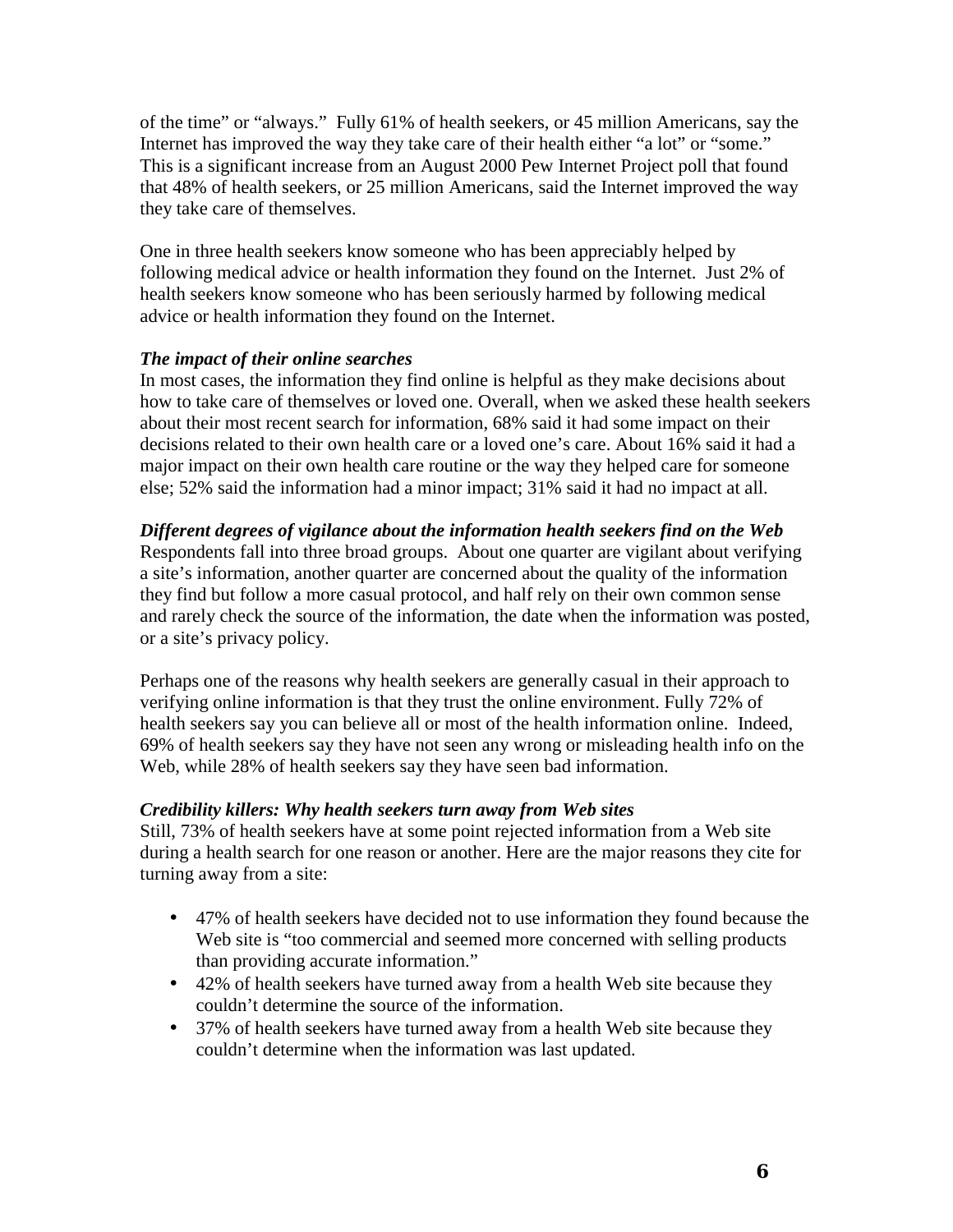• Other reasons for turning away: no visible "seal of approval," sloppy or unprofessional design, or the presence of bad information (as judged by the health seeker or the health seeker's own doctor).

#### *Health seekers still rely on doctors for guidance*

While there is great concern in the medical establishment that e-patients are selfdiagnosing and self-medicating because of the information they can find online, only a modest number of Internet users say they are substituting online information for doctor's advice. One in five health seekers (18%) say they have gone online to diagnose or treat a medical condition on their own, without consulting their doctor.

Despite reports that doctors are upset with patients who march into the examining room with Web printouts, our respondents tell a different story. When we asked health seekers about their most recent episode of online searching, 37% say they talked to a doctor or other health care professional about the information they found during their search. Of those who talked to an expert, 79% say their doctor was interested in the information found online. Just 13% who talked to their doctor got the cold shoulder and report that the health care professional was "not too interested" or "not at all interested." Of those who chose not to talk to a health care professional, most deemed the topic too insignificant to seek expert advice. Just 2% of health seekers who did not talk to a doctor say it was because they didn't think their doctor would listen.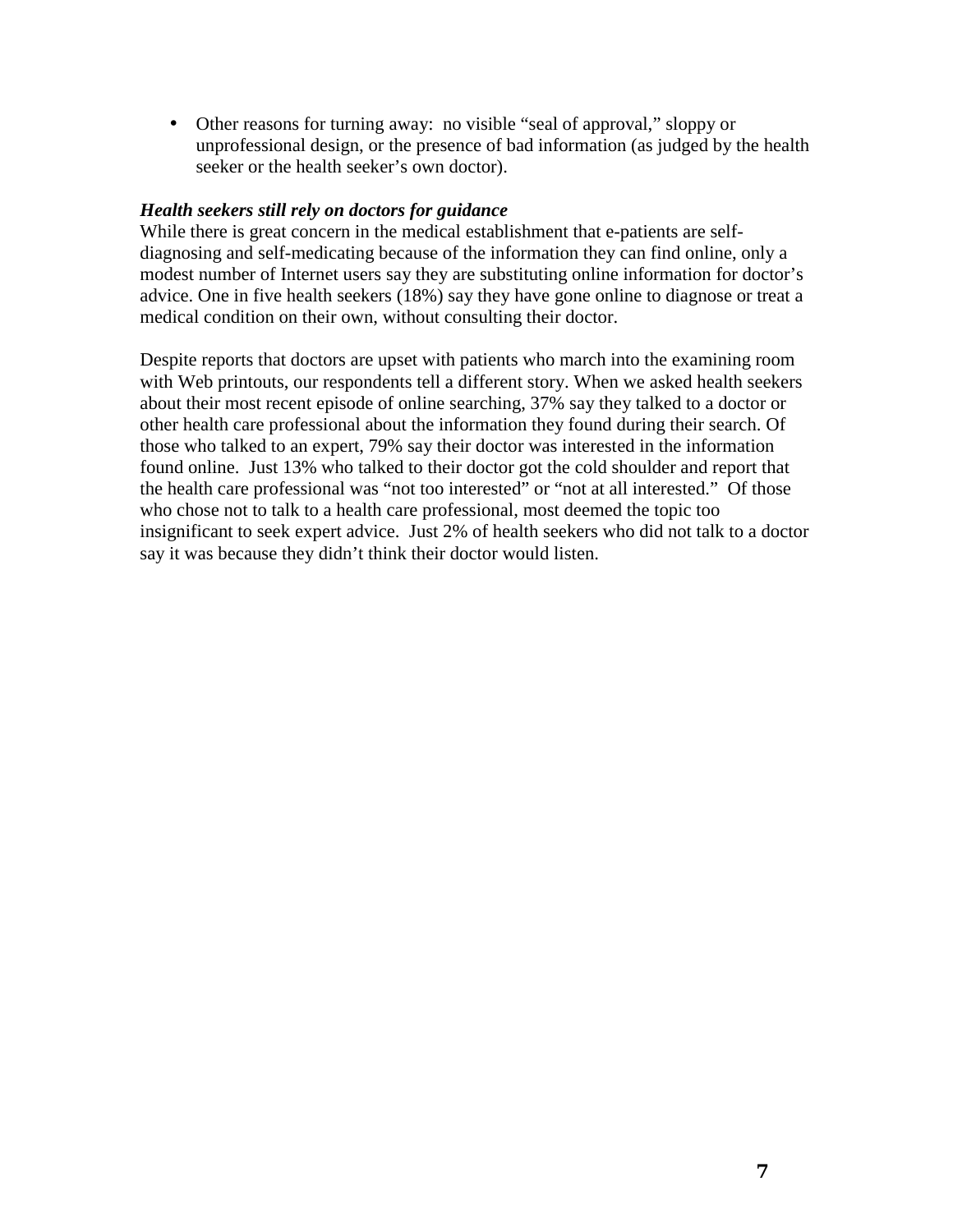|  |  |  | <b>Table of Contents</b> |
|--|--|--|--------------------------|
|--|--|--|--------------------------|

| Main Report: The search for online medical help                                                                                              |
|----------------------------------------------------------------------------------------------------------------------------------------------|
| Part One: A basic profile of health seekers                                                                                                  |
| <b>Part Two: Hot topics</b><br>Weight control and prescription drug information are high on the list<br><b>Part Three: Search strategies</b> |
|                                                                                                                                              |
|                                                                                                                                              |
|                                                                                                                                              |
|                                                                                                                                              |
|                                                                                                                                              |
|                                                                                                                                              |
|                                                                                                                                              |
| Part Four: Evaluating the quality of health information                                                                                      |
|                                                                                                                                              |
|                                                                                                                                              |
| When they read the same facts at different sites, health seekers'                                                                            |
|                                                                                                                                              |
|                                                                                                                                              |
|                                                                                                                                              |
|                                                                                                                                              |
|                                                                                                                                              |
|                                                                                                                                              |
| Health seekers still rely on doctors for guidance and fact-checking 21                                                                       |
| <b>Part Five: Results</b>                                                                                                                    |
|                                                                                                                                              |
| <b>Part Six: Impact</b>                                                                                                                      |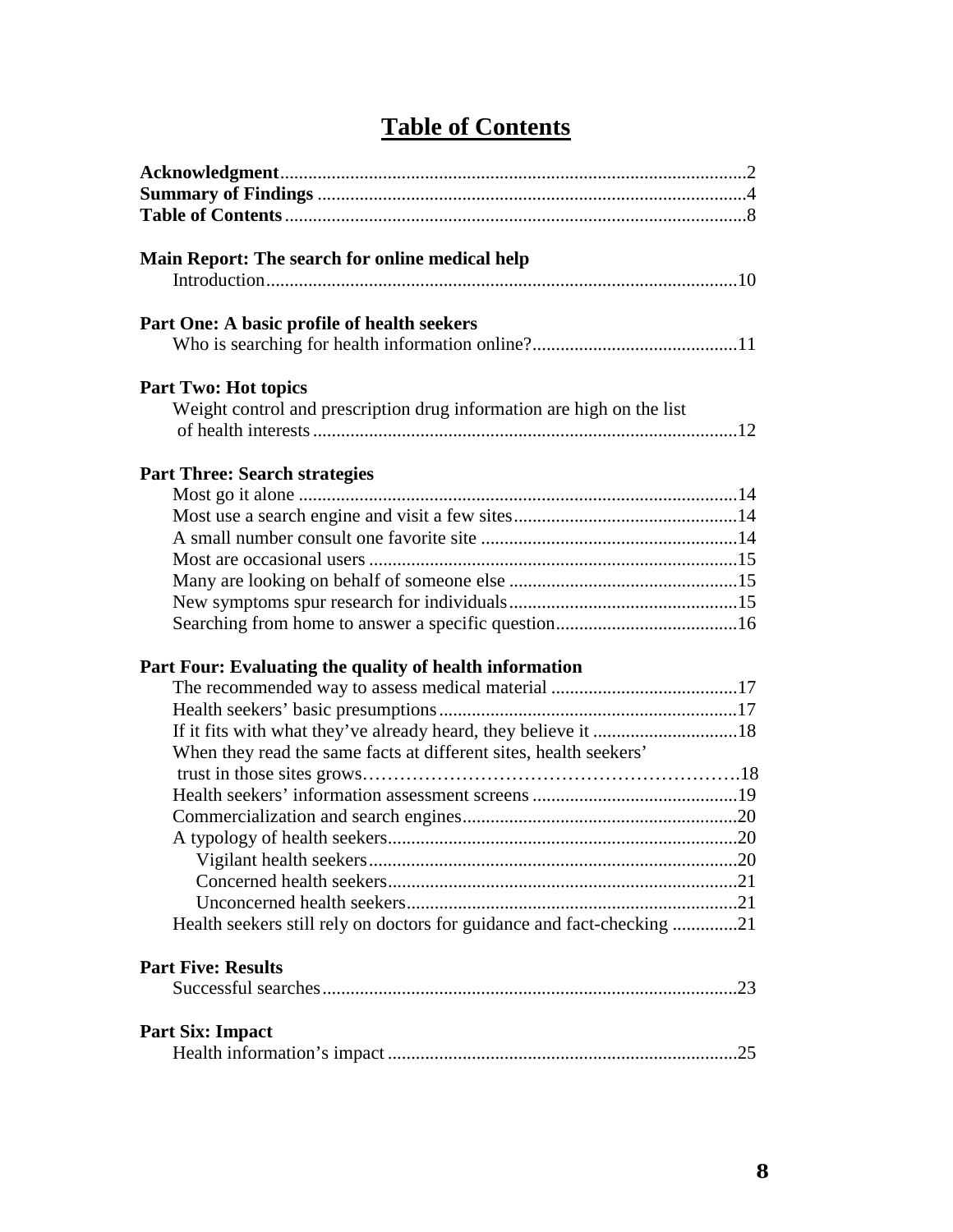| Part Seven: Email, support groups, and personalization |     |
|--------------------------------------------------------|-----|
|                                                        |     |
|                                                        | .28 |
| <b>Part Eight: Health searches for someone else</b>    |     |
|                                                        | .29 |
|                                                        |     |
|                                                        |     |
| <b>Appendix: Medical Library Association guide</b>     |     |
|                                                        |     |
|                                                        |     |
|                                                        |     |
|                                                        |     |
|                                                        |     |
|                                                        |     |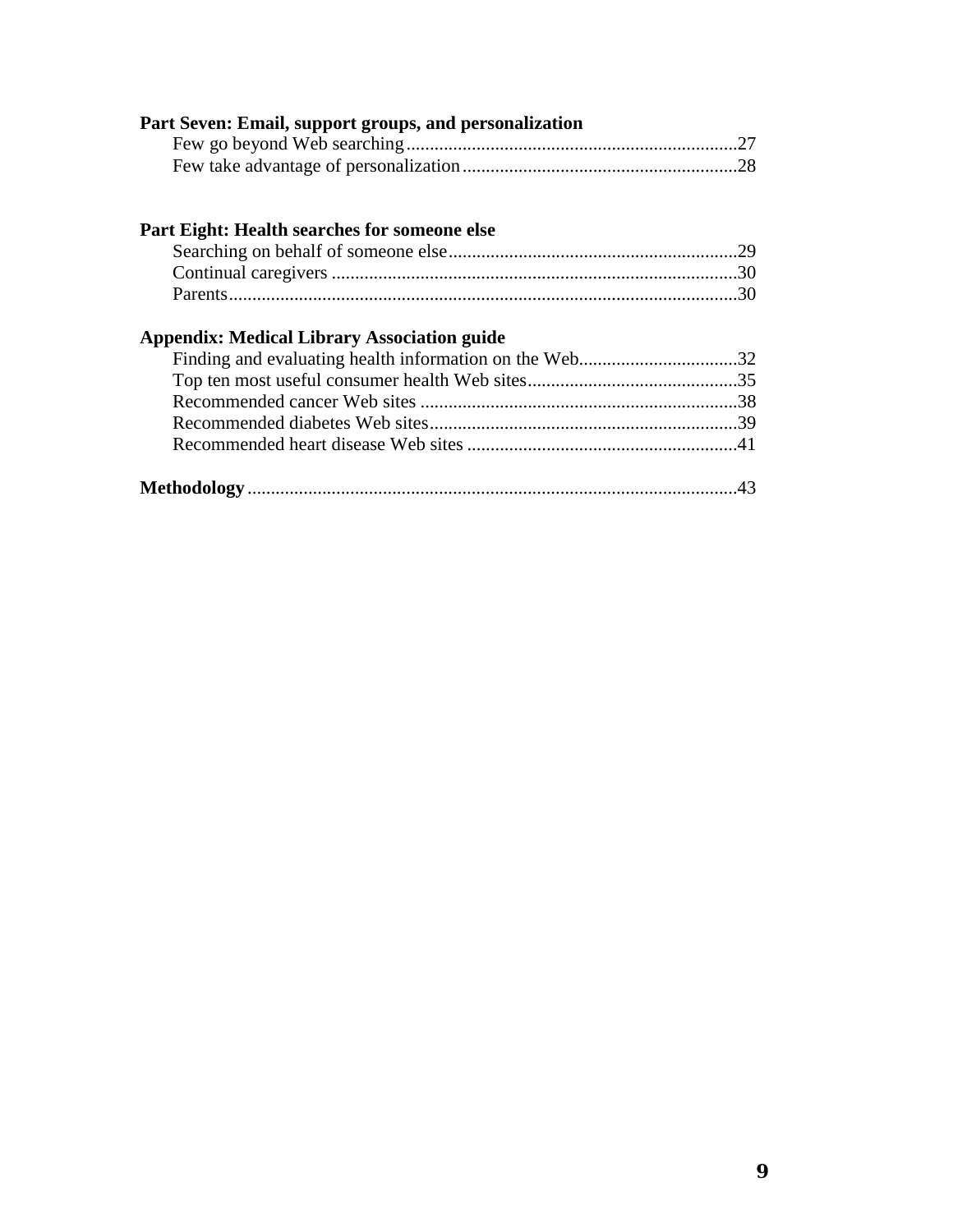## **Main Report: The search for online medical help**

#### *Introduction*

 $\overline{a}$ 

Tens of millions of Americans turn to the Internet when they need help with health problems. Health professionals are often apprehensive about the reliability of online health information and wonder how consumers can possibly find good advice in the untamed wilderness of the Internet. In an environment where any quack can create a credible-looking Web site and promote all manner of questionable "cures," how can Internet users know what information will most benefit them? What signals of quality should they seek?

Some experts warn about another danger – that the best information is not even on the Internet. An exhaustive study by the California HealthCare Foundation and RAND Health found "substantial gaps in the availability of key information" relating to breast cancer, depression, obesity, and childhood asthma available through English- and Spanish-language search engines and Web sites.<sup>1</sup> Another study, funded by the Robert Wood Johnson Foundation, echoed RAND's cautionary tone after comparing the 25 most popular health Web sites' adherences to quality codes, peer review, and external advisory boards.<sup>2</sup> And the American Medical Association (AMA) has taken the position that online health information is never a substitute for a physician's experience and training, suggesting that Americans make a new year's resolution to "trust your physician, not a chat room." $3$ 

Widespread skepticism among medical providers has not deterred the remarkable growth in the number of people seeking medical information online. More Americans research health information online on an average day than visit health professionals. About 6 million Americans go online for medical advice on a typical day, whereas the American Medical Association estimates that there are an average of 2.75 million ambulatory care visits to hospital outpatient and emergency departments per day and an average of 2.27 million physician office visits per day. So we set out to examine how Internet users search for information, how they establish its credibility, and how they decide to act on it. We used several approaches. We surveyed 500 Internet users who go online for health care information. This special sample, surveyed June 19-August 6, 2001, portrays the overall habits and attitudes of those Americans who use the Internet for medical information and advice. We also gained insights from two online focus groups conducted on October 15, 2001, by Harris Interactive. In one group, six participants with special needs discussed how they use the Internet to manage their chronic illnesses and care for their loved ones. In the second group, ten participants representing the general

<sup>&</sup>lt;sup>1</sup> Berland, Gretchen K., et al., "Health Information on the Internet: Accessibility, Quality, and Readability in English and Spanish," *JAMA*, May 23/30, 2001, Vol. 285 No. 20. Available at: http://jama.ama-assn.org/issues/v285n20/ffull/joc02274.html

 $2^{2}$  Eng, T.R. "The eHealth Landscape: A Terrain Map of Emerging Information and Communication

Technologies in Health and Health Care." Princeton, NJ: The Robert Wood Johnson Foundation, 2001.<br><sup>3</sup> American Medical Association, "AMA Suggests Resolutions for a Healthy New Year." Dec. 20, 2001, press release.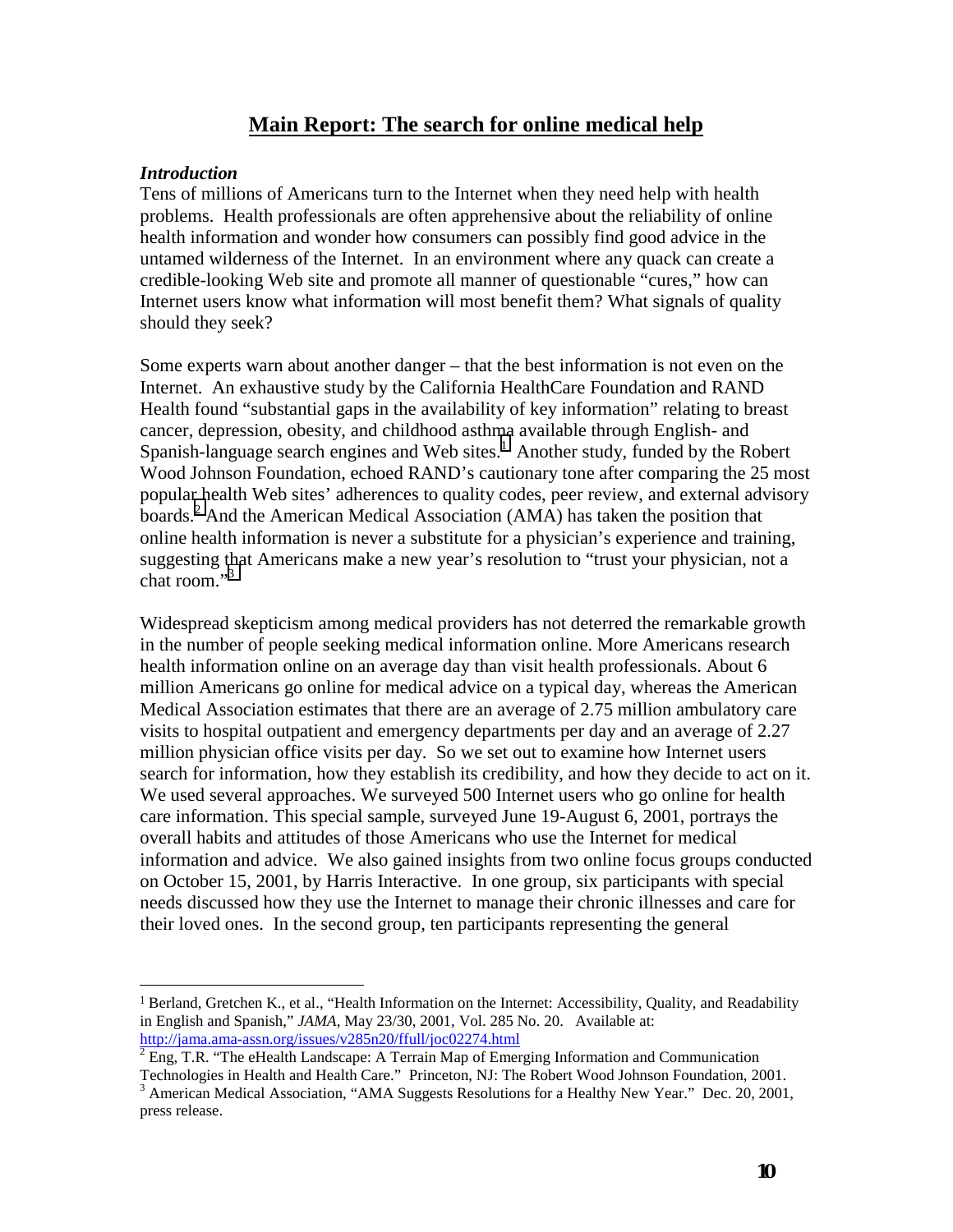population discussed how they use the Internet to take better care of themselves and their loved ones.

## **Part One: A basic profile of health seekers**

#### *Who is searching for health information online?*

In a national survey conducted March 1-31, 2002, the Pew Internet Project found that 62% of Internet users, or 73 million people in the United States, have gone online in search of health information. Women are more likely than men to have researched a medical question online. Some 72% of online women have sought medical information online, compared with 51% of online men. Those in the middle age groups are more likely to turn to the Internet for health information than those under 30 or over 65. Collegeeducated Internet users are more likely to search for medical advice online than those with a high school education. Longtime users are more likely than Internet newcomers to look online for health tips. Interest in health information cuts across ethnic and racial groups in a relatively equal way – white, black, and Hispanic Internet users are equally enthusiastic for such material.

Fifty-seven percent of health seekers describe themselves as in "good" health. Twenty-nine percent of health seekers say they are in "excellent" health and 14% say they are in "fair" or "poor" health. By comparison, the National Center for Health Statistics reports that 37% of Americans assess their health as "excellent," 31% say it is "very good," 23% say it is "good," and 9% say their health is "fair" or "poor."<sup>4</sup> Not surprisingly, those in fair or poor health search for medical advice more frequently and on more topics than those in better health.

On a typical day, 5% of all Internet users – about 6 million Americans – go online to look for health information. There are few differences in the population of Internet users who

1

searched online "yesterday"; men, women, old, young – all were equally likely to look for medical advice. However, it seems that those with more online savvy may be more accustomed to answering a health question online – 7% of Internet users with three or more years of experience search on a typical day, compared with 2% of Internet users with just six months of experience online.

| <b>Health Seekers</b>                                                      |    |  |
|----------------------------------------------------------------------------|----|--|
| Those who have gone online<br>for health information or<br>medical advice. |    |  |
| <b>Internet Users</b>                                                      | %  |  |
| All                                                                        | 62 |  |
| Gender                                                                     |    |  |
| Women                                                                      | 72 |  |
| Men                                                                        | 51 |  |
| Age                                                                        |    |  |
| 18-29                                                                      | 53 |  |
| 30-49                                                                      | 63 |  |
| 50-64                                                                      | 71 |  |
| $65+$                                                                      | 58 |  |
| Education                                                                  |    |  |
| Less than high school                                                      | 44 |  |
| High school graduate                                                       | 57 |  |
| Some college                                                               | 61 |  |
| College graduate                                                           | 69 |  |
| Race                                                                       |    |  |
| White                                                                      | 62 |  |
| <b>Black</b>                                                               | 61 |  |
| Hispanic                                                                   | 60 |  |
| <b>Internet Experience</b>                                                 |    |  |
| Less than 6 months                                                         | 46 |  |
| 6-12 months                                                                | 53 |  |
| 2-3 years                                                                  | 57 |  |
| 3+ years                                                                   | 68 |  |

*Source: Pew Internet & American Life Project Survey, March 1-31, 2002. Margin of error is ±3%.*

<sup>&</sup>lt;sup>4</sup> National Center for Health Statistics' "National Health Interview Survey." Available at: http://www.cdc.gov/nchs/about/major/nhis/released200202.htm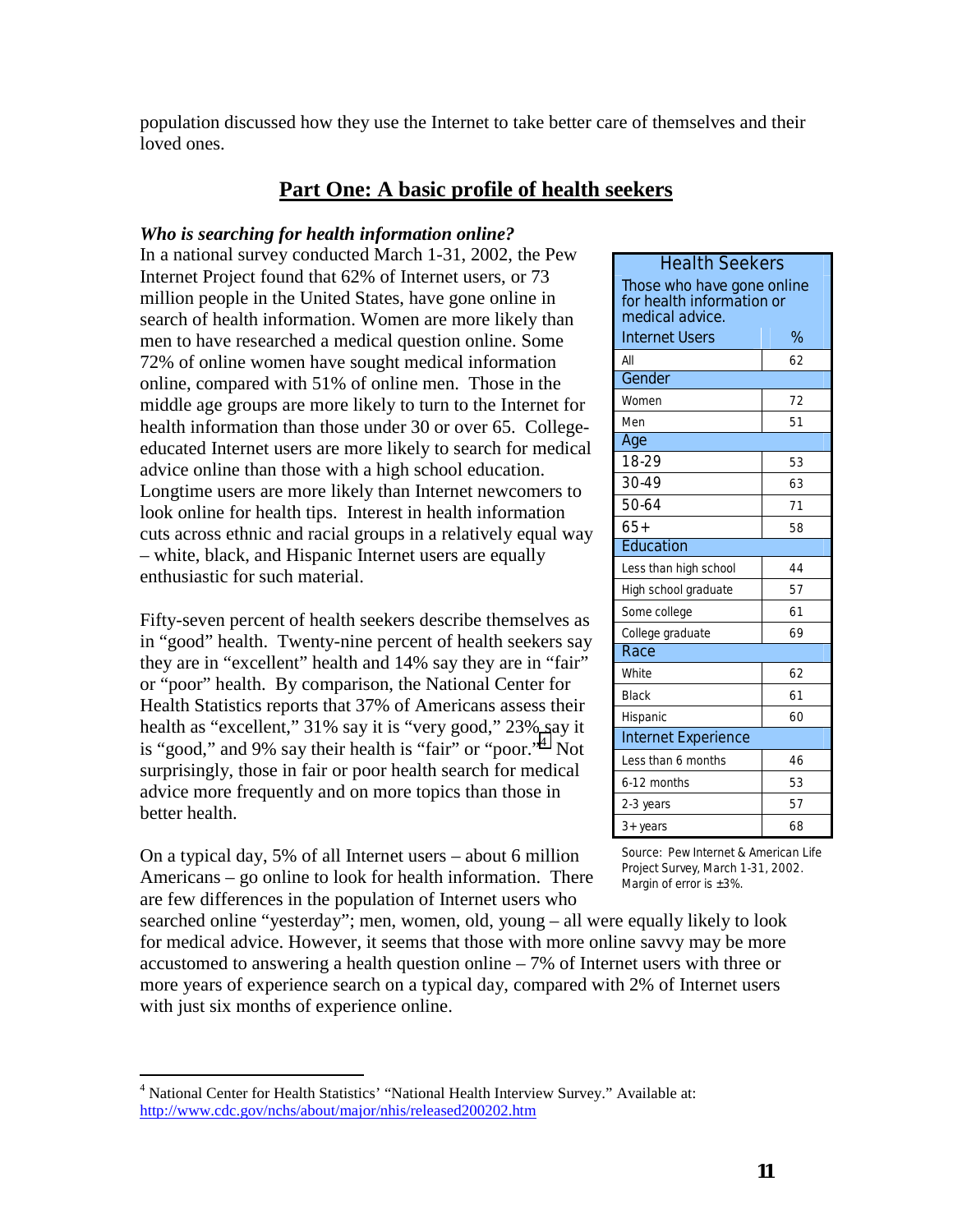## **Part Two: Hot topics**

#### *Weight control and prescription drug information are high on the list of health interests*

Almost every health seeker (93%) has looked at one time or another for information

about a particular illness or condition. Roughly two thirds of all health seekers have looked for information about nutrition, exercise, or weight control. In our August 2000 survey, 13% of health seekers said they had sought information about just "fitness and nutrition." The new survey shows a big increase when weight control is added to this list. Those who describe their health as "fair or poor" are more likely than those in excellent health to have looked for information about nutrition, exercise, or weight control.

Two thirds of all health seekers (64%) have looked for information about prescription drugs. Those who have seen a doctor in the past year are more likely to use the Internet to research a certain drug than those who have not consulted with a doctor. In our August 2000 survey, only 10% of health seekers said they had purchased medicine or vitamins online.

| <b>Hot Topics for Health Seekers</b><br>Weight control is near the top and self-diagnosis |    |  |
|-------------------------------------------------------------------------------------------|----|--|
| is near the bottom                                                                        |    |  |
|                                                                                           | %  |  |
| Looked for information about a particular<br>illness or condition                         | 93 |  |
| Looked for information about nutrition,<br>exercise, or weight control                    | 65 |  |
| Looked for information about<br>prescription drugs                                        | 64 |  |
| Gathered information before visiting your<br>doctor                                       | 55 |  |
| Looked for information about alternative<br>or experimental treatments or medicines       | 48 |  |
| Looked for information about a mental<br>health issue like depression or anxiety          | 39 |  |
| Looked for information about a sensitive<br>health topic that is difficult to talk about  | 33 |  |
| Looked for information about a particular<br>doctor or hospital                           | 32 |  |
| Diagnosed or treated a medical condition<br>on own, without consulting your doctor        | 18 |  |

*Source: Pew Internet & American Life Project Health Callback Survey, June 19-Aug. 6, 2001. Margin of error is ±4%.* 

As with other aspects of online shopping, there are more browsers than buyers. Part of the reason for this is that many people prefer to make their actual purchase in stores. Others are worried about the security of their credit card information. Nonetheless, the Web is increasingly important to "window shoppers" – those gathering consumer information, doing price comparisons, checking out alternative purchases.

More than half of all health seekers have gathered information before visiting a doctor. Health seekers dealing with a chronic disease or disability are more likely to do their homework before a doctor's appointment. One member of the Harris Online focus group living with fibromyalgia said, "I can at least go into the doctor's office with a good knowledge of what is going on and ways of treatment."

Nearly half of all health seekers (48%) have looked for alternative or experimental treatments or medicines. Those who have been treated for a serious illness in the past year are more likely to have done this – 62%, compared with 48% of those who have escaped such a diagnosis. One focus group participant who is living with a chronic condition said, "I hope to find new ways to treat myself without using medication."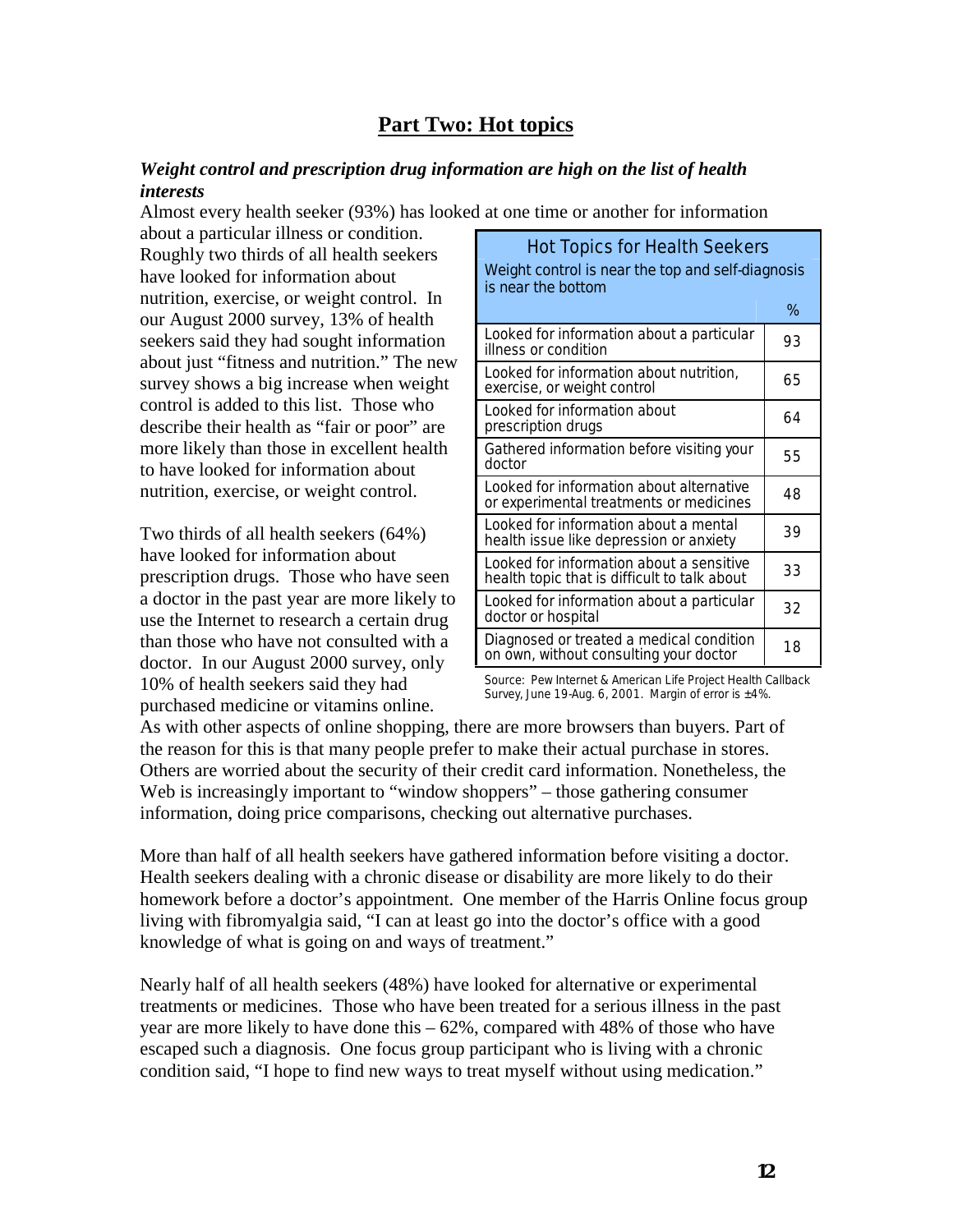Another chronically ill participant agreed, saying, "Most doctors are not up to date on alternative methods."

Thirty-nine percent of health seekers have looked for information about a mental health issue such as depression or anxiety. Those who have visited an emergency room for medical treatment in the past year are more likely to have looked for mental health information online – 49%, compared with 37% of health seekers who have not been to the emergency room. In August 2000, 26% of health seekers said they had ever looked for this type of information. Although our survey ended August 6, 2001, this increased interest in mental health information probably accelerated in the wake of the September 11 terrorist attacks. As an indication of this, Michelle Pruett, media director for the National Mental Health Association, says the association's Web traffic increased by 50% from September to October and the top destination was "Coping with Disaster," an information page for helping children deal with disaster-related anxiety.

Similarly, 33% of health seekers have looked for information about a sensitive health topic that is difficult to talk about, which is a big jump from the 16% of health seekers who said they had done this in August 2000. Men are more likely than women to have done this – 38% of male health seekers, compared with 29% of female health seekers.

Frequent health seekers are more likely than occasional seekers to have tried every activity we asked about, from looking for weight control tips to diagnosing a medical condition on their own. For example, 74% of health seekers who go online at least several times a month have looked for information about nutrition, exercise, or weight control. Fifty-nine percent of Internet users who go online every few months or less have done this. Not surprisingly, health seekers who say the Internet has improved the way they take care of themselves are also more likely to have gone down all sorts of avenues in pursuit of medical advice – and to have found the right information the last time they did a search.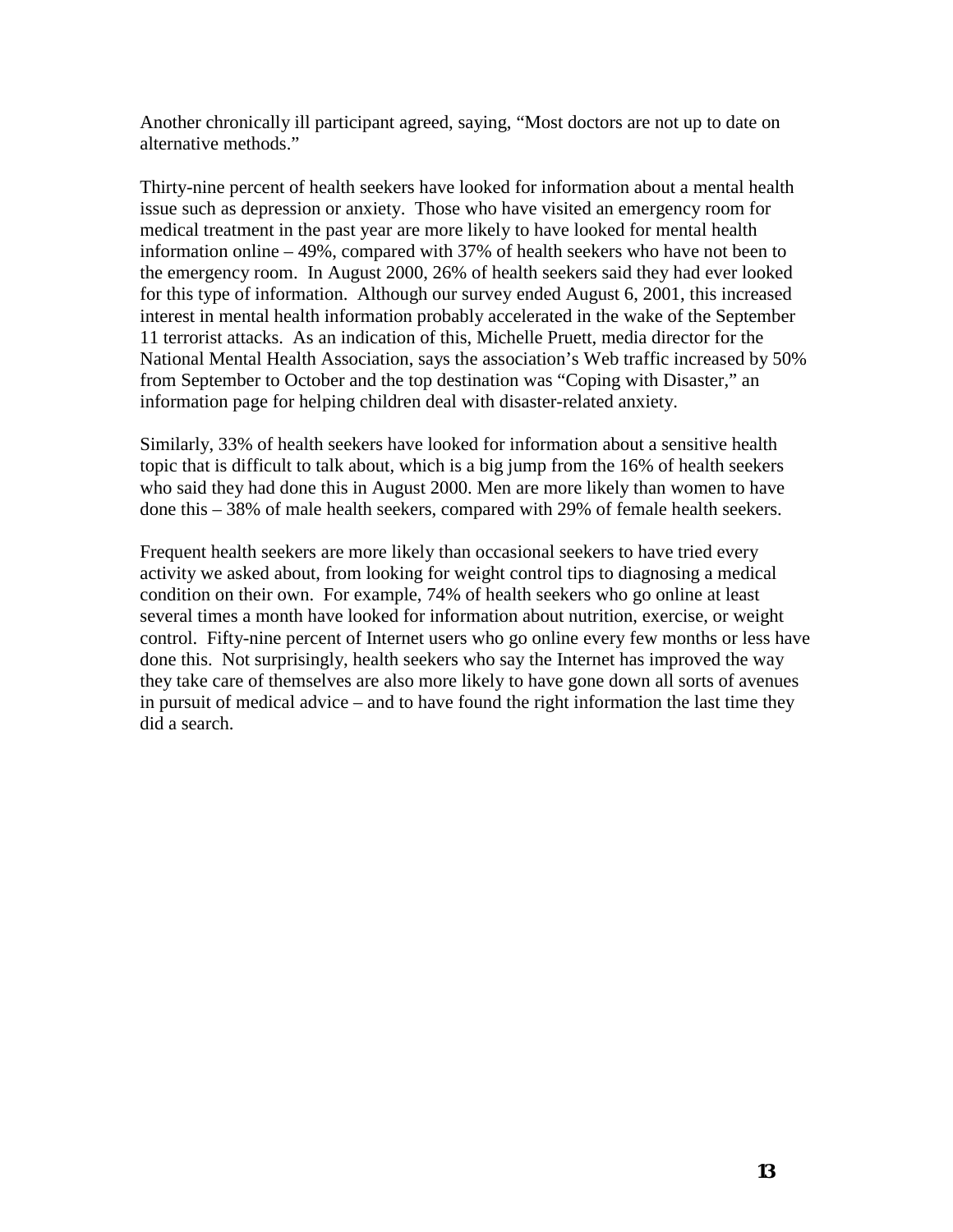## **Part Three: Search strategies**

#### *Most go it alone*

To get a picture of Internet users' actual behavior, we asked health seekers to relate details about their most recent information search. Most health seekers (86%) just plunged right in to see what they could find rather than asking anyone for advice about which Web sites to use. Of the 14% of health seekers who asked someone for advice, most followed that counsel at least a little bit. However, 41% of health seekers who got advice said they ended up finding the information they wanted on their own.

#### *Most use a search engine and visit a few sites*

In keeping with other research into health seekers' habits,<sup>5</sup>

we found that the vast majority (86%) visit multiple sites when looking for health information and do not have one favorite site. Most start at a general, non-specialty Web site – a search engine or a portal. They surf to other sites after finding information or links to them on the general site. The typical range of sites visited is two to five. Eightynine percent of health seekers who visit multiple sites say that, in general, they start at a site like Yahoo or the AOL home page. Just 8% of health seekers who visit multiple sites say they are most likely to start at a specialized health site like WebMD.com.

Last time they searched for health advice, those who used a search query on a search engine were more focused on getting the information fast than finding a trusted name – 45% started at the top of the search results and worked their way down; 39% read the results list and then clicked on the items that seemed to be the most relevant; and just 12% clicked on a site because they recognized the sponsor or name.

#### *A small number consult one favorite site*

About one in three health seekers (29%) has bookmarked health-related Web sites or saved them as a "favorite place" for consultation again and again. Frequent and enthusiastic health seekers are more likely to have health-related bookmarks, as are those who saw a doctor in the past year.

When asked if they have one favorite site, 14% of health seekers said yes. Of that small group, 35% named WebMD. Other sites named by these "favorite-site" health seekers include the Mayo Clinic site, the National Institutes of Health, InteliHealth, Medline, and DrKoop.com. One online focus group participant who is a fan of WebMD commented, "I know it so well it is just easier to go to it every time I have a question."

About one quarter of health seekers with one favorite site say they first went to it because of a personal recommendation, usually from a friend or family member, and a small number got the tip from a doctor or other health professional. Another quarter of

| <b>Friends and Family</b><br>Just 14% asked for advice<br>about where to look for online<br>health information |    |
|----------------------------------------------------------------------------------------------------------------|----|
| <b>Advice Seekers</b>                                                                                          | %  |
| Asked friends                                                                                                  | 38 |
| Asked family                                                                                                   | 38 |
| Asked doctor or nurse                                                                                          | 25 |
| Asked someone else                                                                                             |    |

*Source: Pew Internet & American Life Project Health Callback Survey, June 19-Aug. 6, 2001. Margin of error is ±4%.*

 $\overline{a}$ 5 Harris Interactive Health Care News, Volume 1, Issue 21, June 26, 2001.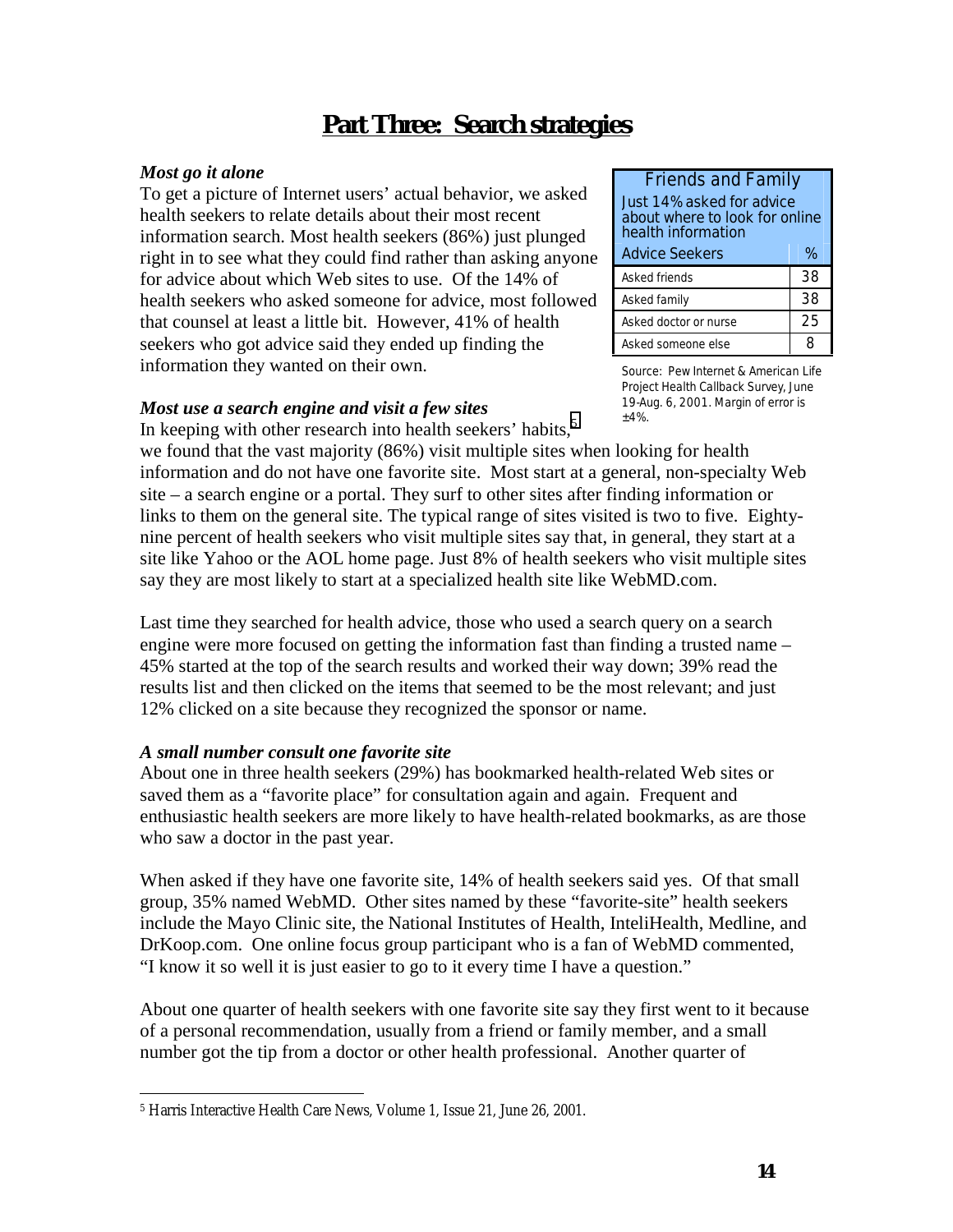favorite-site health seekers saw an advertisement for the site. The third quarter found it through an Internet search, and another 12% just came across their favorite site while surfing the Web. One focus group participant said that he ended up getting good advice

from health chat rooms recommended by "close friends who thought they would help."

Health seekers with a favorite site are often rewarded for their focused approach. Of the 41% of health seekers who went to a specialized health site or health portal site the last time they went online for health information, about half (53%) said the site delivered exactly what they needed. Thirty-seven percent of these focused health searchers went on to other sites.

For some health seekers, the need for detailed,

specialized information is vitally important. One focus group participant who is living with 18% lung capacity put it this way: "Most commercial sites have the basics of an illness. I am beyond basics."

| <b>Features of a Favorite Site</b><br>14% of health seekers go back to one<br>specific site $-$ here's why.<br><i><b>Favorite-Site Health Seekers</b></i> |    |
|-----------------------------------------------------------------------------------------------------------------------------------------------------------|----|
| Site is easy to navigate                                                                                                                                  | 30 |
| Trust advice and information on site                                                                                                                      | 25 |
| Site specializes in a particular health<br>condition of interest                                                                                          | 14 |
| Site was recommended by friends or family                                                                                                                 | 13 |
| Like certain features of site                                                                                                                             | 7  |
| Site was recommended by doctor or other<br>health care provider                                                                                           | 6  |

*Source: Pew Internet & American Life Project Health Callback Survey, June 19-Aug. 6, 2001. Margin of error is ±4%.*

#### *Most are occasional users*

Most health seekers are only occasional visitors to health and medical sites. Fifty-eight percent of health seekers use the Internet to look for medical advice or health information every few months or less. Forty-two percent of health seekers search for health information at least several times a month – 4% do so every day, 13% search several times a week, and 25% search several times a month. Those in excellent health are less likely to haunt health Web sites than those who describe their health as good, fair, or poor.

#### *Many are looking on behalf of someone else*

Worrying about someone else's health issue is the No. 1 motivation for health seekers to go online for medical advice, whether for a friend, spouse, child, or parent. Eighty-one percent of health seekers have gone online because someone they know was diagnosed with a medical condition. In addition, 38% of health seekers have gone online because they are caring for someone else. Indeed, when asked about their last online health search, half of health seekers say they were looking on behalf of someone else. (See the separate section on caregivers, Page 29.)

#### *New symptoms spur research for individuals*

Fifty-eight percent of health seekers have gone online because they themselves were diagnosed with a new health problem. Other important motivating factors include being prescribed a new medication or treatment; dealing with an ongoing condition; having unanswered questions after a doctor's visit; and deciding to change diet or exercise habits.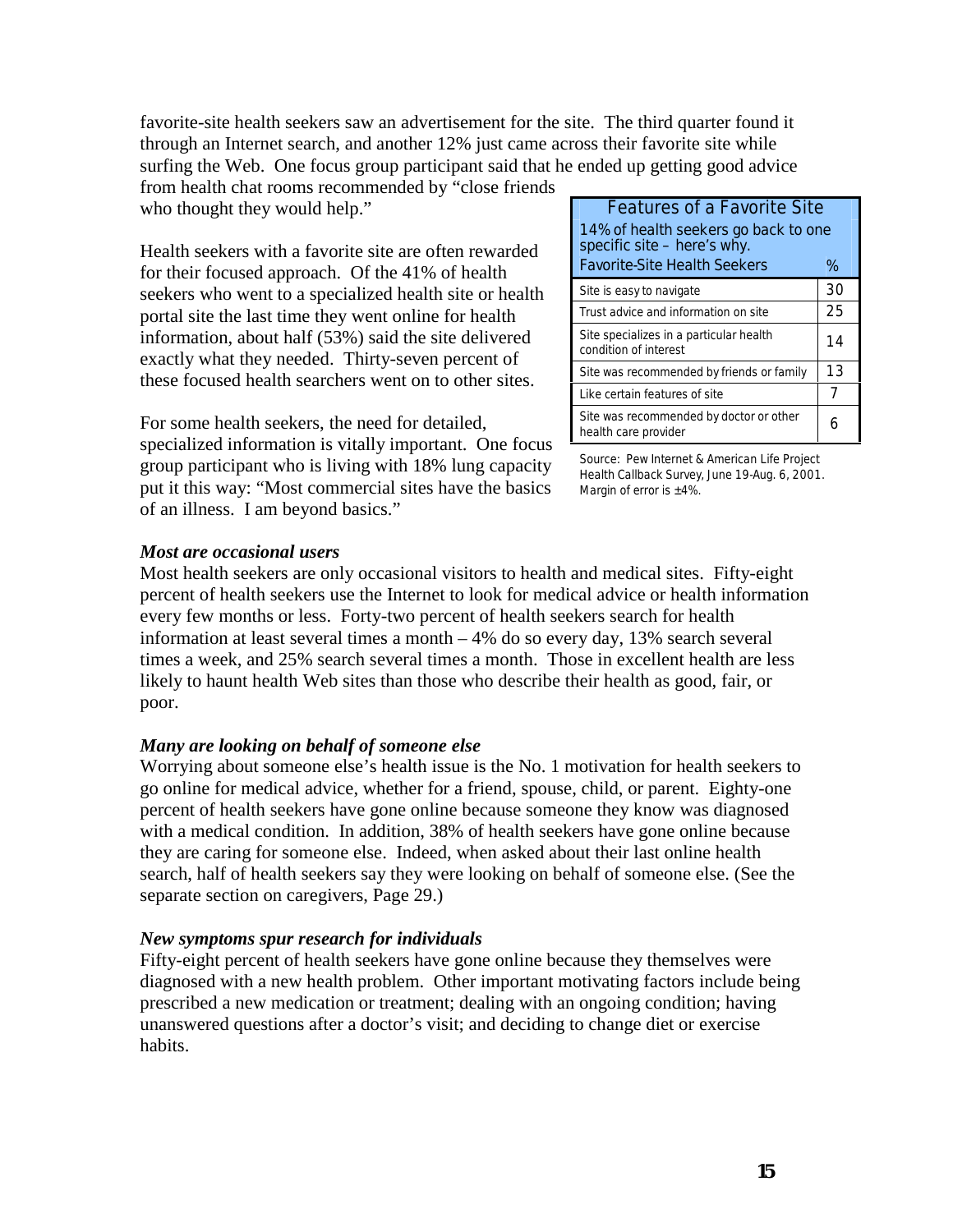The middle age groups (30-49 years old) are more likely than young health seekers or senior health seekers to be motivated to go online for all these reasons, except one. Older health seekers are more likely to go online for information about how to deal with an ongoing medical condition, such as diabetes or high blood pressure. Not surprisingly, those in less-than-excellent health are more likely to go online to research a new diagnosis or medication. There are few differences, however, when it comes to feeling underserved by a health professional – no single group is more motivated than another to go online because they had unanswered questions after a doctor's visit.

### *Searching from home to answer a specific question*

The great majority of health seekers went online from home the last time they searched – 80% of

| <b>Motivations</b><br>Reasons why health seekers have gone<br>online for medical advice |    |
|-----------------------------------------------------------------------------------------|----|
|                                                                                         | %  |
| Someone you know being diagnosed with a<br>medical condition                            | 81 |
| Being diagnosed with a new health problem<br>of your own                                | 58 |
| Being prescribed a new medication or<br>course of treatment                             | 56 |
| Dealing with an ongoing medical condition,<br>such as diabetes or high blood pressure   | 47 |
| Having unanswered questions after a<br>doctor's visit                                   | 47 |
| Deciding to change your diet or exercise<br>habits                                      | 46 |
| Being a caregiver to someone else                                                       | 38 |

*Source: Pew Internet & American Life Project Health Callback Survey, June 19-Aug. 6, 2001. Margin of error is ±4%.*

health seekers. Just 16% of health seekers went online from work the last time and 4% said they went online from somewhere else, such as a library or a friend's house. As one at-home mother said in an online focus group, "If I did work, I would probably be too embarrassed to look up stuff online." Another focus group participant echoed her concern, saying, "I know we monitor the use of the Net at work and I have seen it work against people."

The last time they went online for health information, 62% of health seekers researched a specific illness or condition. When we asked what illness or condition they searched for, 12% of this subgroup of disease-researching health seekers said they were researching cancer. Other commonly named illnesses included diabetes, heart condition, arthritis, mental health, and conditions affecting the skin, kidneys, lungs, the brain, and bone density. The rest of those who looked for information on a specific illness revealed a wide range of concerns, from spider bites to autism.

Health seekers with one illness in mind were quite focused the last time they went online for information. They tended to be looking for information about medications or treatments for that particular illness, for details about the symptoms of that illness, and for the disease's prognosis.

The last time they went online for health information, 14% of health seekers sought information about specific doctors, hospitals or medicines. This is a notable increase from our August 2000 survey, which found that 9% of health seekers had searched for a specific doctor the last time.

Fourteen percent of health seekers sought information about fitness, nutrition, or general wellness the last time they went online for health information. Ten percent of health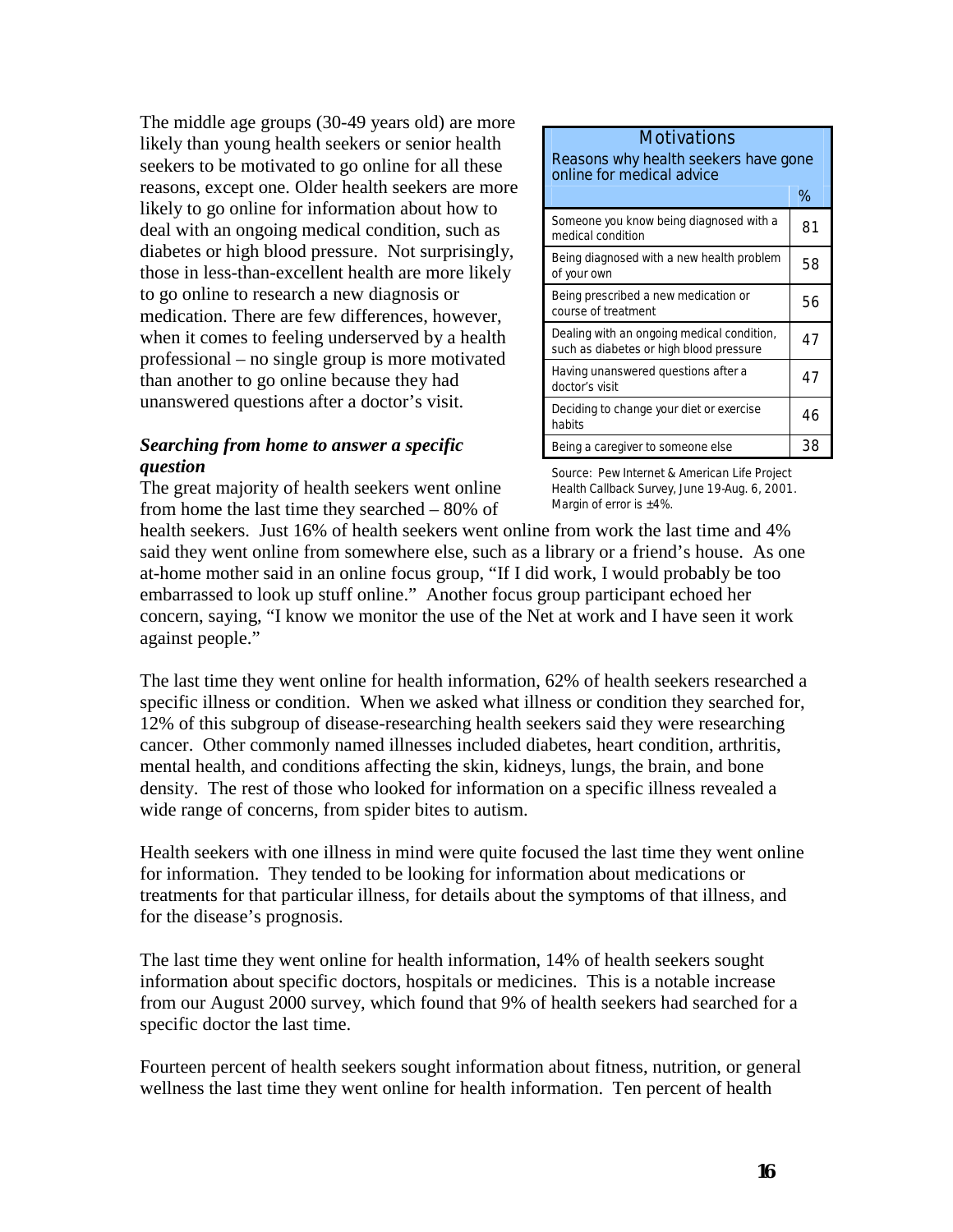seekers sought information about a specific surgical or diagnostic procedure. Ten percent of health seekers went looking for basic health care news.

## **Part Four: Evaluating the quality of health information**

#### *The recommended way to assess medical material*

A substantial majority of health seekers do not follow the verification protocols recommended by experts such as the Medical Library Association when searching for information. The MLA recommends that searchers identify each site's sponsor, check the date of the information posted, and verify that the material is factual information, not opinion. The California HealthCare Foundation recommends that consumers take ample time to search for health advice, visit four to six sites, and discuss the information with a health care provider before making a treatment decision. Advocates for privacy, such as the Center for Democracy and Technology, recommend reading a site's privacy policy very carefully – and writing a protest email to any site that doesn't post a policy.

In fact, most health seekers go online without a fixed destination in mind. The typical health seeker starts at a search site, not a medical site, and visits two to five sites. She feels reassured by advice that matches what she already knew about a condition and by statements that are repeated at more than one site. She is likely to turn away from sites that seem to be selling something or don't clearly identify the source of the information. And about one third of health seekers who find relevant information online bring it to their doctor for a final quality check.

Respondents seemed to fall into three groups – about a quarter of them are vigilant about verifying a site's information, another quarter are concerned but follow a more casual protocol, and about half mostly avoid the kind of search strategies experts recommend. And although health seekers are generally wary about

| <b>Evaluating Information</b>                                    |    |
|------------------------------------------------------------------|----|
| Why some have turned away from a<br>health information site.     |    |
| <b>Health Seekers</b>                                            | %  |
| Site was too commercial                                          | 47 |
| You couldn't determine the source of<br>the information          | 42 |
| You couldn't determine when<br>information was last updated      | 37 |
| Site lacked endorsement of a trusted<br>independent organization | 30 |
| Site appeared sloppy or<br>unprofessional                        | 29 |
| Site contained information you knew<br>to be wrong               | 26 |
| Information disagreed with own<br>doctor's advice                | 20 |

*Source: Pew Internet & American Life Project Health Callback Survey, June 19-Aug. 6, 2001. Margin of error is ±4%.*

revealing their identity online or having their activities tracked, only about one in five have checked a site's privacy policy.

### *Health seekers' basic presumptions*

Health seekers generally start their searches in a confident frame of mind – and this might be the reason that so many avoid digging into the background of the information they are retrieving. Fully 72% of health seekers say you can believe all or most of the health information online. Part of the reason for their upbeat assessment might stem from the fact that 69% of health seekers say they have not seen any wrong or misleading health info on the Web – although 28% of health seekers have seen bad information. It should be noted that consumers' radar is not as highly tuned as a health professional's –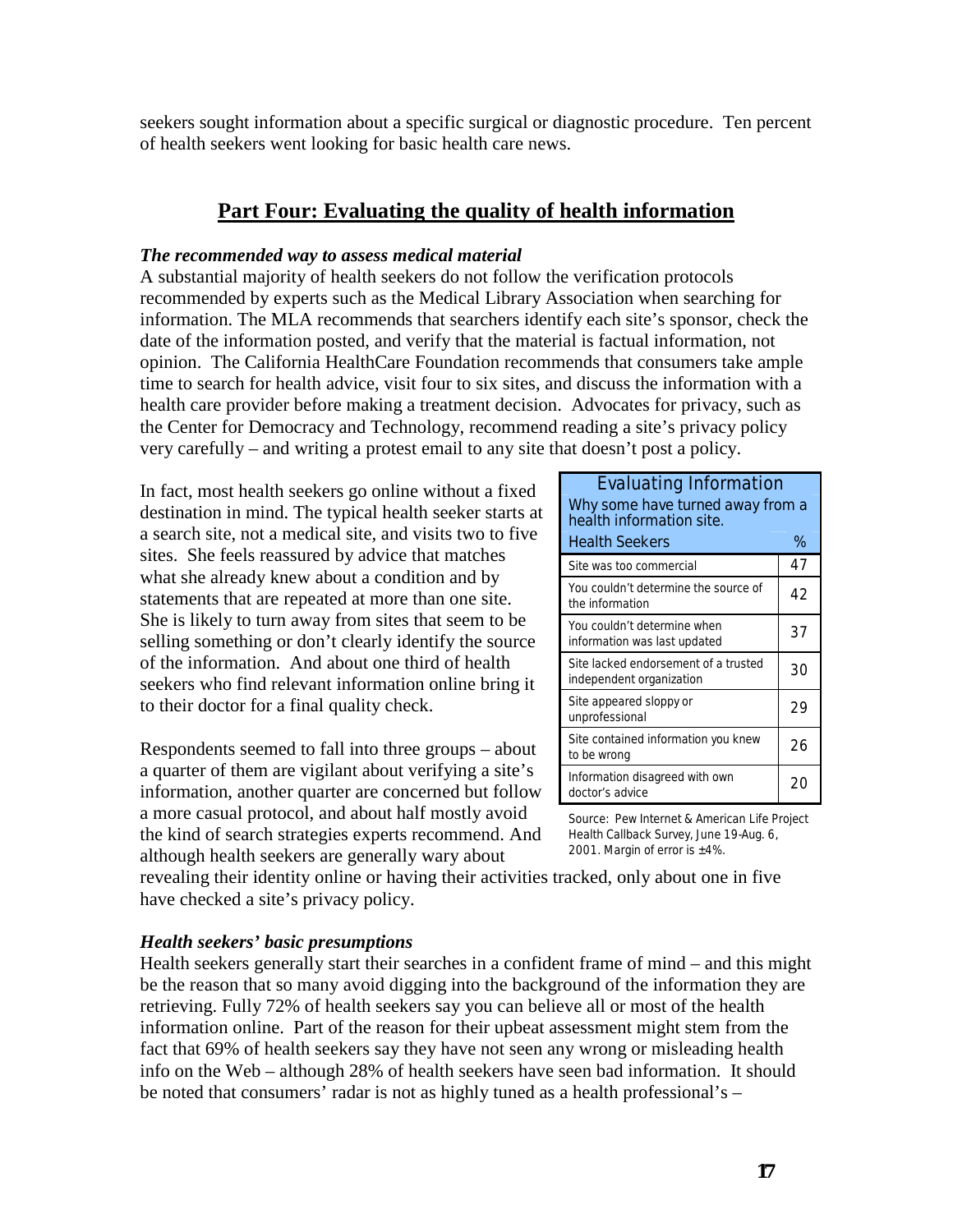consumers may not be aware of what is *not* readily found on the Web. It also could be the case that health seekers are so pleased with the convenience of getting health information online that they forgive any shortcomings of online medical advice. In our August 2000 survey, 93% of health seekers said it is important that they can get health information when it is convenient for them. One focus group participant said the Internet makes it "so easy to look up things" and "go deeper into the problem" that she frequently uses it to check her doctor's diagnosis or her mother's advice.

#### *If it fits with what they've already heard, they believe it*

In most cases, health seekers decide to believe what they read online because it fits with the facts they already know. Nine out of ten health seekers who found the information they were looking for the last time they searched said the health information mostly agreed with what they already thought or knew. Only 4% of successful searchers said the information mostly disagreed with what they knew, and 7% of successful searchers said they found information that both agreed and disagreed with what they knew. In an online focus group, one participant said, "When I had surgery I found a lot of information that corresponded with what the doctor had told me. It made me feel more at ease." Another participant living with a chronic disease explained why he continues to read and re-read online health information, saying, "I want to read everything I can locate regarding my disease on any site I locate. [It] is mostly rehashing but [I] often find a new tidbit or two."

At the same time as they are relying on online information that confirms what they already believe, most health seekers also pick up new insights about medical conditions or treatments when they do their searches. Eight out of ten successful searchers said they learned something new the last time they went online for health information.

## *When they read the same facts at different sites, health seekers' trust in those sites grows*

If a site confirms what they already know or they found similar information on multiple sites, health seekers were more confident in those sites. Of the health seekers who visited two or more sites during their last search and found what they were looking for, two thirds (67%) say the multiple sites provided mostly the same information. A majority of multiple-site searchers who found similar information on different sites say the similarities gave them more confidence in the sites – 49% say it gave them a lot more confidence, 38% say it gave them a little more confidence. Eleven percent of multiplesite searchers who saw similar information say it did not give them more confidence.

A participant in an online focus group said that he trusts information more if he sees it on more than one site, saying, "There is a lot of bogus info out there but at least it is a starting point." Another participant said, "On the Internet you can get four or fifty different opinions and if they are all the same advice your doctor gave you, you can relax and not wonder if he was right or if his info is dated."

It is important to note that some health-related content is syndicated and may appear on multiple sites. Consumers may think they have verified a piece of information by reading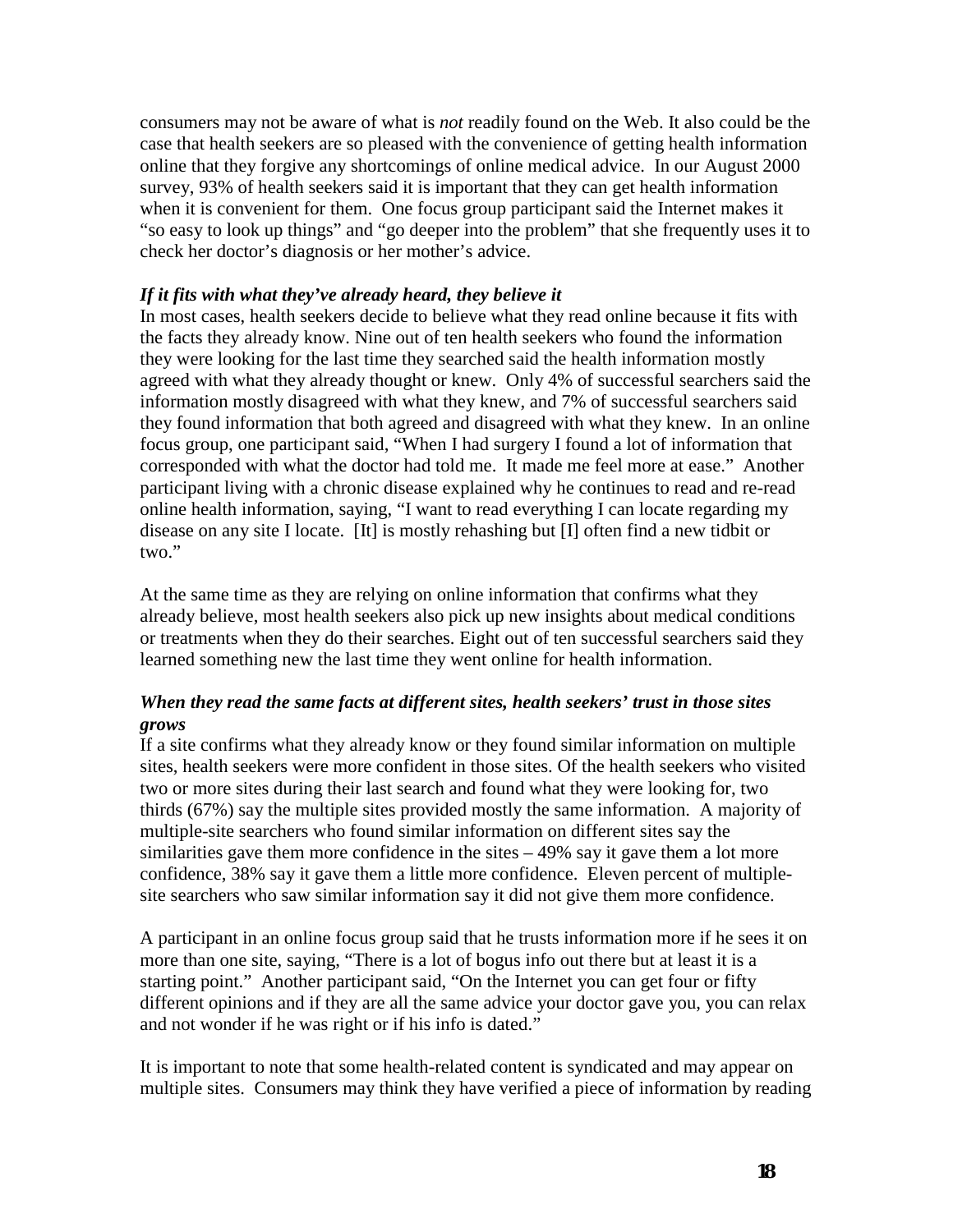two sources, but in fact may have simply re-read the same material from the same syndicate at two different Web sites. For example, Well-Connected reports about common diseases and wellness issues have appeared on WebMD, CBS HealthWatch, MDConsult.com, and Discovery Health.<sup>6</sup>

One third of multiple-site searchers (30%) say the different Web sites they visited provided different information. The fact that they found different information at different places had a smaller effect on health seekers than the similarity of information had on searchers. One fourth of multiple-site searchers who had found differing opinions say the differences gave them less confidence in the Web sites  $-6\%$  say it gave them a lot less confidence and 17% say it gave them a little less confidence. Three-quarters of these multiple-site searchers (76%) say it did not give them less confidence in the sites. Perhaps this reflects recognition by health seekers that there is often not uniform advice from the medical establishment about how to treat some medical conditions.

#### *Health seekers' information assessment screens*

Other researchers have spelled out the factors that potentially affect a user's decision to visit a certain Web site. For example, the Utilization Review Accreditation Commission (URAC), a nonprofit accreditation organization, asked health seekers to rate the importance of various features to be found on health Web sites. Its survey found that a "seal of approval," links to related sites, interactive tools, and a list of sponsors would increase consumer trust in a health Web site.<sup>7</sup> In a more general survey conducted for Consumer WebWatch, 80% of Internet users said it is "very important" that a site is easy to navigate. Just 19% of Internet users said that a seal of approval is "very important" when it comes to deciding whether to visit a site. $8$ 

Since many surveys have asked questions in the abstract ("Which of the following do you think is the most important attribute for a health related Web site to have?"), we decided to ask health seekers to describe steps they had actually taken to check facts or reject a Web site's advice.

When users are asked about the reasons they have rejected information from a health Web site, many report that they have taken the expert advice to heart. They turn away from sites that do not identify the source or date of the information. But they add a few tests of their own. E-patients say that overt commercialism is the No. 1 reason they have turned away from a site. Forty-seven percent of health seekers have decided not to use information they found because the Web site was too commercial and seemed more concerned with selling products than providing accurate information.

In the Harris Online focus group, health seekers were asked what factors make them feel a particular resource is not trustworthy. An overabundance of advertising, particularly

 $\frac{1}{6}$ 

<sup>&</sup>lt;sup>6</sup> See http://www.well-connected.com/rreports/doc999full.html<br><sup>7</sup> URAC/Harris Interactive, "Consumers and Health Web Sites," May 17, 2001.

<sup>&</sup>lt;sup>8</sup> Princeton Survey Research Associates, "A Matter of Trust: What Users Want From Web Sites," April 16, 2002. Available at: http://www.consumerwebwatch.org/news/1\_abstract.htm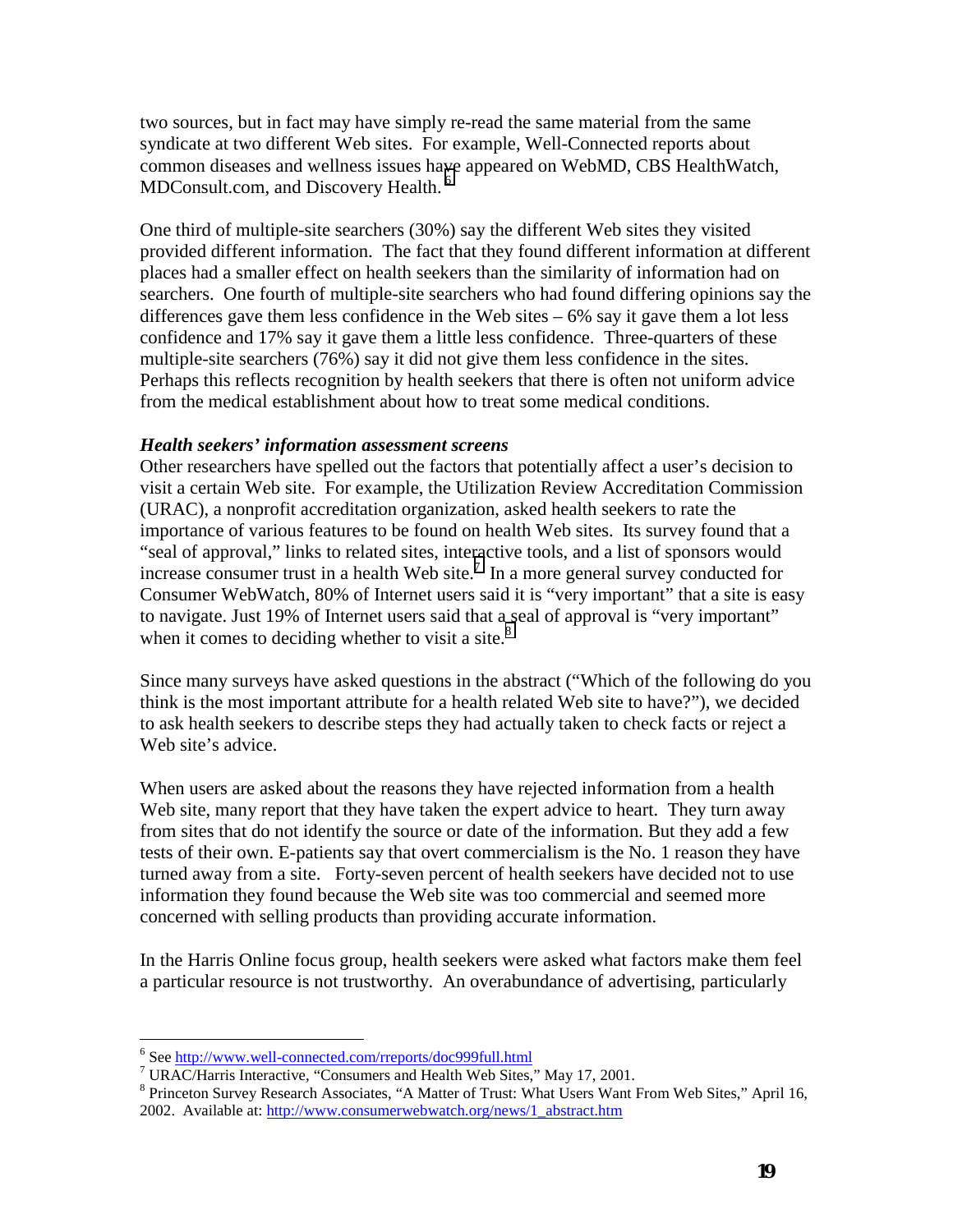"pop-up" ads, made a few participants' lists of negative factors. One woman took a hard line and said, "If a site has a shopping cart I don't go back."

Health seekers also pay attention to what many experts believe is one of the most important factors in judging the quality of online health information – they look for the source.<sup>9</sup> Forty-two percent of health seekers have turned away from online information because they couldn't determine the source or author of the information. Not every epatient looks for the source every time she goes online, however. When asked if they check the source, 58% of health seekers who go to multiple health Web sites say they do so "most of the time" or "always." Fifty-five percent of health seekers who consult one favorite site say they have checked the source of the information on that site. When thinking about what would make him trust a site, one focus group participant said he looks for the name of "a reputable doctor that I have seen on television or who has printed articles in notable journals."

Men are more likely than women to blame a site's sloppy or unprofessional design as the reason for turning away from the information. Younger health seekers are also more influenced by the site's design than older users. Otherwise, there were no notable differences among demographic groups for the other information quality signals.

#### *Commercialization and search engines*

Overt commercialism erodes the credibility of health sites, but what about subtler influences? Consumer WebWatch, a project partly funded by the Pew Charitable Trusts, found that only 39% of Internet users knew that some search engines are paid to list some sites more prominently than others. When told about the practice, 80% of Internet users said it was important for search engines to disclose these arrangements. But only 30% of Internet users said they are less likely to use a search engine that accepts money to promote certain sites and fully 56% of Internet users said it makes no difference to  $\frac{1}{10}$ 

### *A typology of health seekers*

#### *Vigilant health seekers*

About one quarter of health seekers say they always check the source, date, and privacy policy on a health Web site. These Vigilant health seekers are more likely than other types of health seekers to say the Internet has improved the way they take care of their health – 72%, compared with 63% of Concerned health seekers and 54% of Unconcerned health seekers. This group seems to approach the search for health information quite methodically, trusting search engines to some degree, but clicking on a recognized name more often than the other two groups. Vigilant health seekers are more likely to take their time and visit many sites during a typical search. Seventy percent of Vigilant health seekers spent more than half an hour online during their last foray, compared with 52% of Unconcerned health seekers who devoted that much time. Thirty-one percent of Vigilant

<sup>&</sup>lt;sup>9</sup> See the Medical Library Association's "Guide to finding and evaluating health information on the Web" at the end of this report.

<sup>&</sup>lt;sup>10</sup> Princeton Survey Research Associates, see note 8 above.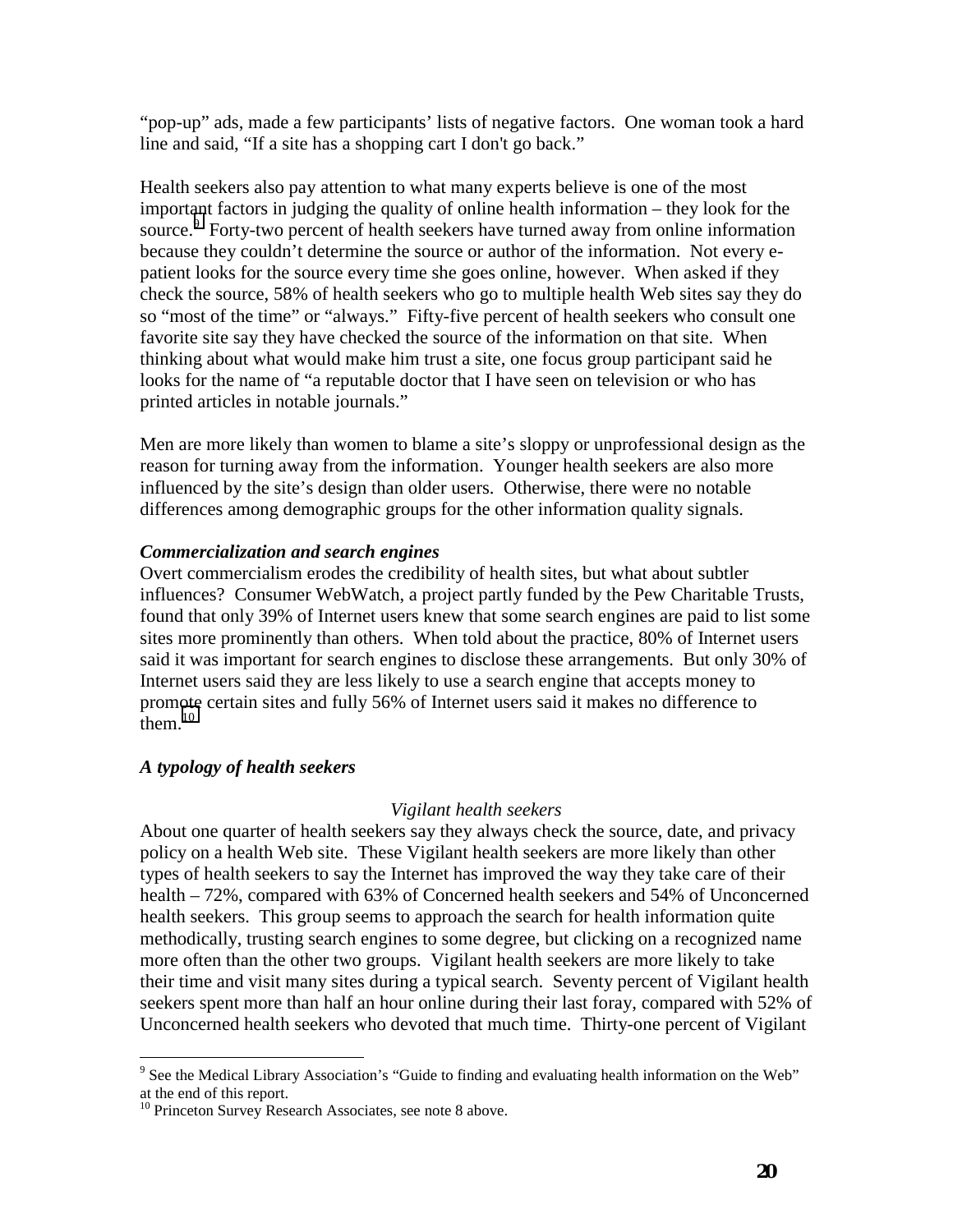health seekers went to four or five sites the last time, compared with 16% of Unconcerned health seekers who did the same. Vigilant health seekers are by far the most likely to talk to a health care professional about what they found online – 51% of Vigilant health seekers did so the last time they searched for health information, compared with 25% of Unconcerned health seekers.

#### *Concerned health seekers*

Another one quarter of health seekers say they check the source, date, and privacy policy of a health Web site "most of the time." This group seems to trust the search engines to return good results more than the other two groups. Concerned health seekers are the most likely to start at the top of the search results list instead of reading the explanations or looking for a trusted name.

Concerned health seekers are as likely as Vigilant health seekers to go online because they are dealing with an ongoing medical condition. Concerned and Vigilant health seekers are also equally likely to have turned away from a health site because they could not determine the source or author of the information.

#### *Unconcerned health seekers*

About half of all health seekers say they check the source, date, and privacy policy of a health Web site "only sometimes," "hardly ever," or "never." They are the least likely to say the Internet has improved the way they take care of their health. Unconcerned health seekers are the least likely group to be living with a chronic illness like diabetes or high blood pressure. Unconcerned health seekers are, not surprisingly, the least likely to have turned away from a health site because they could not determine the source or author of the information – 31%, compared with 52% of Vigilant health seekers. Unconcerned health seekers seem to be in a hurry – they are more likely than the other groups to visit between one and three sites and to spend less than half an hour on a typical search for health information. Unconcerned health seekers are also the least likely to talk to a medical professional about what they found online.

#### *Health seekers still rely on doctors for guidance and fact-checking*

A small minority of health seekers is going online instead of seeing a doctor. Fourteen percent of health seekers say they've gone online because they didn't have time to see a doctor. Eight percent say they have gone online because they couldn't get a referral or an appointment with a specialist. Asked in a different way, a total of 18% of health seekers say they have gone online to diagnose or treat a medical condition on their own, without consulting their doctor. Those who have been treated for a serious illness in the past year are more likely to use the Internet to self-diagnose, as are those who have gone to the doctor at least once in the past year, so these are not necessarily people who reject a doctor's advice altogether. They are supplementing their care with advice gleaned from the Internet. For example, one focus group participant who is living with a chronic illness said that he finds health Web sites "help clarify some of the things I don't quite understand" after a doctor's appointment.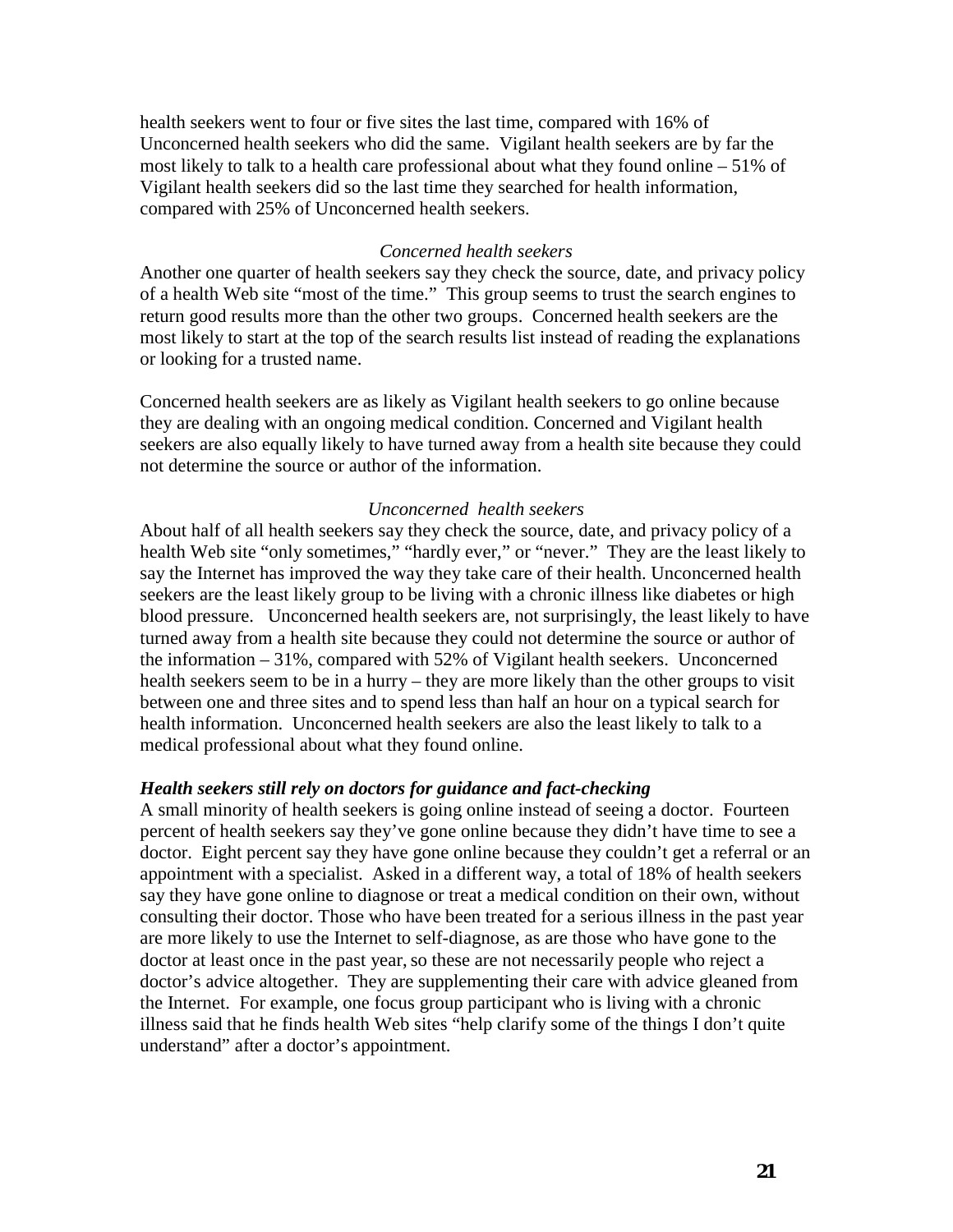However, another participant in an online focus group lauded the Internet's ability to help him avoid the doctor's office: "When I get sick, I know what to do to get rid of the cold without going to the doctor." Another said, "I don't see a doctor unless I am really sick. If I have any questions I check out Internet sites."

After their most recent health search, more than one third of successful searchers (37%) talked to a doctor or other health care professional about the information they found online. Two thirds of successful searchers (63%) said they did not talk to a health care professional about what they found – mostly because the health seeker deemed the topic too insignificant to seek expert advice. This finding is consistent with an August 2000 Pew Internet Project survey and may reflect consumers' confidence in their decisionmaking abilities rather than a fear of rejection by their doctor or their rebellion against a doctor. Just 2% of those who did not talk to a doctor say it was because they didn't think their doctor would listen.

Indeed, health professionals seem to be receptive to those consumers who bring in the information they find online. Thirty-one percent of those who talked to their doctor say he was "very interested" and 48% say their doctor was "somewhat interested" in the information found online. Just 13% of successful searchers who chose to talk to their doctor got the cold shoulder and report that the health care professional was "not too interested" or "not at all interested." Despite the American Medical Association's cautions to consumers against online information<sup>11</sup>, a 2001 Harris Interactive poll<sup>12</sup> found that doctors are using the Internet to increase their medical knowledge and improve the care they provide to patients. It is therefore not surprising to hear that more and more doctors are receptive to patients going online to gather more information.

When we asked focus group participants about their relationships with their doctors, most confirmed the positive trend toward receptive doctors. One participant said he talks to his doctor about what he finds online because "sometimes I just need his reassurance I interpreted my info correctly." However, another participant had a different experience when she brought in Web printouts, relating that her doctor "got mad, like I didn't trust him. Actually, I didn't. So I changed doctors."

Health care professionals also were likely to agree with the information a successful searcher found online. Eighty-two percent of health seekers who discussed what they found with a health care professional said the doctor or nurse agreed with the information.

Health seekers who say the Internet has improved the way they take care of their health are more likely to talk with a doctor about what they found online. Forty percent of these enthusiastic health seekers did so, compared with 30% of those who are less keen on Internet health information.

<sup>&</sup>lt;sup>11</sup> See http://www.ama-assn.org/ama/pub/category/1905.html

<sup>&</sup>lt;sup>12</sup> "The Increasing Impact of eHealth on Physician Behavior," Harris Interactive Health Care News, Volume 1, Issue 31, November 13, 2001.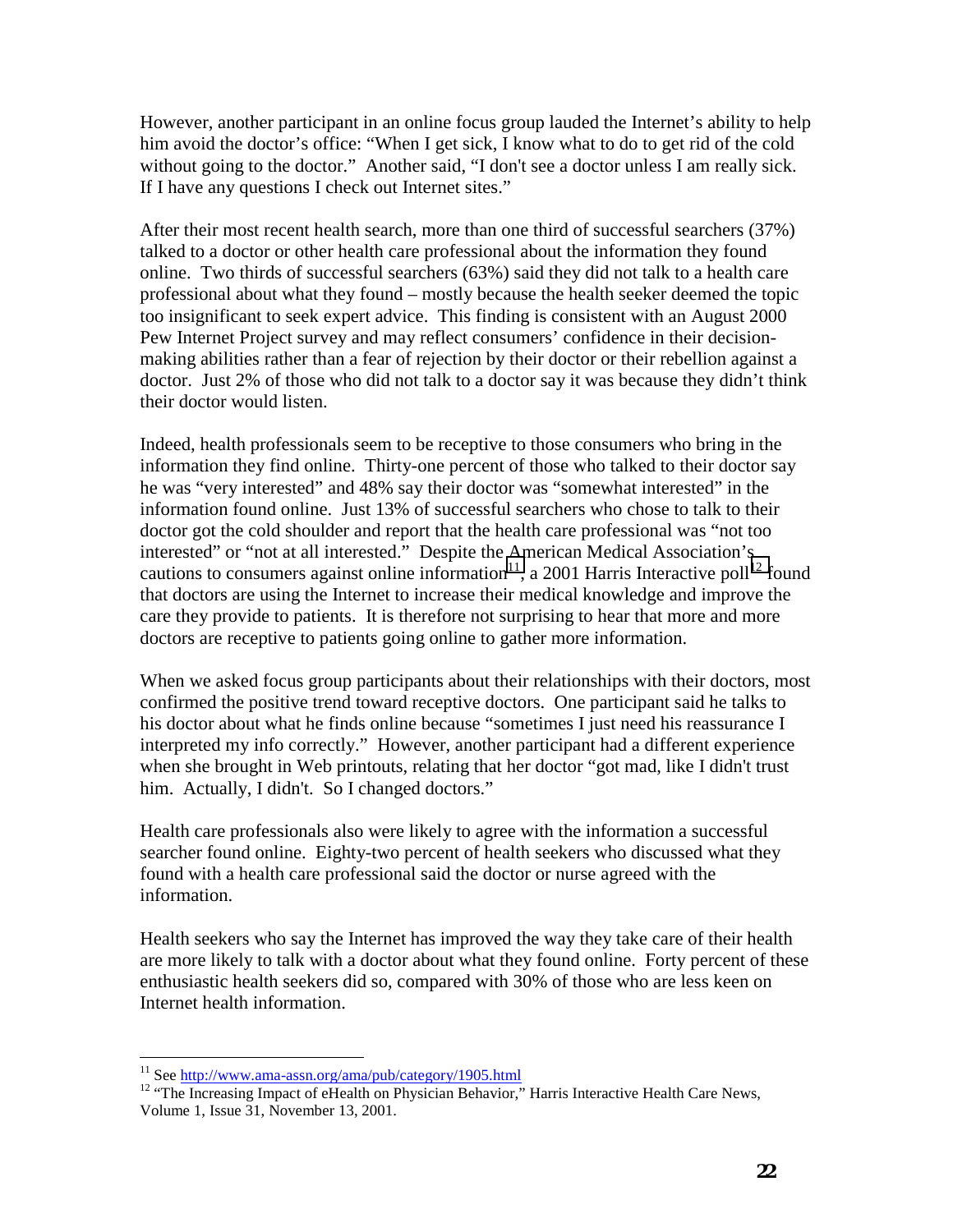Of the 63% of successful searchers who did not talk to a health care professional about what they found, 43% say the topic wasn't a health issue that required a visit or phone call with a doctor. Seventeen percent say they had done the research on someone else's behalf and therefore did not discuss it with a health professional. Twelve percent say they didn't think the information was worth mentioning. Eight percent say they were checking on their doctor's diagnosis, so they already had his or her opinion on the topic. For example, one participant in an online focus group said she usually goes to see her doctor when she's not feeling well and then goes online "to see if he is on track with his information."

Seven percent of successful searchers who did not talk to a health care professional about what they found say they haven't had time to see the doctor about it yet. Small numbers of health seekers say they forgot to bring it up, thought the doctor wouldn't listen, or say it was too difficult to talk about with a health care professional.

## **Part Five: Results**

#### *Successful searches*

Eight in ten health seekers found most or all of the information they looked for online the last time they searched. Fourteen percent of health seekers say they just ran out of time and had to stop looking, whether or not they had all the answers they needed. A very small minority of health seekers (6%) said they couldn't find the information they were looking for and gave up.

| Successful Searchers<br>Younger health seekers are more likely to say they find<br>the health information they are looking for online |     |     |     |
|---------------------------------------------------------------------------------------------------------------------------------------|-----|-----|-----|
| 18-29<br>$30-49$<br>50-64                                                                                                             |     |     |     |
| Found most or all the<br>information last time you<br>searched                                                                        | 84% | 79% | 74% |
| Always find the<br>information you are<br>looking for                                                                                 | 37  | 23  | 19  |

*Source: Pew Internet & American Life Project Health Callback Survey,* 

Age is a factor associated with

successful searching. The youngest health seekers (18-29 years old) are more likely to *June 19-Aug. 6, 2001. Margin of error is*  $±$  *4%.* 

say they "always" find the information they are looking for online. Younger users are no more likely to have found one favorite site or other stratagem – they were easier to please, more confident of their search skills, or both.

Health seekers who are living with a chronic disease or disability are most likely to say they gave up before finding the right information, possibly because they are looking for more detailed or rarer kinds of material. Success did not depend on whether the health seeker has one favorite site or visits many different sites – the vast majority of both groups found what they were looking for.

Health sites please users more than they please health care professionals. The results of the California HealthCare Foundation/RAND study demonstrated those concerns: "Only half of the topics that the expert panels thought were important for consumers were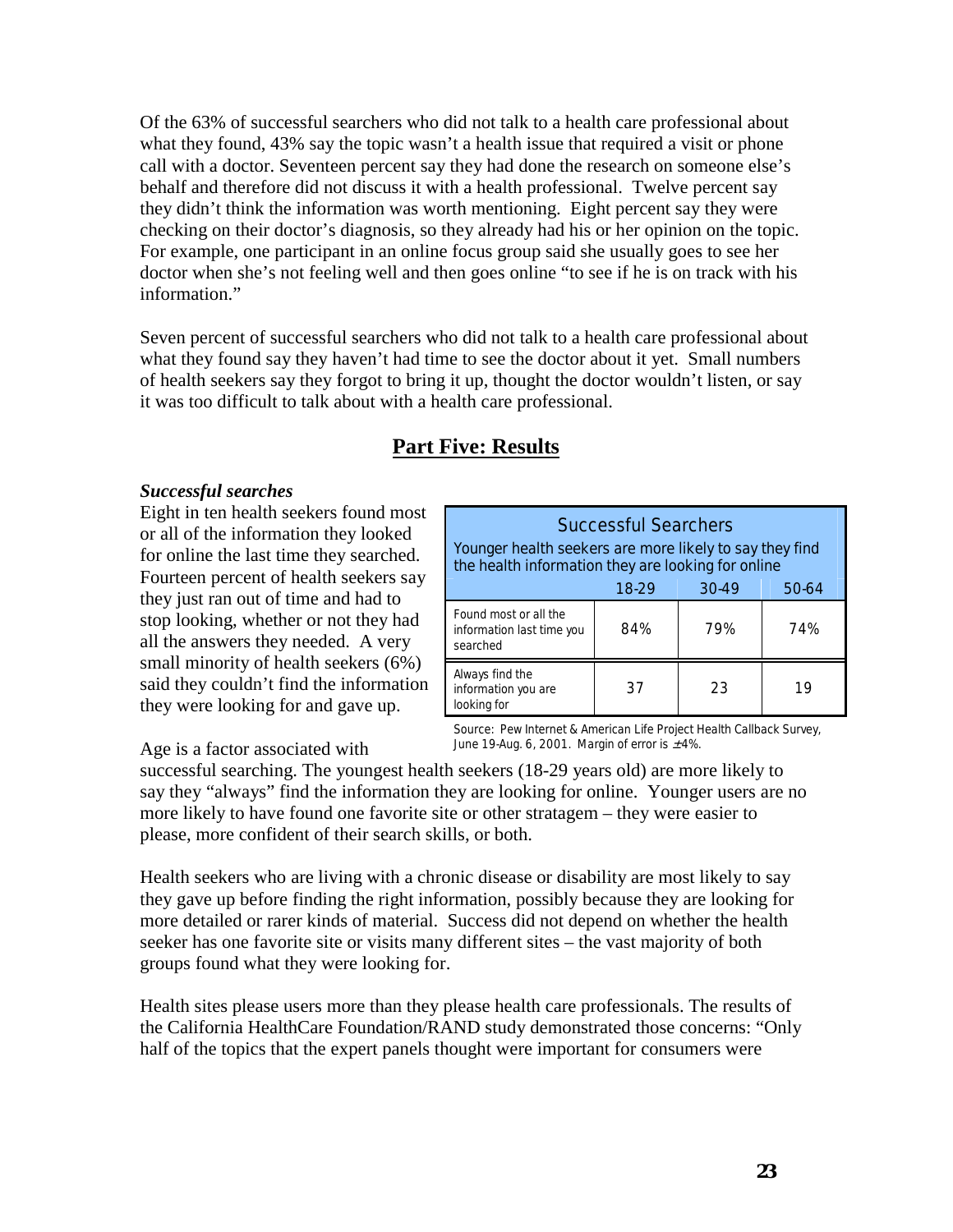covered more than minimally."<sup>13</sup> In addition, they found that most of the content was written at a high school or college reading level – much higher than the sixth-grade reading level recommended by experts concerned about consumers' ability to understand the information. However, some of our respondents suggested that high-level writing may inspire trust in the site. One participant in our online focus group said, "When I can only half understand what they're saying, I start to feel they're competent."

The vast majority of health seekers who found the information they were looking for said it was easy to find – 61% said it was "very easy" and 33% said it was "somewhat easy."

The California HealthCare Foundation/RAND study recommends spending at least 30 minutes on a search to be sure a health seeker has delved deeply into a topic. During a typical search, most health seekers exceed the recommended time allowance. The last time they went online for health information, 12% of health seekers spent less than 15 minutes and 27% spent between 15 and 30 minutes. Thirty-five percent of health seekers spent between a half hour and an hour online. Nineteen percent of health seekers spent one to two hours online and 7% spent more than 2 hours online the last time.

The last time they went online for health information, 51% of successful searchers said they found the information they needed on a site they were already familiar with or had used in the past. Forty-four percent of successful searchers said they found the information on a site they had never heard of before. Three percent of successful searchers said they had found the information on both familiar and unfamiliar sites.

Those in excellent health are more likely to have chanced upon relevant health information – probably because they do not need to search very frequently and are less familiar with health sites. Those in less-than-excellent health are more likely to have visited a familiar site and found what they needed, as are people who search for health information more frequently.

<sup>1</sup>  $13$  Berland (2001).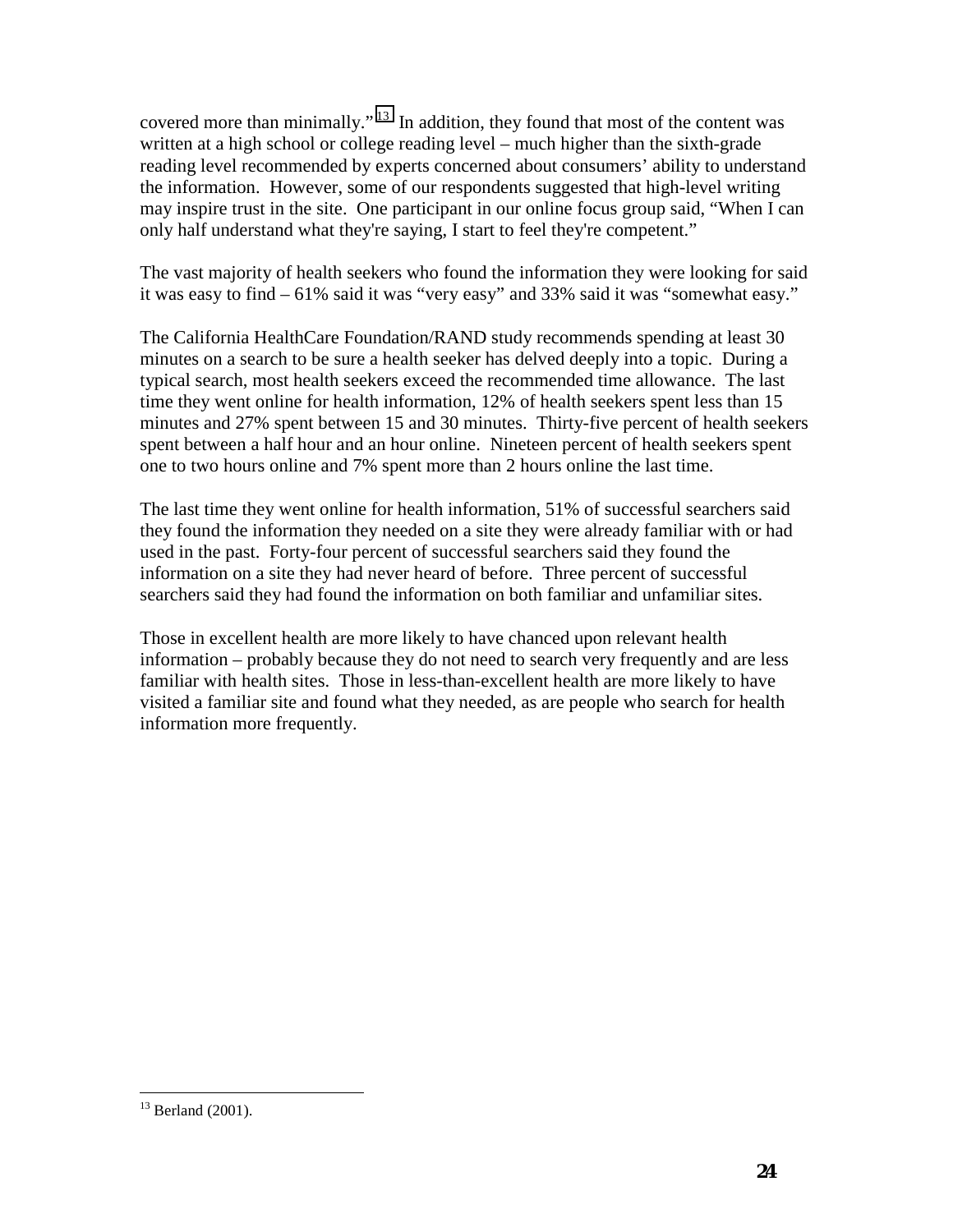## **Part Six: Impact**

In a survey in January 2002, we asked Internet users whether they themselves had dealt with an illness in the past two years. Seventeen percent said yes, and about one in four of those Internet users say the Internet played a key role in the way they took care of themselves. Women were twice as likely as men to report that their use of the Internet played an important or crucial role in their coping with sickness. And those aged 50-64 were more likely than other age groups to report a significant impact from their use of the Internet.

In our special survey of health seekers, 61% of respondents say the Internet has improved the way they take care of their health either "a lot" or "some." This is a significant increase from an August 2000 Pew Internet Project poll that found that 48% of health seekers said the Internet improved the way they take care of themselves. Indeed, about 45 million Americans now say the Internet has improved the way they take care of their health, compared with 25 million Americans who said that in August 2000.

#### *Health information's impact*

Health seekers are mostly going online to look for specific answers to targeted questions. Often, this information helps them make informed decisions, but it rarely induces them to make a wholesale change in their approach to health care.

 Most of those who have completed successful searches report that the impact of those searches was modest. Of the health seekers who found the information they needed the last time they went online for medical advice, 16% say the information had a major impact on their own health care routine or the way they care for someone else; 52% say the information had a minor impact; 31% say it had no impact at all. The impact was equally felt among all groups – old, young, men, women, college-educated or not. Those who searched on behalf of a loved one were as likely to say the information had an impact as those who searched for answers to their own health questions.

| Information's Impact                                                             |    |
|----------------------------------------------------------------------------------|----|
| Successful searchers who say<br>online health information                        | ℅  |
| Affected a decision about how to treat an<br>illness or condition                | 44 |
| Led them to ask a doctor new questions or<br>get a second opinion                | 38 |
| Changed approach to maintaining own<br>health or health of someone they care for | 34 |
| Changed the way they think about diet,<br>exercise, and stress                   | 30 |
| Changed the way they cope with a chronic<br>condition or manage pain             | 25 |
| Affected a decision about whether to see a<br>doctor or not                      | 17 |

*Source: Pew Internet & American Life Project Health Callback Survey, June 19-Aug. 6, 2001. Margin of error is ±4%.*

In an online focus group, one participant said

online information helped identify a major neck problem that a doctor later confirmed. Yet another participant said she turned to the Internet after a "painful joint replacement in my foot. I [then] knew about the recovery period and what I could or could not do."

Of the successful searchers, 44% said the information they found online affected a decision about how to treat an illness or cope with a medical condition. Again, there was no significant difference between those who searched on behalf of someone else and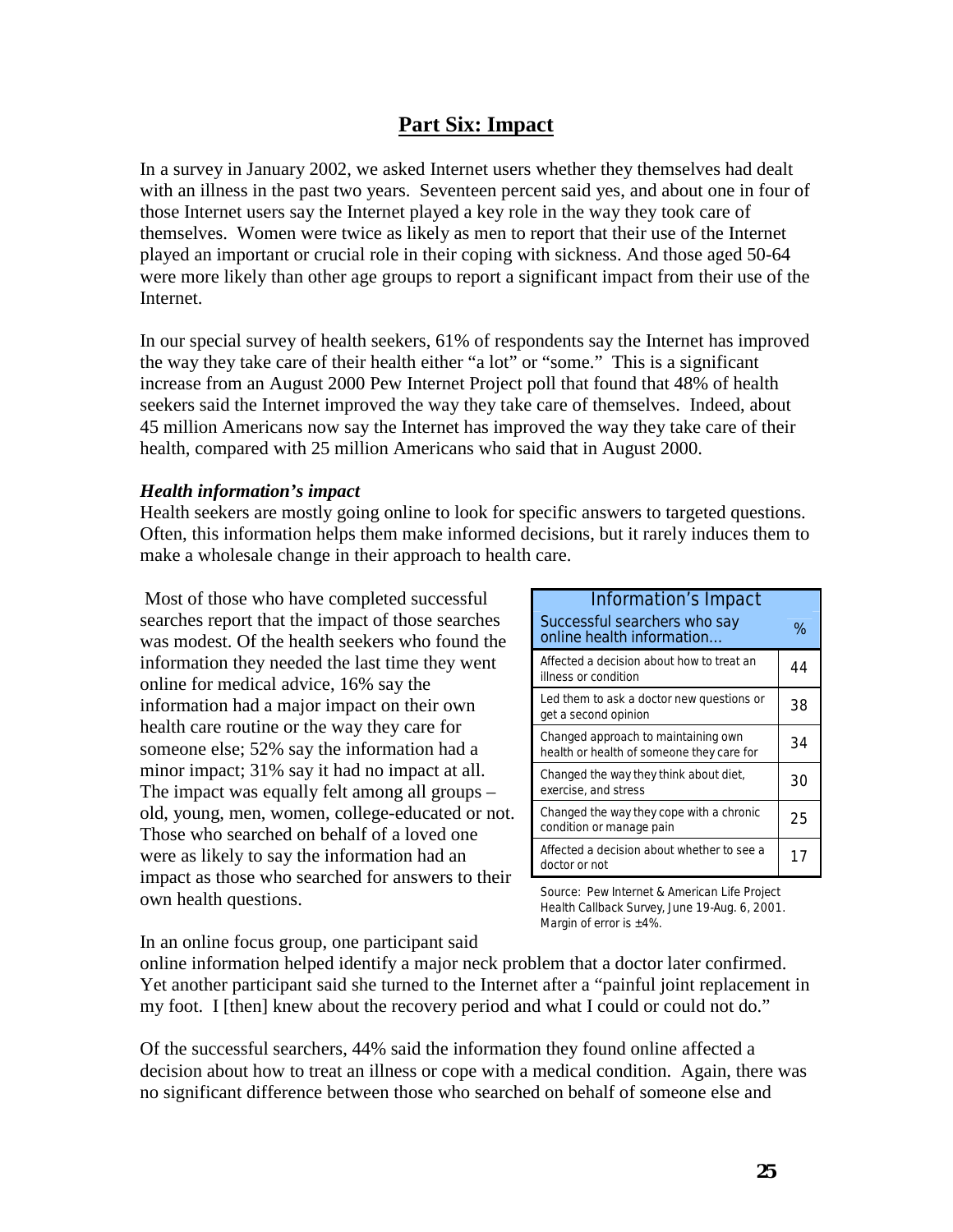those who searched on behalf of themselves. The only topics that prompted dramatically different answers from these two groups were diet, exercise, and stress. Forty-one percent of health seekers looking for information for themselves say they changed the way they think about diet, exercise, and stress based on what they found online. Just 20% of health seekers looking on behalf of someone else felt the same way.

About one in three health seekers know someone who has been significantly helped by following medical advice or health information they found on the Internet. Fittingly, those most in need are most likely to reap the benefits of online health information. Fully 51% of those who have been treated for a serious illness in the past year say they or someone they know was significantly helped by following advice they found on the Internet.

In an online focus group, one woman said, "When I was pregnant, [online health information] eased my worries, making it an easier and less stressful pregnancy." Based on what she read online about the risks and trade-offs of prenatal testing, this health seeker decided not to go through with amniocentesis to find out if the baby had Down's syndrome.

Another focus group participant, who is living with a chronic condition, found that online research improved her quality of life in ways that her doctor deemed too insignificant to mention. "My hair fell out in gobs for years," she said. "I found out on the Web that the medication I was on did that. Only then did [my doctor] say yes, he knew it could do that. I had told him previously about the hair loss." This focus group participant was unhappy that her doctor had omitted key information from their conversations, but she was grateful to members of her online support group who posted the truth.

Just 2% of health seekers know someone who has been seriously harmed by following medical advice or health information they found on the Internet. While this small number may cheer advocates of online health information, it serves as a warning for epatients who may rely too heavily on the advice they find on the Web. For example, in a case reported in the March 2002 issue of *Pediatrics*, a one-year-old boy suffering from diarrhea was brought to an emergency room. A clinician incorrectly advised his parents to stop giving him solid foods, but to provide fluids for rehydration. The parents independently searched online and found similar advice on an unidentified Web site, so they continued the treatment recommended at the hospital. Over the next few days, the child become increasingly weak and eventually was admitted to the hospital, where he recovered.14 Of course, it was a medical professional who made the first mistake, but the inaccuracy on the Web site exacerbated the problem.

1

 $14$  Reported in iHealthBeat on March 28, 2002. Available at http://www.ihealthbeat.org.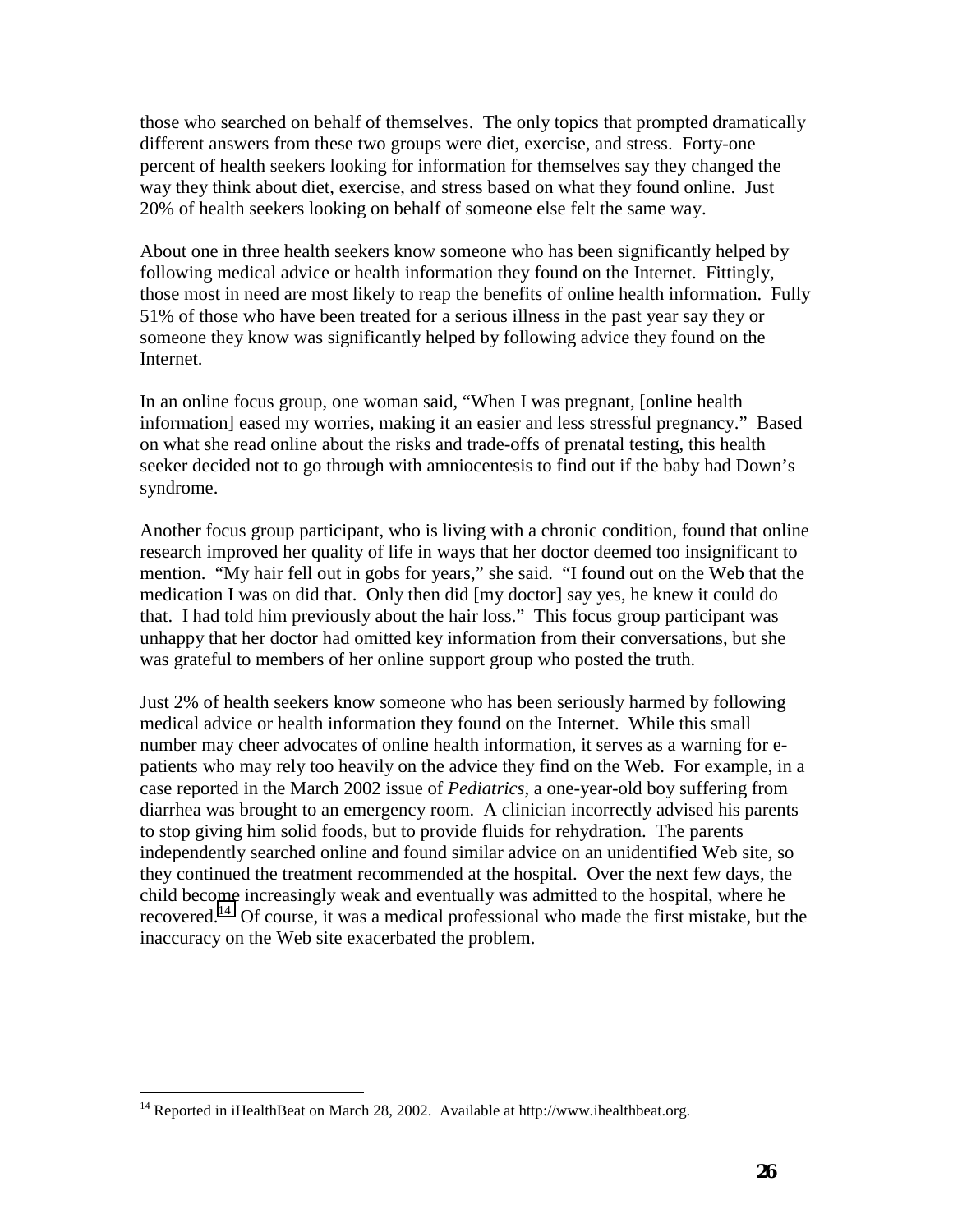## **Part Seven: Email, support groups, and personalization**

#### *Few go beyond Web searching*

Most health seekers stuck to Web searching the last time they went online for health information, but 3% communicated online with a health care professional, such as a doctor or nurse. Another 3% communicated with a Webmaster of a particular health Web site, while yet another 3% communicated with members of an online support group at some point in their last online search.

These small numbers are consistent with an August 2000 Pew Internet Project survey which found that 9% of health seekers said they had ever used email or gone to a Web site to communicate with a doctor or a doctor's office. However, when asked if they would like to communicate with their doctor online, health seekers in an online focus group were very receptive – as long as the doctor actually replied in a timely manner. As one man who does exchange email with his doctor said, "It is faster to call." A 2002 Harris Interactive poll found that 90% of Internet users would like to email their doctor's offices – and 37% would be willing to pay for the service.<sup>15</sup> As further evidence that email is gaining a foothold, a 2001 Harris Interactive poll found that many doctors were initially skeptical about the benefits of online tools, but were pushed by patients to start using email and now say it has increased patient satisfaction.<sup>16</sup>

Just one in ten health seekers has ever participated in an online support group or email list for people concerned about a particular health or medical issue. This activity showed little increase from last year – in both the August 2000 and June-August 2001 surveys, 9% of health seekers say they have ever participated in an online support group. Frequent health seekers are more likely to have joined an online support group – 13% of those who look for health information several times a month or more have done so, compared with 6% of those who look every few months or less.

In an online focus group discussion about why they do not participate in support groups, health seekers cited privacy concerns and the need for a "loving voice" instead of an onscreen note. One woman said, "It seems a bit personal to be chatting about things like that, plus you are exposed in a way on the Internet. Anyone could see what you wrote. Confidentiality is a real big thing with me." But other participants say the benefits outweigh the risk, and one argued, "But it's not like they know you, or will ever see you, so why not?"

Though the numbers are small, those who are most in need are more likely to take advantage of online support groups. Ten percent of health seekers in fair or poor health consulted an online support group the last time they searched for health information, compared with just 1% of those in excellent health. And 14% of those in fair or poor health have ever participated in an online support group, compared with 5% of those in excellent health.

 $\overline{a}$ 

<sup>&</sup>lt;sup>15</sup> Harris Interactive Health Care News, Volume 2, Issue 8, April 10, 2002.

<sup>&</sup>lt;sup>16</sup> Harris Interactive Health Care News, Volume 1, Issue 31, November 13, 2001.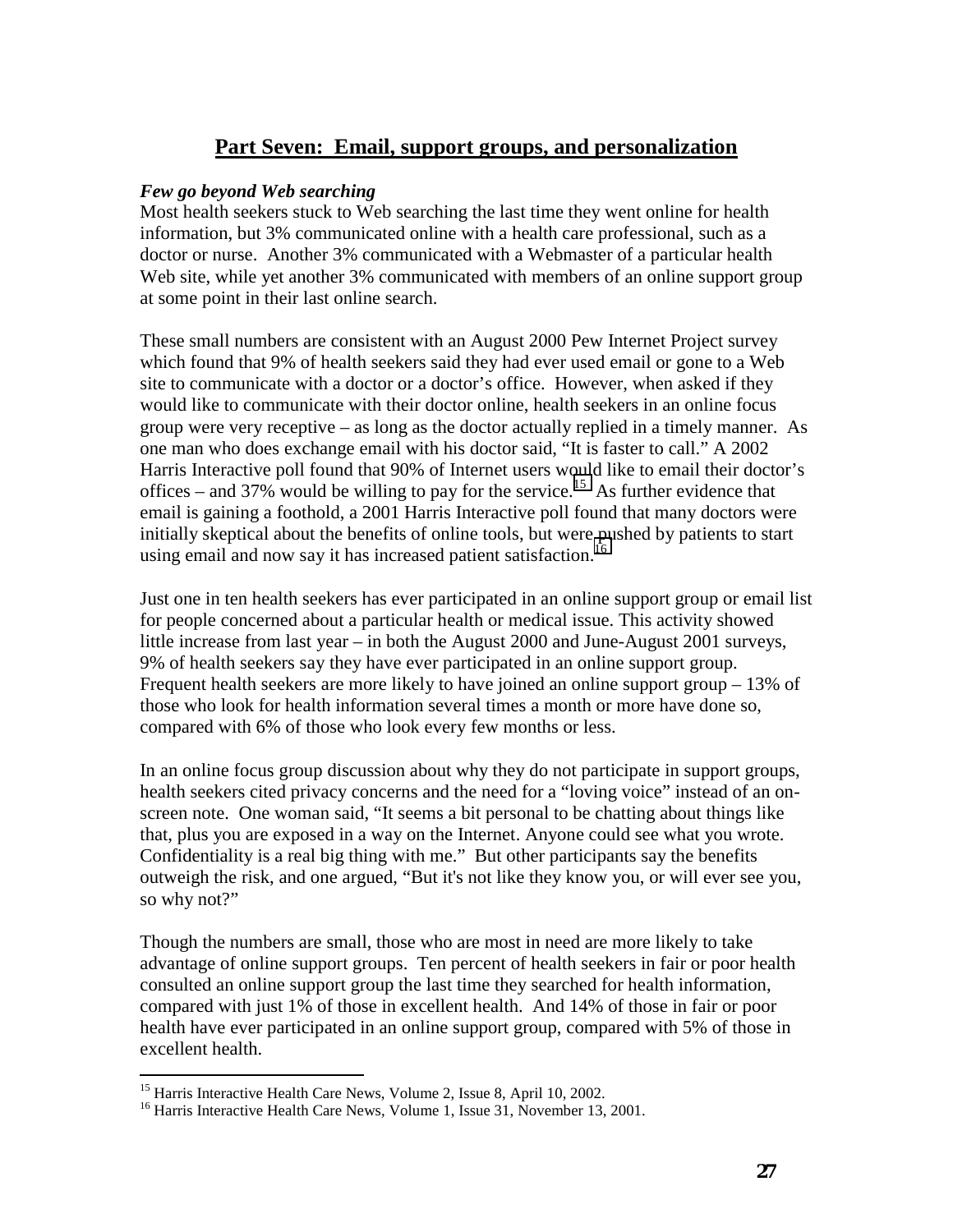Instead of treating the Internet as a vast library, some health seekers are joining online communities that allow them to provide support and keep up with the latest research. In an online focus group, one man living with emphysema said he spends eight hours per day online, scouring Web sites and passing on his knowledge to other members of his online support group, Efforts.<sup>17</sup> He is grateful to the group for giving him hope, especially in the early days of his diagnosis, saying, "Knowledge is key in living with a progressive and fatal disease. I know pretty much what will take my life. Now I am learning how to hold it off." Another focus group participant's sister has epilepsy and was thinking about getting pregnant, so they dropped into an epilepsy support group to get advice before talking to her doctor about it. Indeed, 33% of health seekers have looked for information about a sensitive health topic that is difficult to talk about – some people feel more comfortable asking strangers or believe that someone who has been in their situation will advise them better than a health professional can.<sup>18</sup>

There is evidence that peer support can not only improve the way someone feels but cut costs as well. A randomized study of 580 people with chronic back pain showed that those who participated in an email discussion group with other patients and three expert moderators experienced less pain and saw their doctor less than those who did not participate.<sup>19</sup>

"Online patient-helpers" can work in concert with a doctor's advice to improve care, as well. For example, Karen Parles, who did not smoke, was shocked by a diagnosis of terminal lung cancer at the age of 38. A librarian, she used her skills to research a new treatment and to share her concerns with an online support group, the Lung-Onc mailing list. Group members reassured her about lung surgery and gave her tips on how to sleep on sore ribs during recovery. After going through successful treatment for her own cancer, Parles created a clearinghouse of online information so that others could benefit from her research: lungcanceronline.org. Most Americans will hopefully never need such specialized resources – indeed few health seekers have sought out such support online – but those who do use it are forever grateful.<sup>20</sup>

#### *Few take advantage of personalization*

Only 8% of health seekers have set up a personal profile at a favorite health Web site or customized a health Web site so they receive only the information they are most interested in. Those who saw a doctor in the past year are more likely to have personalized a health Web site, as are those who believe the Internet has improved the way they take care of their health.

 $\overline{a}$ 

<sup>&</sup>lt;sup>17</sup> http://www.emphysema.net/<br><sup>18</sup> "E-Patients Prefer eGroups to Doctors for 10 of 12 Aspects of Health Care," published in The Ferguson Report, Number 1, March 1999. Available at http://www.fergusonreport.com/archives/idx9903.htm<br><sup>19</sup> Kate R. Lorig et al., "Can a Back Pain E-mail Discussion Group Improve Health Status and Lower Health

Care Costs?" Archives of Internal Medicine. April 8, 2002. Vol. 162, No. 7. Available at http://archinte.ama-assn.org/issues/v162n7/abs/ioi10219.html

<sup>&</sup>lt;sup>20</sup> Adapted from "Online Patient-Helpers and Physicians Working Together," by Dr. Tom Ferguson, which appeared in the British Medical Journal on November 4, 2000. Available at http://bmj.com/cgi/content/full/321/7269/1129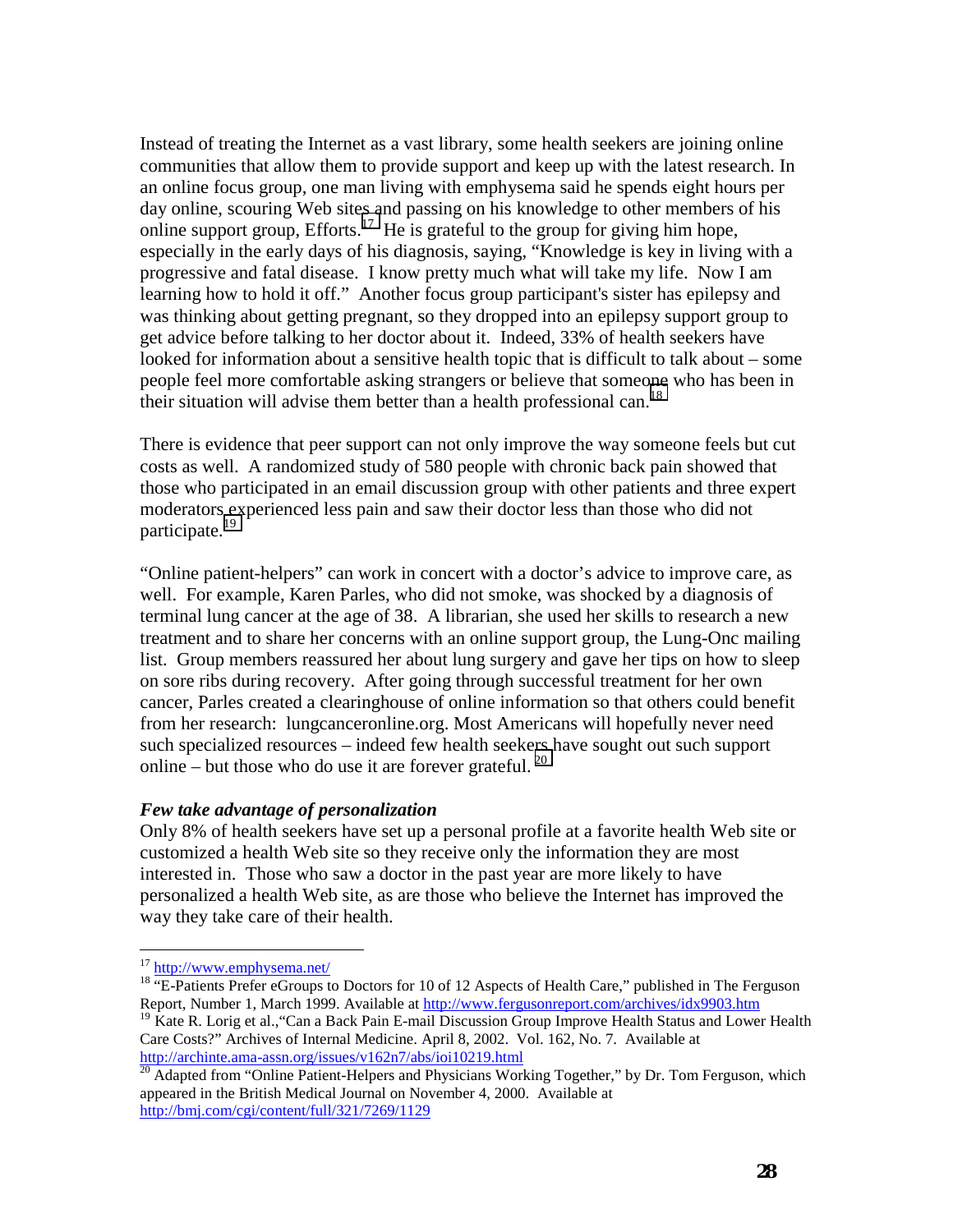About 14 million Americans, or one fifth of all health seekers, have ever signed up for an electronic newsletter that emails the latest health news or medical updates. Those in fair or poor health are more likely to do so – 30% have signed up, compared with 17% of those in good health and 16% of those in excellent health. Those who have seen a doctor in the past year are more likely to have signed up, as are those who believe the Internet has improved the way they take care of their health.

#### **Part Eight: Health searches for someone else**

#### *Searching on behalf of someone else*

In January 2002, we conducted a national survey of Internet users, asking if they had helped another person deal with a major illness or health condition in the last two years. A substantial 39% of Internet users said yes, they had done that, and about one in four say their use of the Internet played a key role in the way they took care of that loved one. Therefore, it is not surprising that a large subset of health seekers are those who have gone online because someone they know was diagnosed – 81% of health seekers are included in this group. Indeed, the "last time" they went online for health information, 50% of all health seekers searched on behalf of someone else and 47% were looking for information for themselves. Another 2% of health seekers went online to do health research the last time, not necessarily with anyone in mind.

Health seekers take responsibility for all sorts of relatives and friends. Ten percent of health seekers searched on behalf of a child the last time they went online for medical advice, 10% for a spouse, 9% for a parent, 10% for another relative, 8% for a friend, 2% for a patient or client, and 1% for someone else. Those in the middle age groups are more likely than those in their twenties or senior citizens to search on someone else's behalf. Men are more likely than women to do a health search for their spouse or partner.

E-patients whose last search was on someone else's behalf were more likely to be problem solving or reacting to a specific situation than those who were looking on their own behalf. Seventy-two percent of "for someone else" health seekers looked for information about a specific illness or condition compared with 53% of "self" health seekers. More "for someone else" health seekers looked for information about cancer and a certain treatment or medication, which supports the notion that a community often coalesces around someone who is dealing with a chronic illness like cancer. Friends and family educate themselves, forming an ad hoc support group. Indeed, these "for someone else" health seekers encompass a wider population than just parents and direct caregivers for the chronically ill. Focus group participants said they had searched for all sorts of people – a roommate with heartburn, a sister with skin problems, a mother who needed diabetic recipes, and a friend whose child was recently diagnosed with attention-deficit disorder. Said one participant, "I went to Ask Jeeves to find out about some symptom my mom was having and it described the symptoms as that of an ulcer-related problem. She went to the doctor and sure enough, she had three of them!"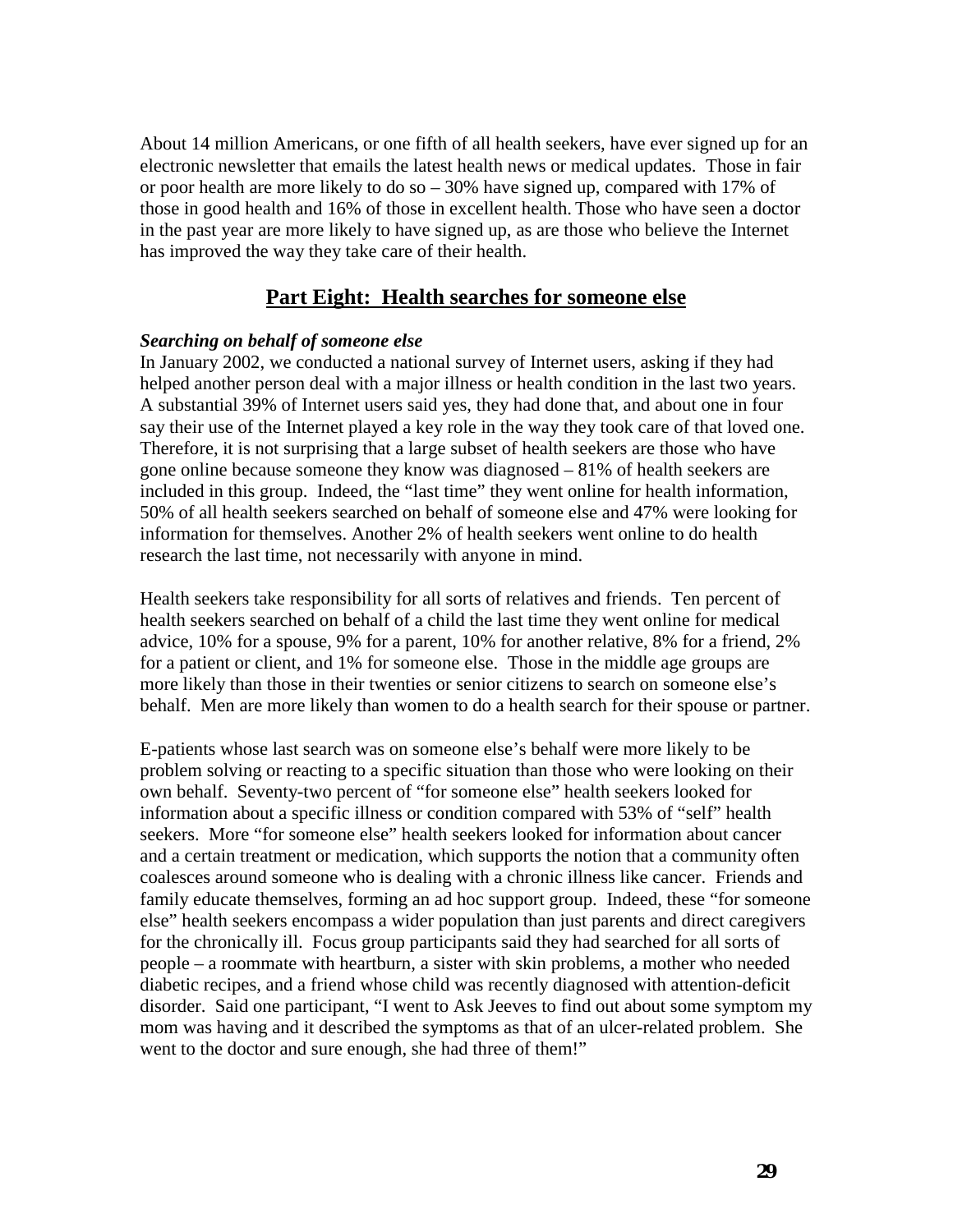Even e-patients living with a chronic illness become information gatekeepers for their friends and family and therefore caregivers in their own way. One chronically ill focus group participant said she searches on behalf of family members, including an adult daughter who has lupus.

#### *Continual caregivers*

Thirty-eight percent of health seekers have gone online for health information because they are caring for someone else. This is a different group from those who told us that they occasionally searched for someone else. Not surprisingly, women and people in the "sandwich generations" are more likely to identify themselves as caregivers. Forty-one percent of women health seekers have gone online as a caregiver compared with 33% of men. Thirty percent of health seekers in the18-29 age cohort have gone online as a caregiver, compared with 43% of 30-49 year-olds, 38% of 50-64 year-olds, and just 13% of health seekers over the age of 65. As an illustration of the "sandwich generation" dilemma, one focus group participant had recently looked up teething information for his baby and disease information for his father.

One in ten health seekers lives with someone who has a disability, handicap, or chronic disease. These caregivers are likely to act on what they find online and are more likely than non-caregivers to research drugs or alternative therapies online. Caregivers are almost twice as likely to ask a doctor new questions based on what they find online and are more likely to say they have been "significantly helped" by online health information. Indeed, the Internet had played an important or even crucial role for 25% of Internet users who had helped another person deal with a major illness in the past two years.

#### *Parents*

Four in ten health seekers are the parent or guardian of children under age 18, living at home. (Note that parents are no more likely to be health seekers than non-parents – about four in ten Internet users are parents.) Parents seem to take their health research responsibilities quite seriously, but may not adhere to all the search and validation strategies recommended by experts. For example, parents are less likely than non-parents to look to see who provides the information on a health Web site. However, parents are more likely than non-parents to visit four or five sites and to spend more time online during a search (usually between 30 minutes and an hour). Parents are also more likely than non-parents to talk to their doctor about what they found online. Parents take a more deliberative approach to search engine results and are more likely to read the explanations of a search engine result instead of just starting at the top and working down.

In an online focus group, parents gave a range of reasons for going online for health information. One mother said she uses the Internet to try to "avoid lugging four kids to the doctor for something that I can take care of with over-the-counter medication." Another mother goes online to see if her teenager is faking his illness to avoid school – if his symptoms check out, she takes him to the doctor. But someone else sounded a note of caution, saying, "If it's the kids, then doctor is first." All of the parents in the focus group said they appreciated knowing more about what to expect about their child's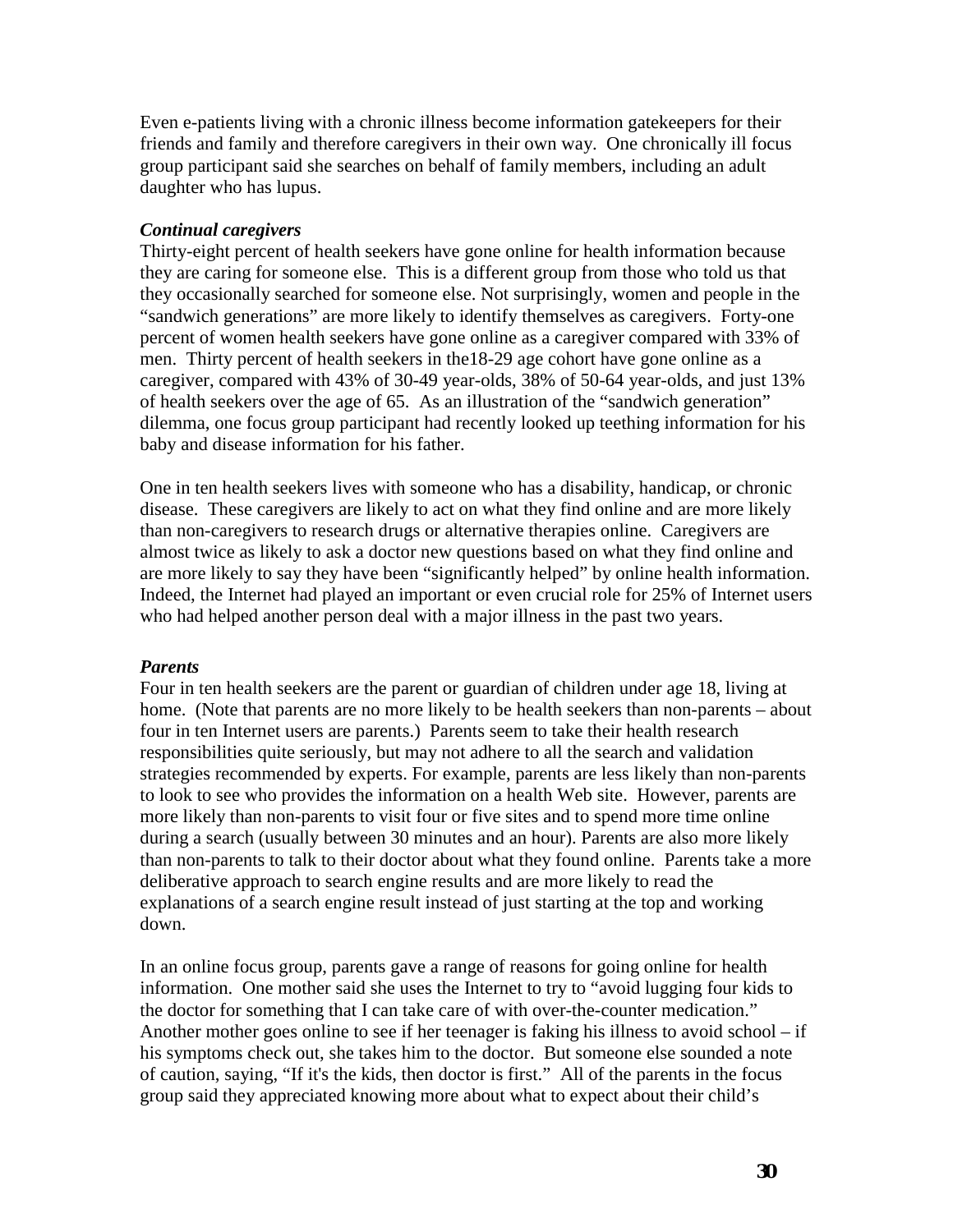illness, whether it was a teenager's mononucleosis, a baby's croup, or a young athlete's torn ligament. These parents say they research homeopathic cures and ways to prevent illness, often starting at a search engine and then checking the information against what they find at trusted sites like WebMD, Babycenter.com, or Kidsdoctor.com. The repetition of information makes them feel it's on target – or at least a starting point for further discussions with their doctors.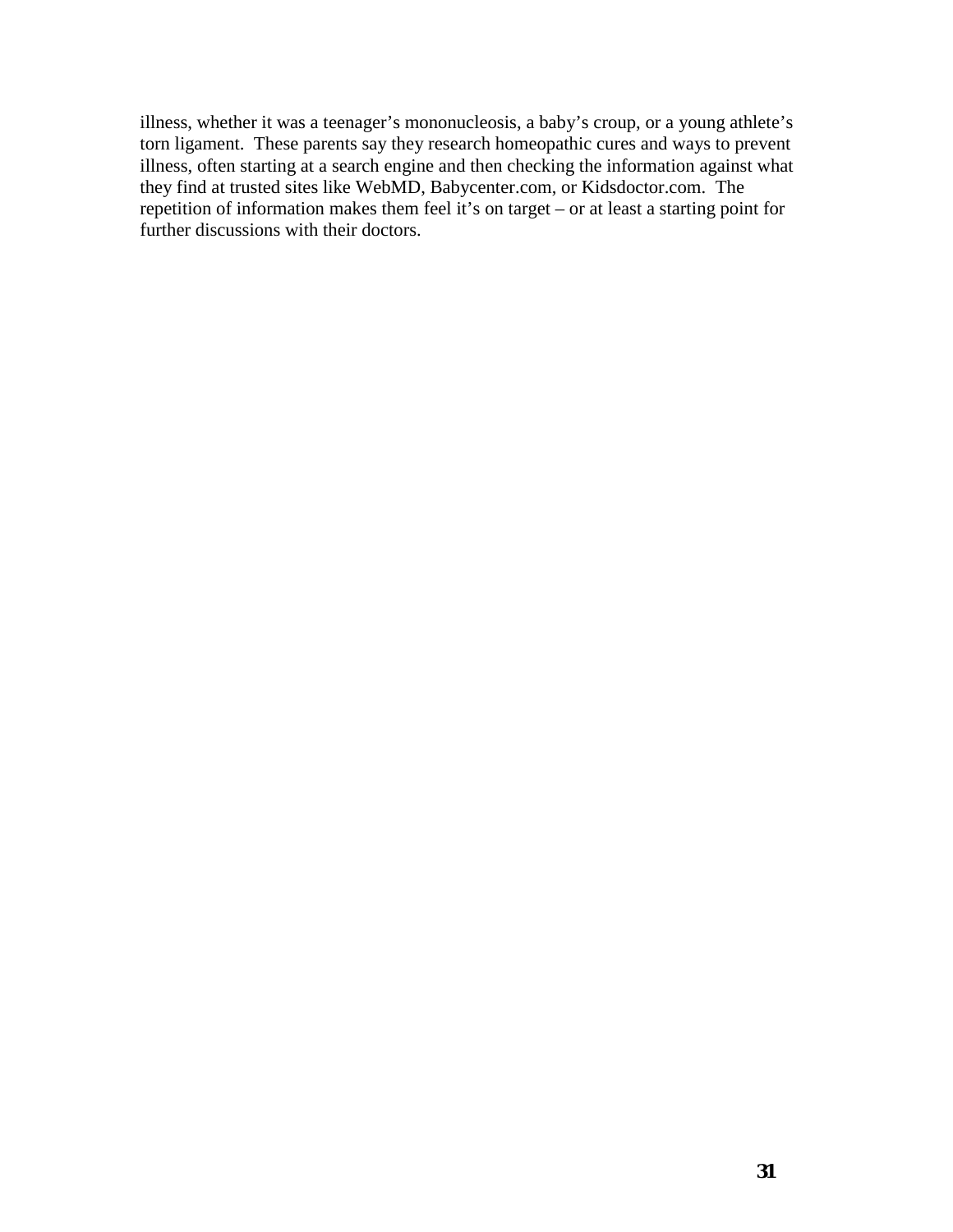## **Appendix**

*Editor's note: Since this report raises so many questions about how consumers search for health information online, we asked the Medical Library Association to provide not only a guide to finding information but also examples of the best health Web sites their librarians have found. Included in this guide are general starting points as well as specific sites for cancer, diabetes, and heart disease.* 

### **Medical Library Association: A User's Guide to Finding and Evaluating Health Information on the Web**

Millions of Americans search for health information on the Web every year. Whether the health information is needed for personal reasons or for a loved one, millions of healthrelated Web pages are viewed by millions of consumers. Sometimes the information found is just what was needed. Other searches end in frustration or retrieval of inaccurate, even dangerous, information.

This guide outlines the collective wisdom of medical librarians who surf the Web every day to discover quality information in support of clinical and scientific decision making by doctors, scientists, and other health practitioners responsible for the nation's health. This guide is supported by the Medical Library Association (MLA), the library organization whose primary purpose is promoting quality information for improved health and whose members were the first to realize that not all health information on the Web is credible, timely, or safe.

The guide is presented in three brief sections. The first section, "Getting Started," provides tips on filtering the millions of health-related Web pages through the health subsets of major search engines and using quality electronic finding tools developed by the U.S. government to do an initial screen of Web sites for further examination. This section is followed by a set of guidelines developed for evaluating the content of healthrelated Web sites. The final section provides additional information of interest to consumers searching for health-related information on the Web.

### **Getting Started**

As many people have discovered, clicking on a favorite search engine and entering a disease or medical condition can often result in hundreds, even thousands, of "hits." This can be discouraging. Here are a few ideas for filtering the available Web pages to a manageable number:

1. If you are using a search engine such as Google or Yahoo, take advantage of the health subsets of these services for your search. Learn how to use the advanced searching features of the sites so that you can combine terms to make your retrieval more precise. For example, entering the term "cancer" and "chemotherapy" linked together is more powerful and precise than trying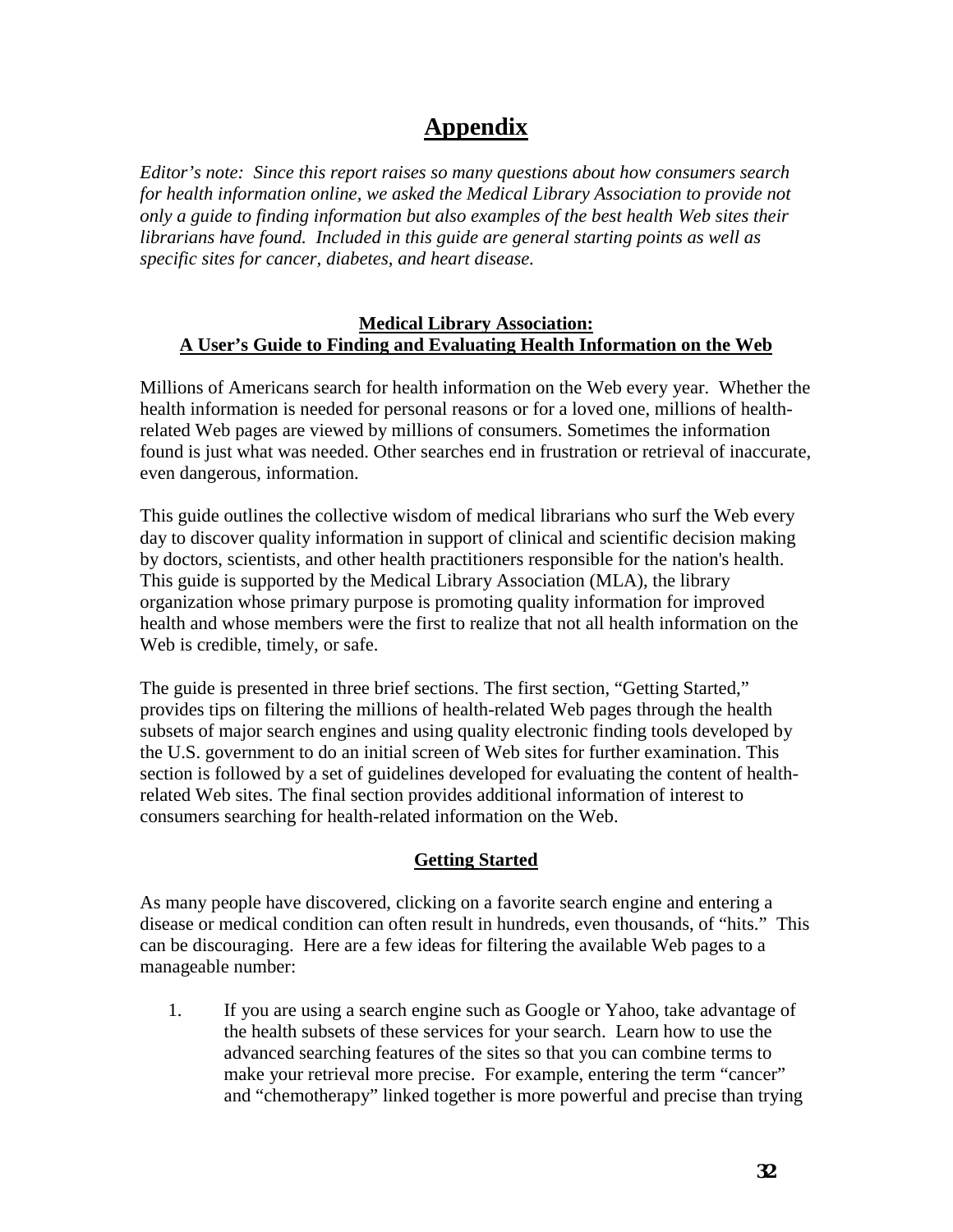to read through all the hits found by simply entering the general term "cancer."

**2.** Become familiar with the general health information finding tools such as [MEDLINEPlus](http://www.medlineplus.gov/) (http://www.medlineplus.gov), produced by the National Library of Medicine, or [Healthfinder](http://www.healthfinder.gov/) (http://www.healthfinder.gov), from the U.S. Department of Health and Human Services, which can get you started by pointing you to good, credible health information quickly. The [Medical](http://www.mlanet.org/resources/medspeak/topten.html)  [Library Association's "Top Ten"](http://www.mlanet.org/resources/medspeak/topten.html) list (http://www.mlanet.org/resources/medspeak/topten.html) is another device to

help you start your search with a highly selective list of quality health information sites trusted by medical librarians.

**3.** When you have found sites that look relevant, use the guidelines below to help you decide whether the information is as credible, timely, and useful as it looks.

## **Content Evaluation Guidelines**

## 1. **Sponsorship**

- Can you easily identify the site sponsor? Sponsorship is important because it helps establish the site as respected and dependable. Does the site list advisory board members or consultants? This may give you further insights on the credibility of information published on the site.
- The Web address itself can provide additional information about the nature of the site and the sponsor's intent.

A government agency has **.gov** in the address.

An educational institution is indicated by **.edu** in the address.

A professional organization such as a scientific or research society will be identified as **.org**. For example, the American Cancer Society's Web site is http://www.cancer.org/

Commercial sites identified by **.com** will most often identify the sponsor as a company, for example Merck & Co., the pharmaceutical firm.

• What should you know about **.com** health sites? Commercial sites may represent a specific company or be sponsored by a company using the Web for commercial reasons *–* to sell products. At the same time, many commercial Web sites have valuable and credible information. Many hospitals have **.com** in their address. The site should fully disclose the sponsor of the site, including the identities of commercial and noncommercial organizations that have contributed funding, services, or material to the site.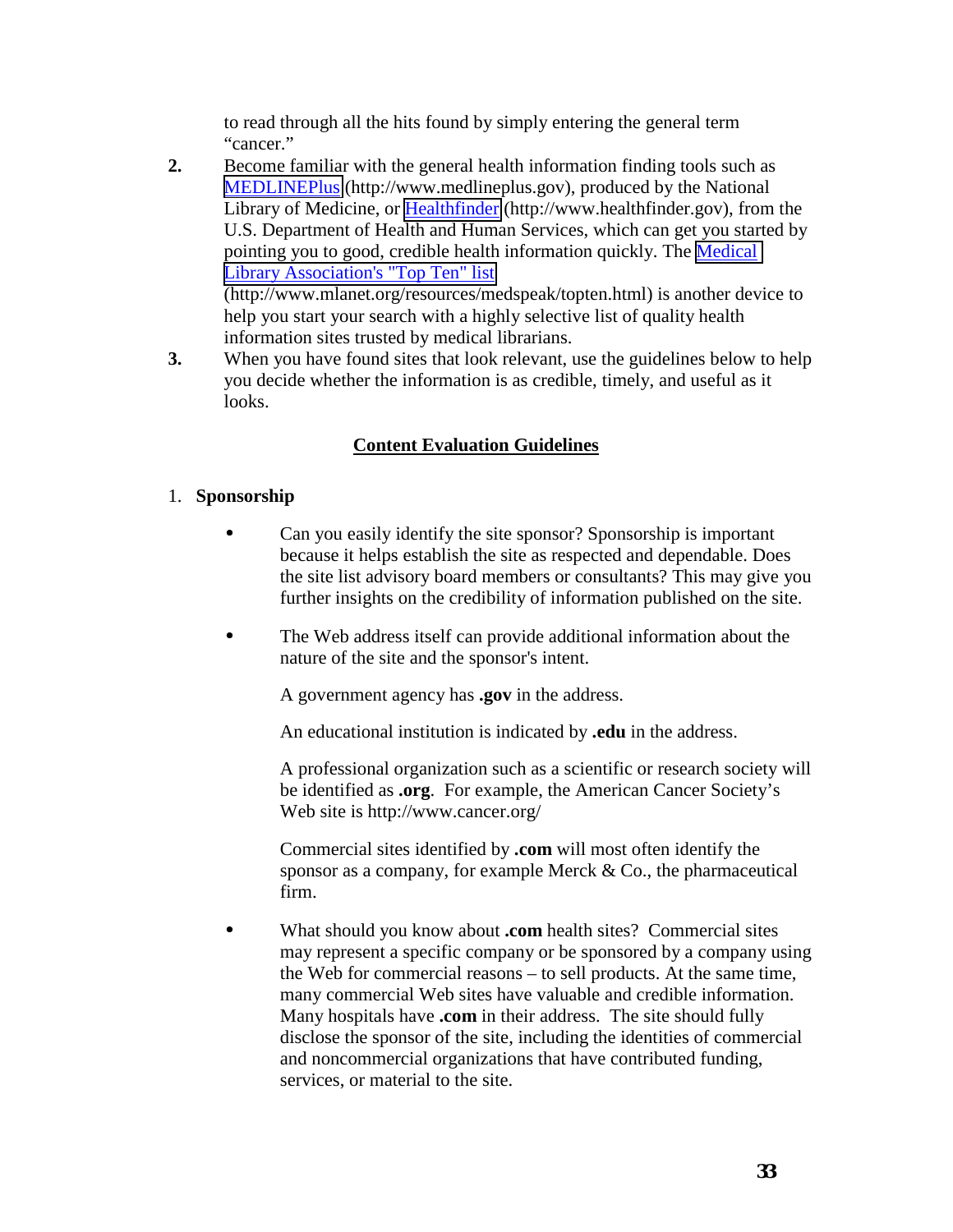## 2. **Currency**

- The site should be updated frequently. Health information changes constantly as new information is learned about diseases and treatments through research and patient care. Web sites should reflect the most up-to-date information.
- The Web site should be consistently available, with the date of the latest revision clearly posted. This usually appears at the bottom of the page.

## 3. **Factual information**

- Information should be presented in a clear manner. It should be factual (not opinion) and capable of being verified from a primary information source such as the professional literature, abstracts, or links to other Web pages.
- Information represented as an opinion should be clearly stated and the source should be identified as a qualified professional or organization.

## **4. Audience**

- The Web site should clearly state whether the information is intended for the consumer or the health professional.
- Many health information Web sites have two different areas one for consumers, one for professionals. The design of the site should make selection of one area over the other clear to the user.

## **Additional Help**

The [Health on the Internet Foundation Code of Conduct](http://www.hon.ch/HONcode/) (HONcode) for medical and health Web sites (http://www.hon.ch/HONcode/) specifies eight principles intended to hold Web site developers to basic ethical standards and to make sure consumers always know the source and purpose of the data they are reading. Participation is voluntary throughout the world, but sites displaying the foundation's symbol are generally considered credible sources of information. Unfortunately, the number of sites participating is small.

Much of the health-related information that you find may seem to be written in a foreign language because of the highly technical terminology used in the health professions. To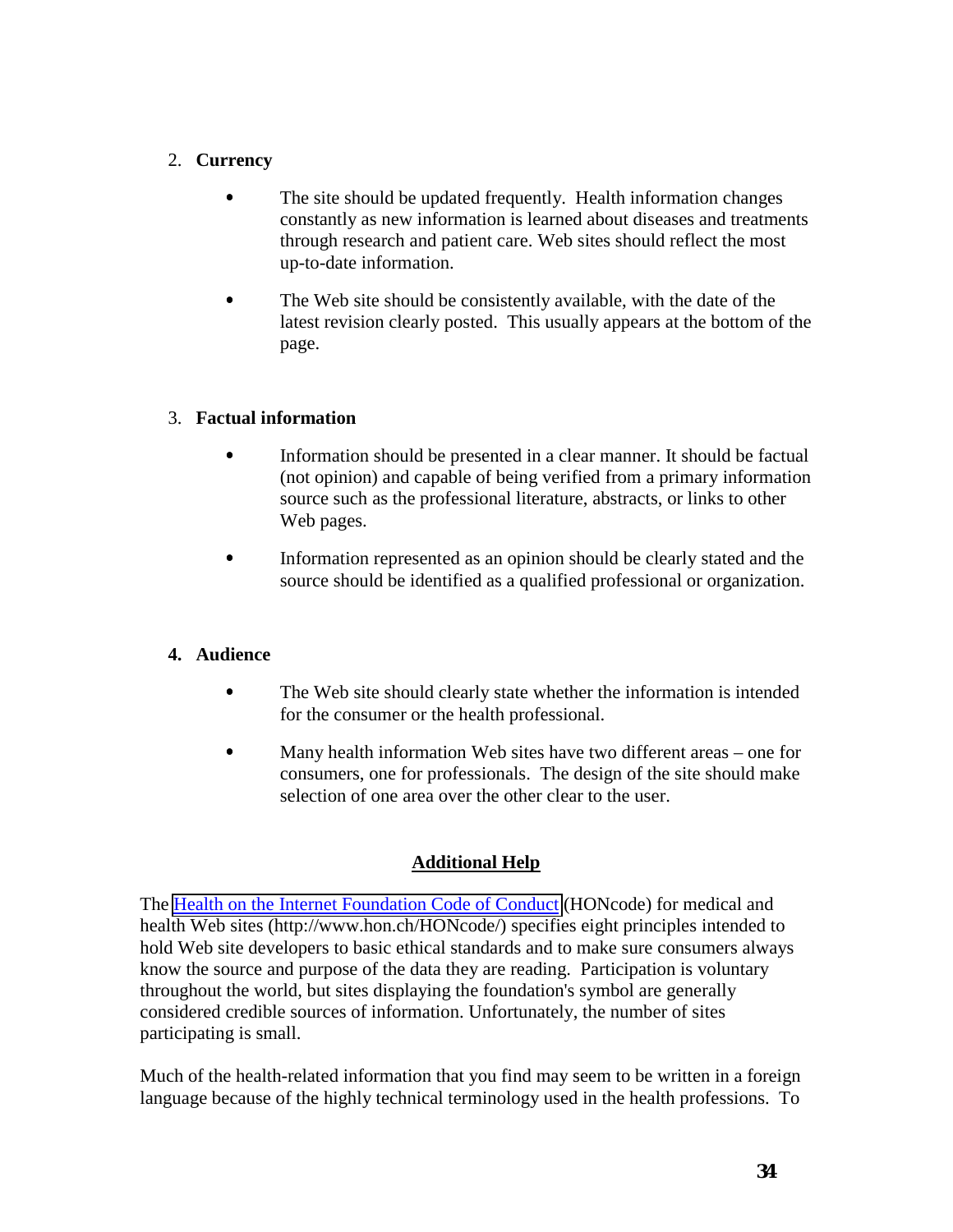help you use and understand medical terminology on the Web, the Medical Library Association has published a brochure called "Deciphering Medspeak" which is available without charge in individual copies from the Medical Library Association by sending an email to [info@mlahq.org](mailto:info@mlahq.org) or by visiting the MLA Web site at [www.mlanet.org.](http://www.mlanet.org/) For bulk orders, please call 312-419-9094, Ext. 14, or email [mlafa@mlahq.org.](mailto:mlafa@mlahq.org)

Health sciences librarians at hospitals and academic medical centers throughout America stand ready to help consumers with do-it-yourself search assistance or will assist by performing professional searches of the Web for consumer and professional medical literature. If you don't know whether your community has a health sciences library, please call the Medical Library Association at 312-419-9094.

### **Medical Library Association "Top Ten" Most Useful Consumer Health Web Sites**

[Centers for Disease Control and Prevention](http://www.cdc.gov/) ([http://www.cdc.gov/\)](http://www.cdc.gov/), an agency of the Department of Health and Human Services, is dedicated to promoting "health and quality of life by preventing and controlling disease, injury, and disability." Of special interest to the consumer are the resources about diseases, conditions, and other special topics arranged under "Health Topics A-Z," and "Travelers' Health," with health recommendations for travelers worldwide. There are also sections on health topics in the news and health hoaxes. Information is also available in Spanish.

[Healthfinder](http://www.healthfinder.gov/) (http://www.healthfinder.gov) is a gateway consumer health information Web site whose goal is "to improve consumer access to selected health information from government agencies, their many partner organizations, and other reliable sources that serve the public interest." Menu lists on its home page provide links to online journals, medical dictionaries, minority health, and prevention and self-care. The developer and sponsor of this site is the Office of Disease Prevention and Health Promotion, Department of Health and Human Services, with other agencies that also can be linked to via the site. Access to resources on the site is also available in Spanish.

[HealthWeb](http://www.healthweb.org/) (http://healthweb.org) is a site established by librarians and information professionals from major academic medical institutions in the Midwest. Consumers can search the site either by entering search terms or by selecting one of the many alphabetically listed medical subjects. When a medical subject is selected, users can go into more depth by using the left side of the screen to select narrower subjects or categories. The site also provides "User Guides" developed to help consumers use Internet resources more effectively.

[HIV InSite](http://hivinsite.ucsf.edu/) (http://hivinsite.ucsf.edu/) is a project of the University of California San Francisco (UCSF) AIDS Research Institute. Designed as a gateway to in-depth information about particular aspects of HIV/AIDS, it provides numerous links to many authoritative sources. Subjects are arranged into "Key Topics" and the site may also be searched by key words. Many items are provided in full text, and information is available in English and Spanish.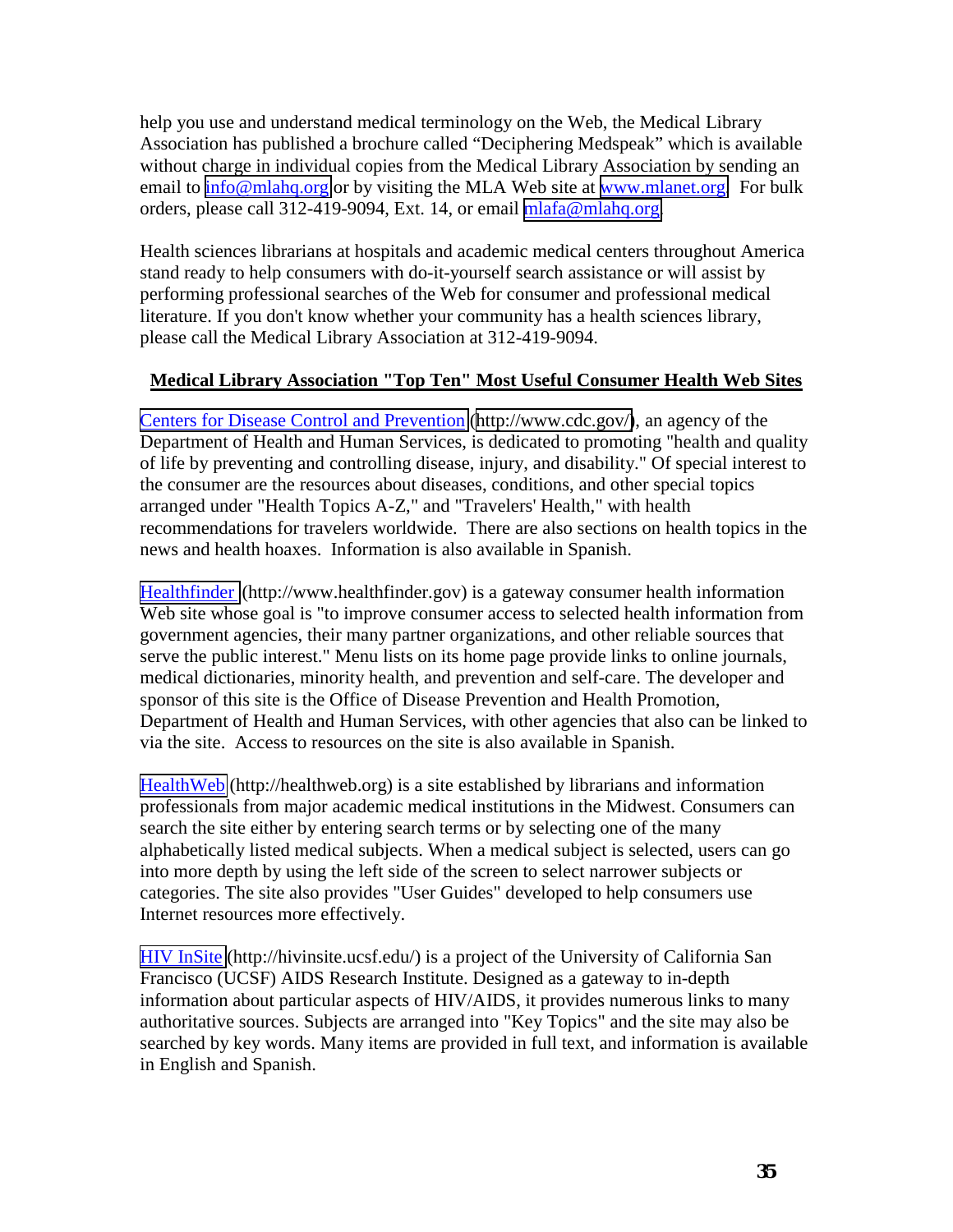[MayoClinic](http://www.mayoclinic.com/) (http://www.mayoclinic.com) is an extension of the Mayo Clinic's commitment to provide health education to patients and the general public. Editors of the site include more than 2,000 physicians, scientists, writers, and educators at the Mayo Clinic, a nonprofit institution with more than 100 years of history in patient care, medical research, and education. A new format, which recently debuted, has added interactive tools to assist consumers in managing their health. This site supersedes the previous site, Mayo Clinic Health Oasis.

[Medem](http://medem.com/) (http://medem.com), a new site launched in the fall of 2000, is a project of the leading medical societies in the United States. Some of the founding societies include the American Medical Association, the American Academy of Pediatrics, and the American College of Obstetricians and Gynecologists. The site was developed to provide "a trusted online source for credible, comprehensive, and clinical healthcare information, and secure, confidential communications." The "Medical Library" is divided into four major categories: Life Stages, Diseases and Conditions, Therapies and Health Strategies, and Health and Society.

[MEDLINEplus](http://medlineplus.gov/) (http://medlineplus.gov) is a consumer-oriented Web site established by the National Library of Medicine, the world's largest biomedical library and creator of the MEDLINE database. An alphabetical list of "Health Topics" consists of more than 300 specific diseases, conditions, and wellness issues. Each Health Topic page contains links to authoritative information on that subject, as well as an optional link to a preformulated MEDLINE search that provides journal article citations on the subject. Additional resources include physician and hospital directories, several online medical dictionaries, and consumer drug information available by generic or brand name.

[National Women's Health Information Center](http://www.4women.gov/) (http://www.4women.gov/) is a gateway to selected women's health information resources. Its purpose is to provide a single site on the Web where women can located reliable, timely resources about "prevention, diagnosis, and treatment of the illnesses and health conditions that affect them." It is sponsored by the U.S. Public Health Service's Office on Women's Health and provides access to a variety of women's federal and private-sector resources. An alphabetical "Health Topics" menu simplifies searching. Information is available in both English and Spanish.

[NOAH: New York Online Access to Health](http://www.noah-health.org/) (http://www.noah-health.org/) is a unique collection of state, local, and federal health resources for consumers. NOAH's mission is "to provide high-quality, full-text information for consumers that is accurate, timely, relevant, and unbiased." Information is arranged in alphabetical "Health Topics" which are then narrowed to include definitions, care and treatment, and lists of information resources. Information is available in both English and Spanish, and the majority of items are provided in full text.

## **Oncolink<sup>R</sup>**: A University of Pennsylvania Cancer Center Resource

(http://oncolink.upenn.edu), provides information on the various forms of cancer and issues of interest to cancer patients and their families. The site may be searched by key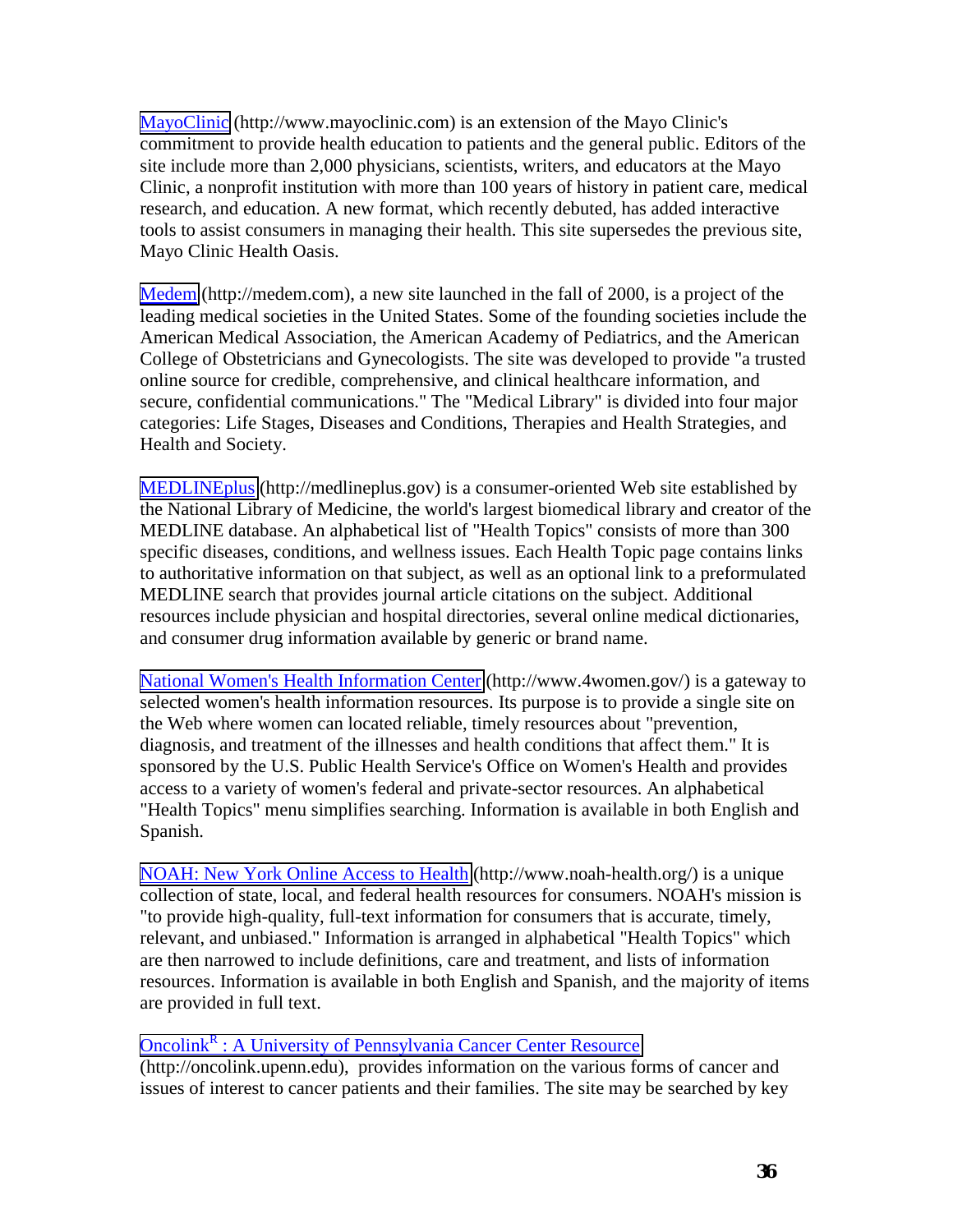words or by menus, including disease-oriented menus and medical specialty-oriented menus. Major areas covered are cancer causes, symptom management, clinical trials, psychosocial support, cancer FAQs (frequently asked questions), and global resources for cancer information.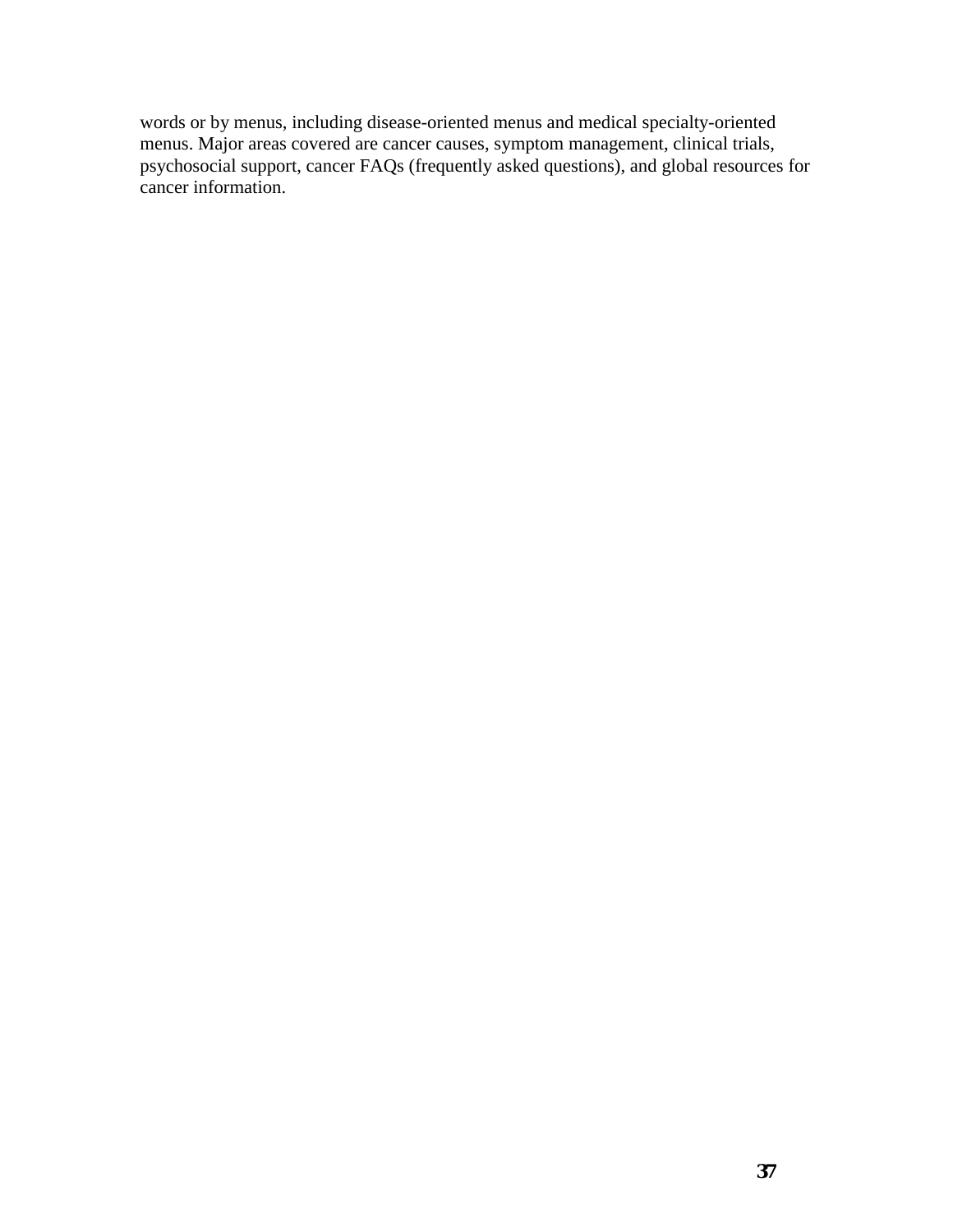#### **Medical Library Association Recommended Cancer Web Sites**

[American Cancer Society](http://www.cancer.org/) (http://www.cancer.org) supports education and research in cancer prevention, diagnosis, detection, and treatment. Its Web page provides news, information on types of cancer, patient services, treatment options, sections on children with cancer and living with cancer, and cancer statistics. Site is also available in Spanish.

[Association of Cancer Online Resources](http://www.acor.org/) (http://www.acor.org) has a mission to provide "varied and credible" information to cancer patients and those who care for them through the "creation and maintenance of cancer-related Internet mailing lists and Web based resources." ACOR currently offers access to nearly 100 public email cancer support groups, as well as ACOR-supported Web sites.

[Cancer Care, Inc.](http://www.cancercare.org/) (http://www.cancercare.org) is a nonprofit organization "whose mission is to provide free professional help to people with all cancers through counseling, education, information and referral, and direct financial assistance." Maintains links to support, educational, treatment, and information services. Site is also available in Spanish.

[CancerNet - National Cancer Institute](http://cancernet.nci.nih.gov/) (http://cancernet.nci.nih.gov). Produced by the National Cancer Institute of the National Institutes of Health, it provides information on types of cancer; treatment options; clinical trials; genetics, causes, risk factors and prevention; testing; coping, and support resources. It also provides free access to the PDQ® and Cancerlit databases. Site is also available in Spanish.

[Families of Children with Cancer](http://www.fcco.org/resources.html) (http://www.fcco.org/resources.html), located in Toronto, Canada, is a support and advocacy group for families living with the effects of childhood cancer. Its Web page has a wide variety of links to Internet information sources on pediatric cancer including basic information, treatment and research centers, community organizations, personal Web pages, and a chat support line.

[Intercultural Cancer Council](http://icc.bcm.tmc.edu/) (http://icc.bcm.tmc.edu). Produced at the Texas Medical Center in Houston, this Web page has as its goal the elimination of "the unequal burden of cancer among racial and ethnic minorities and medically underserved populations in the United States." It provides news, press releases, links to cancer information sites, and a calendar of upcoming events.

[Oncolink](http://oncolink.upenn.edu/) (http://oncolink.upenn.edu) is a collection of Internet resources on the prevention and treatment of cancer maintained by the University of Pennsylvania Cancer Center. Includes news, book reviews, disease, and patient support links.

[Women's Cancer Network](http://www.wcn.org/) (http://www.wcn.org) is the official site of the Gynecologic Cancer Foundation *–* physicians "dedicated to preventing, detecting and conquering cancer in women." It has information on the organization, the types of cancer that affect women, cancer risks for women, and a search engine to locate gynecologic oncologists. There are also links to related sites, publications, and support groups.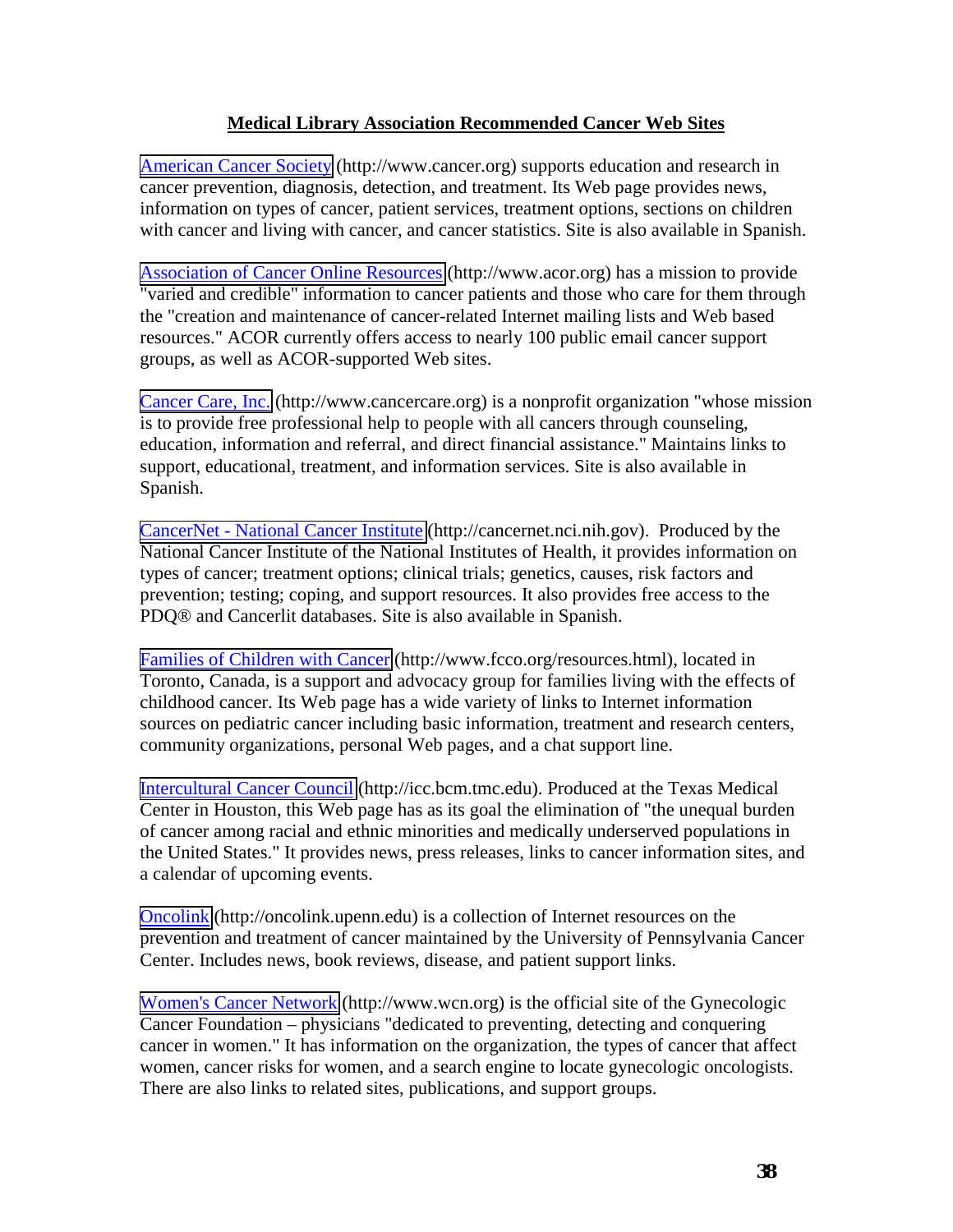#### **Medical Library Association Recommended Diabetes Web Sites**

[American Diabetes Association](http://www.diabetes.org/) (http://www.diabetes.org) is the leading nonprofit health organization dedicated to diabetes. The mission of the organization is "to prevent and cure diabetes and to improve the lives of all people affected by diabetes." To accomplish this, the American Diabetes Association funds research, publishes scientific findings, and provides information and other services to people with diabetes, their families, health care professionals, and the public. The site contains basic information about diabetes, such as healthy living choices, insulin reactions, exercise, and diet. Other features include diabetes in the news, online shopping, ADA-sponsored events, and a section for health care professionals.

#### [Ask NOAH about Diabetes](http://www.noah-health.org/english/illness/diabetes/diabetes.html) (http://www.noah-

health.org/english/illness/diabetes/diabetes.html) is a subsection of a unique and widely used site sponsored by a consortium of libraries in New York known as NOAH (New York Online Access to Health). An extensive collection of full-text consumer health information is easily accessible by clicking on the appropriate topic on the main diabetes page. From there, the user can continue to click on subcategories under each main heading. Information is available in English and Spanish, and there are categories for gender-specific, age-specific, and race-specific issues.

[Centers for Disease Control and Prevention](http://www.cdc.gov/diabetes/) (CDC) (http://www.cdc.gov/diabetes/), an agency of the Department of Health and Human Services, is dedicated to promoting the "health and quality of life by preventing and controlling disease, injury, and disability". The Diabetes Public Health Resource page contains links to information on professional conferences, frequently asked questions (FAQs) about diabetes, projects such as the National Diabetes Education program, links to related sites on diabetes, news and information, publications and products, descriptions of state-based programs, and statistics about the disease. The target audience for this site is adults, both consumers and professionals. Spanish language information is also included. Users of the site can easily connect to the CDC home page to look up other subjects via "Health Topics A-Z."

[Diabetes 123](http://www.diabetes123.com/) (http://www.diabetes123.com/) is an organization whose mission is "to be the world leader in online diabetes care, improving the quality and reducing the cost of care by increasing the understanding of, and providing traditional and innovative products and services for, the treatment of all types of diabetes." In addition to the main site at *diabetes 123*, the organization also sponsors the *Children with Diabetes* site and *The Diabetes Monitor.* The main site is presented as an online magazine, and the home page serves as a table of contents to a variety of options, such as news and research articles, educational feature articles, chat rooms and other people connections, an "ask the diabetes team" section, and an online store. Although this site does accept advertising, it subscribes to the HONcode principles of the Health On the Net Foundation, as do the two related sites sponsored by diabetes 123.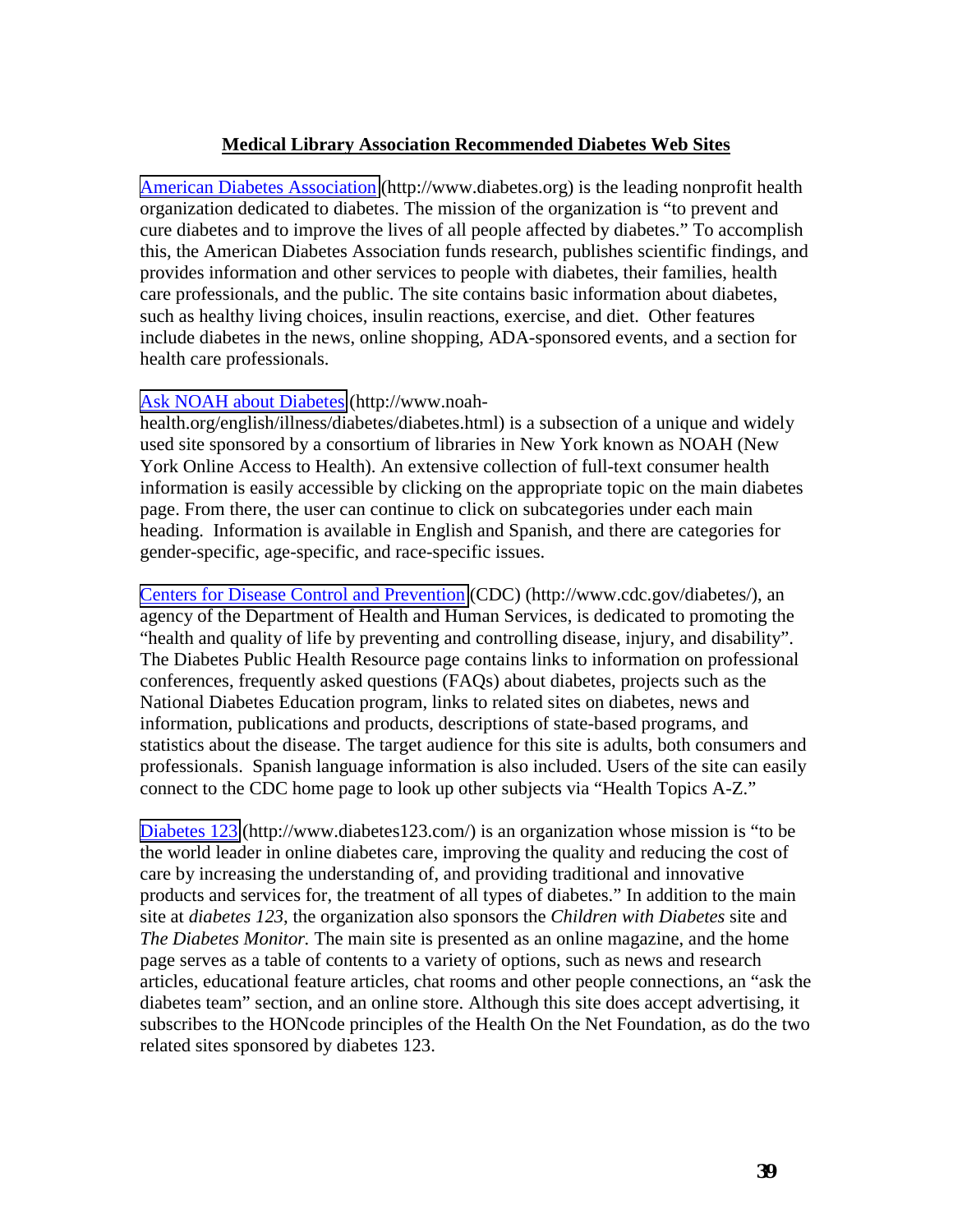[Children with Diabetes](http://www.childrenwithdiabetes.com/) (http://www.childrenwithdiabetes.com) is sponsored by the Diabetes 123 organization and considers itself to be "the online community for kids, families and adults with diabetes." Like the parent site at *diabetes 123*, the home page is like a table of contents for the remainder of the site pages, offering options similar to *diabetes 123,* but focused primarily on the needs of children with diabetes.

[The Diabetes Monitor](http://www.diabetesmonitor.com/) (http://www.diabetesmonitor.com/) is a site that is "monitoring diabetes happenings everywhere in cyberspace." Sponsored by Diabetes 123, it provides a registry of diabetes-related Web sites around the world. Each entry in the list includes the name and URL for a specific Web site, along with a sentence or two describing the contents of that site. In addition to the "Diabetes Registry," the home page has links to news about diabetes, as well as links to the other two sites sponsored by Diabetes 123. A separate site called [Diabetes Monitor: Four Star Sites](http://www.diabetesmonitor.com/fourstar.htm)

(http://www.diabetesmonitor.com/fourstar.htm) provides a more selective list of diabetes Web sites that have been judged to be the best by a panel of Webmasters of such sites.

[Joslin Diabetes Center](http://www.joslin.harvard.edu/) (http://www.joslin.harvard.edu/) is a site provided by one of the leading diabetes clinics in the United States. Affiliated with Harvard Medical School, the Joslin Web site is aimed at patients and professionals. The "Managing Diabetes" section has a library of information for patients, discussion boards, descriptions of patient programs and camps for children with diabetes, and a store to purchase books and videos on various aspects of the disease. Other sections of the site provide information about the Joslin Diabetes Center, professional education, and research. The "Diabetes News" area has current updates about legislative activities, press releases, and the latest news in diabetes care and research.

[Juvenile Diabetes Research Foundation International](http://www.jdf.org/) (http://www.jdf.org/) is dedicated to fostering research to find a cure for diabetes. The site includes information about JDRFsponsored research, its chapters and affiliates, ways to support JDRF, its publications, and it legislative activities. A *kids online* section provides links to a variety of materials directed at children and teens, with an index divided into specific age groups. A quarterly online magazine called Countdown For Kids is one of these links. Launched in 1996, its goal is to provide news, help, inspirational tools, educational tools, and fun for kids ages 8 and up.

#### [National Institute of Diabetes & Digestive & Kidney Diseases](http://www.niddk.nih.gov/)

([http://www.niddk.nih.gov/\)](http://www.niddk.nih.gov/) is a government-supported site highlighting the work of the NIDDK, one of the National Institutes of Health. NIDDK is dedicated to conducting and funding research on diabetes and digestive and kidney diseases, and the Web site devotes approximately one third of its content to diabetes and its related diseases. Consumer health information is organized into an A-Z list. "Easy-to-read" versions and Spanishlanguage versions are included for many of topics. In addition to consumer health information, the site also provides information about research and funding opportunities, clinical trials, health education programs, NIDDK laboratories, and reports about planning and congressional activities.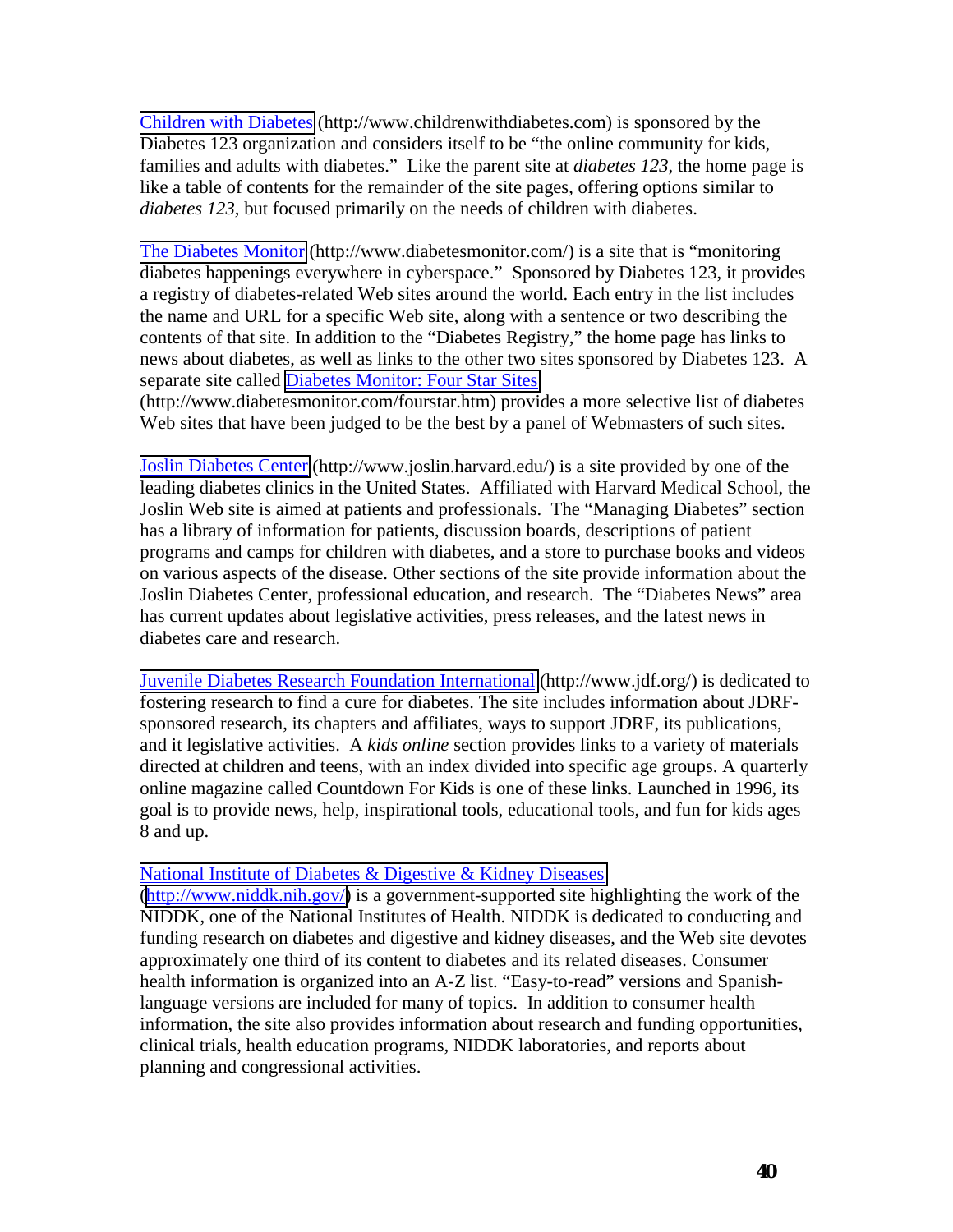#### **Medical Library Association Recommended Heart Disease Web Sites**

[American Heart Association](http://www.americanheart.org/) (AHA) ([http://www.americanheart.org\)](http://www.americanheart.org/). This is the official Web site of the American Heart Association, with links to the [American Stroke](http://strokeassociation.org/)  [Association](http://strokeassociation.org/) (http://strokeassociation.org), a division of the AHA. The "Heart and Stroke A-Z Guide" provides a broad spectrum of information, including warnings signs for heart disease and stroke, an easy-to-use reference guide, a legislative action package, family health information (nutrition, exercise, children, programs or books), risk awareness for patients, scientific and professional information, solicitation options for volunteers, local AHA chapters, and donations. There is information on everything from scientific guidelines to training guides to ads for the *Jump Rope for Heart* program or *The American Heart Walk*. Of special note are the public advocacy pages with legislative priorities. Sponsorship is clear, content is factual, and policy briefs are clearly identified as such.

[American Heart Association Women's Web site](http://www.women.americanheart.org/) (http://www.women.americanheart.org). Since heart disease and stroke affect one out of every two women, the AHA has developed a site focused on women's heart-related information needs entitled "*Take wellness to heart*." Special features include a "talk to us" component in which women share personal stories, "register now" feature to receive emails with links to new features and information, and the ability to enroll in personal management programs.

[Congenital Heart Information Network](http://tchin.org/) (http://tchin.org). This site provides high-quality information for children and adults with congenital heart disease, their families, and health professionals. It is an international organization that aims to provide reliable information, support, and research to families of children with congenital and acquired heart disease, adults with congenital heart defects, and professionals who work with them. Proudly subscribing to the HON code, it has won so many awards it includes a special link to list them. Elements include portraits of patients, a teen lounge area, local chapter links, email options, and lists for family support.

[Heart Information Network](http://heartinfo.org/) (http://heartinfo.org). The Center for Cardiovascular Education is affiliated with this site. It is an independent, educational site that provides a wide range of information and services to heart patients and others interested in learning about lowering risk factors for heart disease.

[March of Dimes Birth Defects](http://modimes.org/) ([http://modimes.org\)](http://modimes.org/). The March of Dimes Foundation sponsors this site, which focuses on birth defects with emphasis on congenital heart disease. An array of information is provided from fact sheets, health statistics, research centers, support groups, programs, local chapters (searchable by ZIP code), and the organization's national ambassador program.

[Mayo Clinic Heart Center](http://www.mayoclinic.com/home) (http://www.mayoclinic.com/home or http://www.mayohealth.org/home). Experts of the Mayo Clinic offer extensive information on coronary artery disease, preventing heart disease, high blood pressure,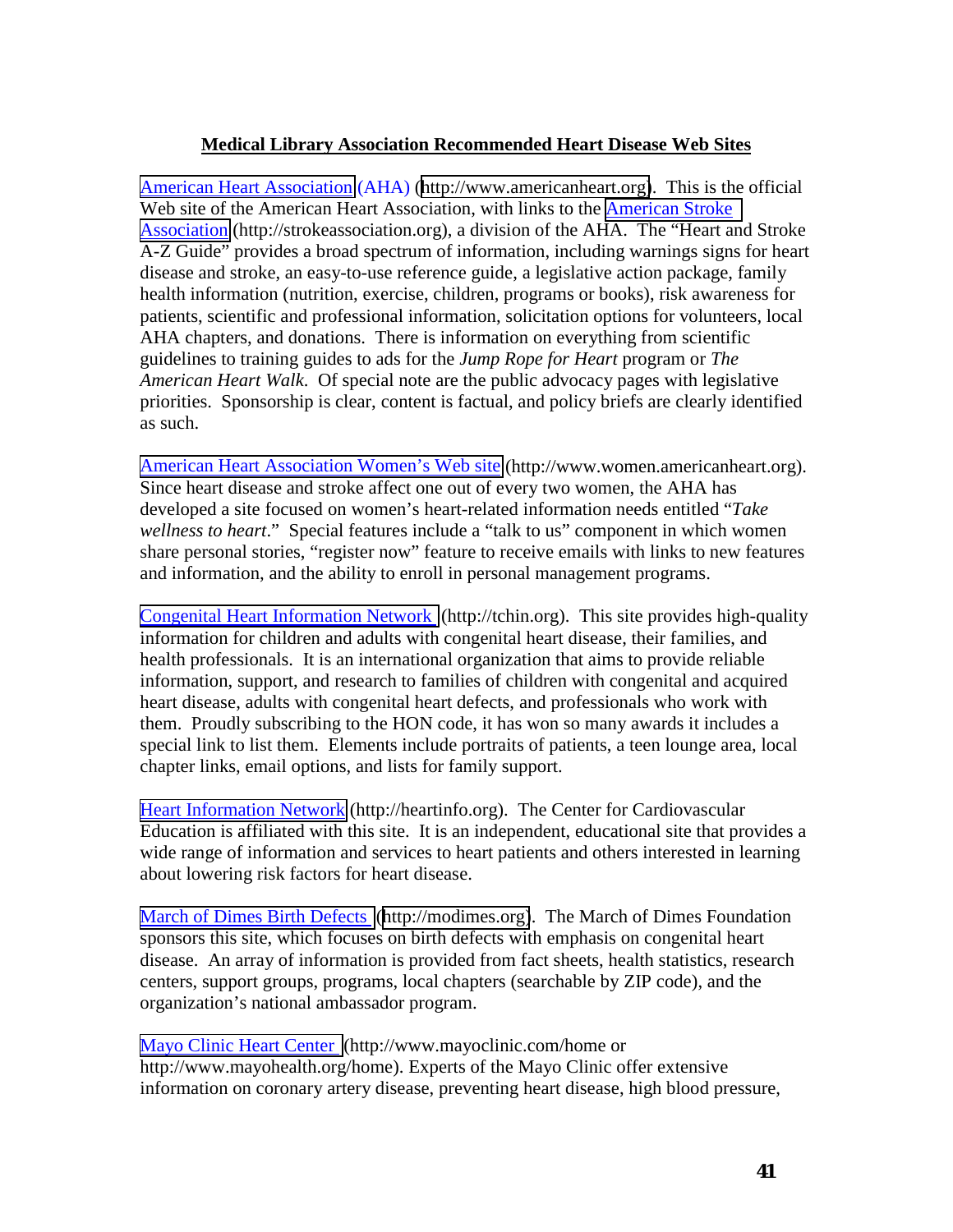circulatory problems, and methods of treatment and prevention. Selecting Heart & Blood Vessels under Condition Centers or Diseases & Conditions A-Z provides links to qualitative information and further links. The site fosters taking charge of one's health via scorecards, planners, etc.

#### [National Center for Chronic Disease Prevention and Health Promotion](http://www.cdc.gov/nccdphp/)

(http://www.cdc.gov/nccdphp/). Part of the CDC, this agency's purpose is to enable people in an increasingly diverse society to lead long, healthy, satisfying lives. Since heart disease and stroke are the first and third leading causes of death in the United States, cardiovascular disease (CVD) prevention and health promotion programs are major priorities. The *Cardiovascular Health* page provides international, national, and state-level programs, along with statistical information and fact sheets. In 1998, the CDC received funding for states to develop comprehensive cardiovascular health programs; this agency coordinates these efforts.

[National Center for Health Statistics](http://www.cdc.gov/nchs/html) (NCHS) (http://www.cdc.gov/nchs/html). NCHS is the federal government's principal agency for vital statistics and health statistics. A search for data on heart disease retrieved more than 2,100 primary statistical documents. It is *the* source for health statistics, surveys, and analysis. With legislative authority and mandates, it now also provides advice and information alerts for individuals. Internet users can now sign up for specific listservs to stay current with new statistical information on heart disease.

[National Heart, Lung and Blood Institute](http://www.nhlbi.nih.gov/) (NHLBI) ([http://www.nhlbi.nih.gov\)](http://www.nhlbi.nih.gov/). Part of NIH, this agency provides leadership for a national program in diseases of the heart, blood vessels, lung and blood, blood resources, and sleep disorders. Since October 1997 it also has administrative responsibilities for the NIH Woman's Health Initiative. The site provides an array of basic and specific heart and vascular disease information, covering topics such as high blood pressure, cholesterol, and obesity, and offers resources for Latino users. A lengthy list of the agency's reports and scientific documents is available, and the agency maintains its own database of clinical trials and studies seeking patients.

NOAH: New York Online Access to Health [\(http://www.noah-health.org\)](http://www.noah-health.org/). Although this site covers a broad range of health topics, the heart disease and stroke pages are so extensive they must be included on this list. The table of contents for this section alone is 12 printed pages. In addition to basic information, care, and treatment, the site includes AHA state chapters and *Heart links*, a *Mended Hearts* support group, hospital ratings of cardiac units nationwide, and capabilities for the blind or the visually handicapped to use the site.